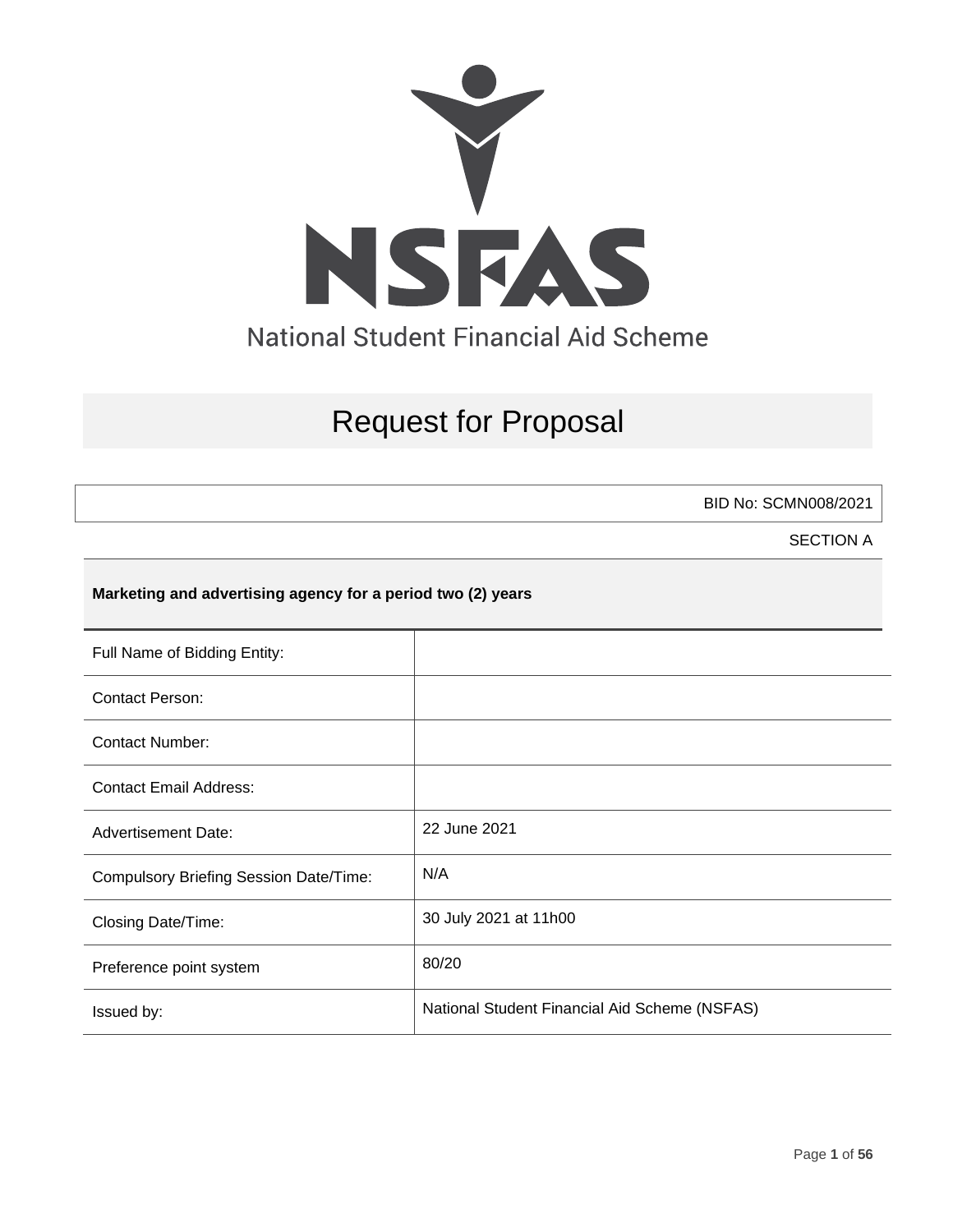

# **INVITATION TO BID (SBD1)**

|                                                                                                                                                                      | YOU ARE HEREBY INVITED TO BID FOR REQUIREMENTS OF THE NATONAL STUDENT FINANCIAL AID SCHEME (NSFAS) |                     |                  |                                                                                      |                         |                                                                                      |                      |                           |                              |
|----------------------------------------------------------------------------------------------------------------------------------------------------------------------|----------------------------------------------------------------------------------------------------|---------------------|------------------|--------------------------------------------------------------------------------------|-------------------------|--------------------------------------------------------------------------------------|----------------------|---------------------------|------------------------------|
| <b>BID NUMBER:</b>                                                                                                                                                   |                                                                                                    | <b>SCMN008/2021</b> |                  | <b>CLOSING DATE:</b>                                                                 |                         | 30 July 2021                                                                         | <b>CLOSING TIME:</b> |                           | 11:00AM                      |
| Marketing and advertising agency for a period of two (2) years<br><b>DESCRIPTION</b>                                                                                 |                                                                                                    |                     |                  |                                                                                      |                         |                                                                                      |                      |                           |                              |
|                                                                                                                                                                      |                                                                                                    |                     |                  | BID RESPONSE DOCUMENTS MUST BE DEPOSITED IN THE BID BOX SITUATED AT (STREET ADDRESS) |                         |                                                                                      |                      |                           |                              |
| <b>NSFAS Office, 10 Brodie Road</b>                                                                                                                                  |                                                                                                    |                     |                  |                                                                                      |                         |                                                                                      |                      |                           |                              |
| 2nd Floor, House Vincent Building                                                                                                                                    |                                                                                                    |                     |                  |                                                                                      |                         |                                                                                      |                      |                           |                              |
| <b>Wynberg, Cape Town</b>                                                                                                                                            |                                                                                                    |                     |                  |                                                                                      |                         |                                                                                      |                      |                           |                              |
| 7801                                                                                                                                                                 |                                                                                                    |                     |                  |                                                                                      |                         |                                                                                      |                      |                           |                              |
| BIDDING PROCEDURE ENQUIRIES MAY BE DIRECTED TO                                                                                                                       |                                                                                                    |                     |                  |                                                                                      |                         | <b>TECHNICAL ENQUIRIES MAY BE DIRECTED TO:</b>                                       |                      |                           |                              |
| <b>CONTACT PERSON</b>                                                                                                                                                |                                                                                                    | <b>SCM</b>          |                  |                                                                                      | <b>CONTACT PERSON</b>   |                                                                                      |                      | <b>SCM</b>                |                              |
| <b>TELEPHONE NUMBER</b>                                                                                                                                              |                                                                                                    | 021 763 3200        |                  |                                                                                      | <b>TELEPHONE NUMBER</b> |                                                                                      |                      | 021 763 3200              |                              |
| <b>FACSIMILE NUMBER</b>                                                                                                                                              |                                                                                                    | N/A                 |                  |                                                                                      | <b>FACSIMILE NUMBER</b> |                                                                                      |                      | N/A                       |                              |
| <b>E-MAIL ADDRESS</b>                                                                                                                                                |                                                                                                    |                     | SCM@NSFAS.ORG.ZA |                                                                                      | <b>E-MAIL ADDRESS</b>   |                                                                                      |                      |                           | SCM@NSFAS.ORG.ZA             |
| <b>SUPPLIER INFORMATION</b>                                                                                                                                          |                                                                                                    |                     |                  |                                                                                      |                         |                                                                                      |                      |                           |                              |
| NAME OF BIDDER                                                                                                                                                       |                                                                                                    |                     |                  |                                                                                      |                         |                                                                                      |                      |                           |                              |
| POSTAL ADDRESS                                                                                                                                                       |                                                                                                    |                     |                  |                                                                                      |                         |                                                                                      |                      |                           |                              |
| STREET ADDRESS                                                                                                                                                       |                                                                                                    |                     |                  |                                                                                      |                         |                                                                                      |                      |                           |                              |
| <b>TELEPHONE NUMBER</b>                                                                                                                                              |                                                                                                    | CODE                |                  |                                                                                      |                         | <b>NUMBER</b>                                                                        |                      |                           |                              |
| <b>CELLPHONE NUMBER</b>                                                                                                                                              |                                                                                                    |                     |                  |                                                                                      |                         |                                                                                      |                      |                           |                              |
| <b>FACSIMILE NUMBER</b>                                                                                                                                              |                                                                                                    | CODE                |                  |                                                                                      |                         | <b>NUMBER</b>                                                                        |                      |                           |                              |
| <b>E-MAIL ADDRESS</b>                                                                                                                                                |                                                                                                    |                     |                  |                                                                                      |                         |                                                                                      |                      |                           |                              |
| VAT REGISTRATION NUMBER                                                                                                                                              |                                                                                                    |                     |                  |                                                                                      |                         |                                                                                      |                      |                           |                              |
| <b>SUPPLIER</b><br><b>COMPLIANCE STATUS</b>                                                                                                                          |                                                                                                    | <b>SYSTEM PIN:</b>  | TAX COMPLIANCE   |                                                                                      | <b>OR</b>               | CENTRAL SUPPLIER<br><b>DATABASE No:</b>                                              | <b>MAAA</b>          |                           |                              |
| <b>B-BBEE STATUS</b>                                                                                                                                                 |                                                                                                    |                     |                  | <b>TICK APPLICABLE BOX]</b>                                                          |                         | <b>B-BBEE STATUS LEVEL SWORN</b>                                                     |                      |                           | <b>[TICK APPLICABLE BOX]</b> |
| <b>LEVEL VERIFICATION</b><br><b>CERTIFICATE</b>                                                                                                                      |                                                                                                    | $\mathbf{I}$        | Yes              | $\Box$ No                                                                            | <b>AFFIDAVIT</b>        |                                                                                      |                      | $\Box$ Yes                | $\Box$<br>No                 |
| [A B-BBEE STATUS LEVEL VERIFICATION CERTIFICATE/ SWORN AFFIDAVIT (FOR EMES & QSEs) MUST BE SUBMITTED IN<br><b>ORDER TO QUALIFY FOR PREFERENCE POINTS FOR B-BBEET</b> |                                                                                                    |                     |                  |                                                                                      |                         |                                                                                      |                      |                           |                              |
|                                                                                                                                                                      |                                                                                                    |                     |                  |                                                                                      |                         |                                                                                      |                      | $\mathsf{T}$ Yes          | $\Box$ No                    |
| 1<br><b>ACCREDITED</b><br>REPRESENTATIVE IN SOUTH                                                                                                                    | ARE YOU THE                                                                                        |                     | $\Box$ Yes       | $\Box$ No                                                                            | 2                       | ARE YOU A FOREIGN<br>BASED SUPPLIER FOR THE GOODS<br><b>/SERVICES/WORKS OFFERED?</b> |                      | <b>IF YES, ANSWER THE</b> | <b>QUESTIONNAIRE BELOW 1</b> |
| AFRICA FOR THE GOODS<br>/SERVICES /WORKS OFFERED?                                                                                                                    |                                                                                                    |                     |                  | <b>IF YES ENCLOSE PROOFI</b>                                                         |                         |                                                                                      |                      |                           |                              |
| <b>QUESTIONNAIRE TO BIDDING FOREIGN SUPPLIERS</b>                                                                                                                    |                                                                                                    |                     |                  |                                                                                      |                         |                                                                                      |                      |                           |                              |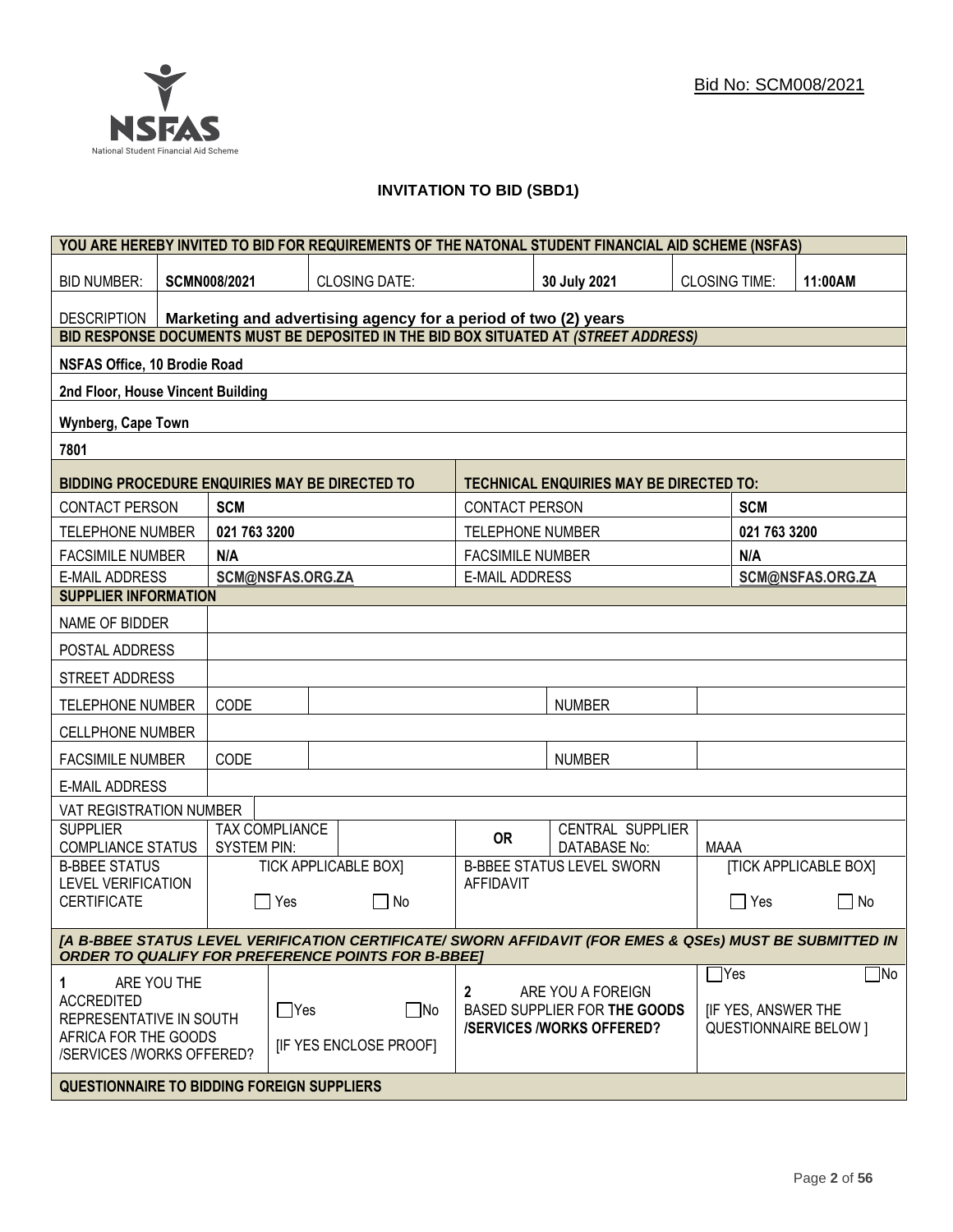

| IS THE ENTITY A RESIDENT OF THE REPUBLIC OF SOUTH AFRICA (RSA)?                                                                                                                                                                                                                     | $\Box$ YES $\Box$ NO |
|-------------------------------------------------------------------------------------------------------------------------------------------------------------------------------------------------------------------------------------------------------------------------------------|----------------------|
| DOES THE ENTITY HAVE A BRANCH IN THE RSA?                                                                                                                                                                                                                                           | $\Box$ YES $\Box$ NO |
| DOES THE ENTITY HAVE A PERMANENT ESTABLISHMENT IN THE RSA?                                                                                                                                                                                                                          | $\Box$ YES $\Box$ NO |
| DOES THE ENTITY HAVE ANY SOURCE OF INCOME IN THE RSA?                                                                                                                                                                                                                               | $\Box$ YES $\Box$ NO |
| IS THE ENTITY LIABLE IN THE RSA FOR ANY FORM OF TAXATION?<br>IF THE ANSWER IS "NO" TO ALL OF THE ABOVE, THEN IT IS NOT A REQUIREMENT TO REGISTER FOR A TAX COMPLIANCE STATUS<br>SYSTEM PIN CODE FROM THE SOUTH AFRICAN REVENUE SERVICE (SARS) AND IF NOT REGISTER AS PER 2.3 BELOW. | $\Box$ YES $\Box$ NO |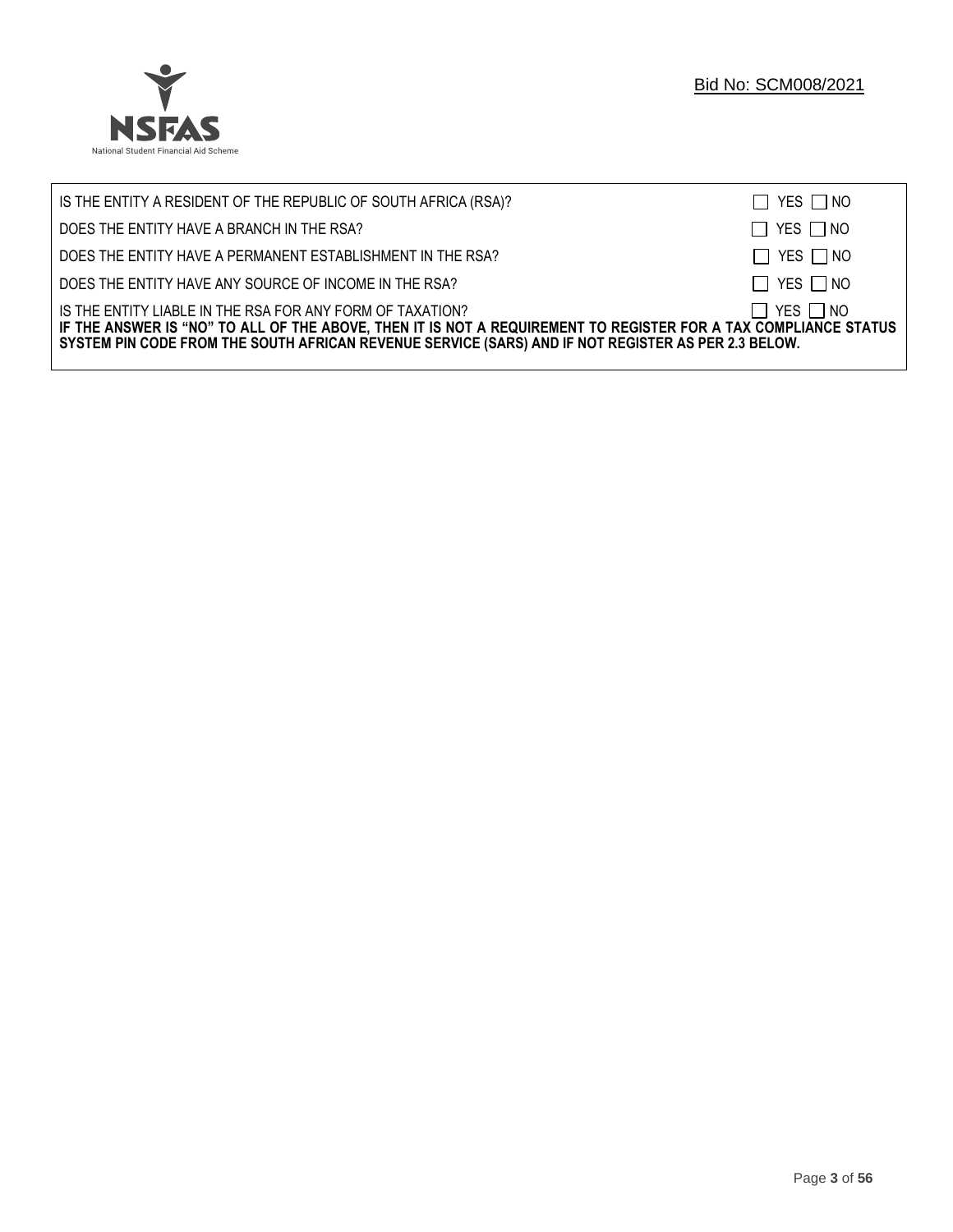

# **TERMS AND CONDITIONS FOR BIDDING**

| $\overline{1}$ . | <b>BID SUBMISSION:</b>                                                                                    |
|------------------|-----------------------------------------------------------------------------------------------------------|
|                  | 1.1. BIDS MUST BE DELIVERED BY THE STIPULATED TIME TO THE CORRECT ADDRESS. LATE BIDS WILL NOT BE ACCEPTED |
|                  | FOR CONSIDERATION.                                                                                        |
|                  | 1.2. ALL BIDS MUST BE SUBMITTED ON THE OFFICIAL FORMS PROVIDED-(NOT TO BE RE-TYPED) OR IN THE MANNER      |
|                  | PRESCRIBED IN THE BID DOCUMENT.                                                                           |
|                  | 1.3. THIS BID IS SUBJECT TO THE PREFERENTIAL PROCUREMENT POLICY FRAMEWORK ACT, 2000 AND THE PREFERENTIAL  |
|                  | PROCUREMENT REGULATIONS, 2017, THE GENERAL CONDITIONS OF CONTRACT (GCC) AND, IF APPLICABLE, ANY           |
|                  | OTHER SPECIAL CONDITIONS OF CONTRACT.                                                                     |
|                  | 1.4. THE SUCCESSFUL BIDDER WILL BE REQUIRED TO FILL IN AND SIGN A WRITTEN CONTRACT FORM (SBD7).           |
|                  |                                                                                                           |
|                  | 2. TAX COMPLIANCE REQUIREMENTS                                                                            |
| 2.1              | BIDDERS MUST ENSURE COMPLIANCE WITH THEIR TAX OBLIGATIONS.                                                |
| $2.2^{\circ}$    | BIDDERS ARE REQUIRED TO SUBMIT THEIR UNIQUE PERSONAL IDENTIFICATION NUMBER (PIN) ISSUED BY SARS TO        |
|                  | ENABLE THE ORGAN OF STATE TO VERIFY THE TAXPAYER'S PROFILE AND TAX STATUS.                                |
| 2.3              | APPLICATION FOR TAX COMPLIANCE STATUS (TCS) PIN MAY BE MADE VIA E-FILING THROUGH THE SARS WEBSITE         |
|                  | WWW.SARS.GOV.ZA.                                                                                          |
| 2.4              | BIDDERS MAY ALSO SUBMIT A PRINTED TCS CERTIFICATE TOGETHER WITH THE BID.                                  |
| 2.5              | IN BIDS WHERE CONSORTIA / JOINT VENTURES / SUB-CONTRACTORS ARE INVOLVED, EACH PARTY MUST SUBMIT A         |
|                  | SEPARATE TCS CERTIFICATE / PIN / CSD NUMBER.                                                              |
| 2.6              | WHERE NO TCS PIN IS AVAILABLE BUT THE BIDDER IS REGISTERED ON THE CENTRAL SUPPLIER DATABASE (CSD), A      |
|                  | CSD NUMBER MUST BE PROVIDED.                                                                              |
| 2.7              | NO BIDS WILL BE CONSIDERED FROM PERSONS IN THE SERVICE OF THE STATE, COMPANIES WITH DIRECTORS WHO         |
|                  | ARE PERSONS IN THE SERVICE OF THE STATE, OR CLOSE CORPORATIONS WITH MEMBERS PERSONS IN THE SERVICE        |
|                  | OF THE STATE."                                                                                            |
|                  | ND. EAILHDE TA DDAVIDE LAD AAMDI V WITH ANV AF THE ADAVE DADTIAHLADA MAV DENDED THE DID INVALID           |

# **NB: FAILURE TO PROVIDE / OR COMPLY WITH ANY OF THE ABOVE PARTICULARS MAY RENDER THE BID INVALID**.

|  | SIGNATURE OF BIDDER: |
|--|----------------------|
|--|----------------------|

SIGNATURE OF BIDDER: ……………………………………………

CAPACITY UNDER WHICH THIS BID IS SIGNED: …………………………………………… (Proof of authority must be submitted e.g. company resolution)

DATE: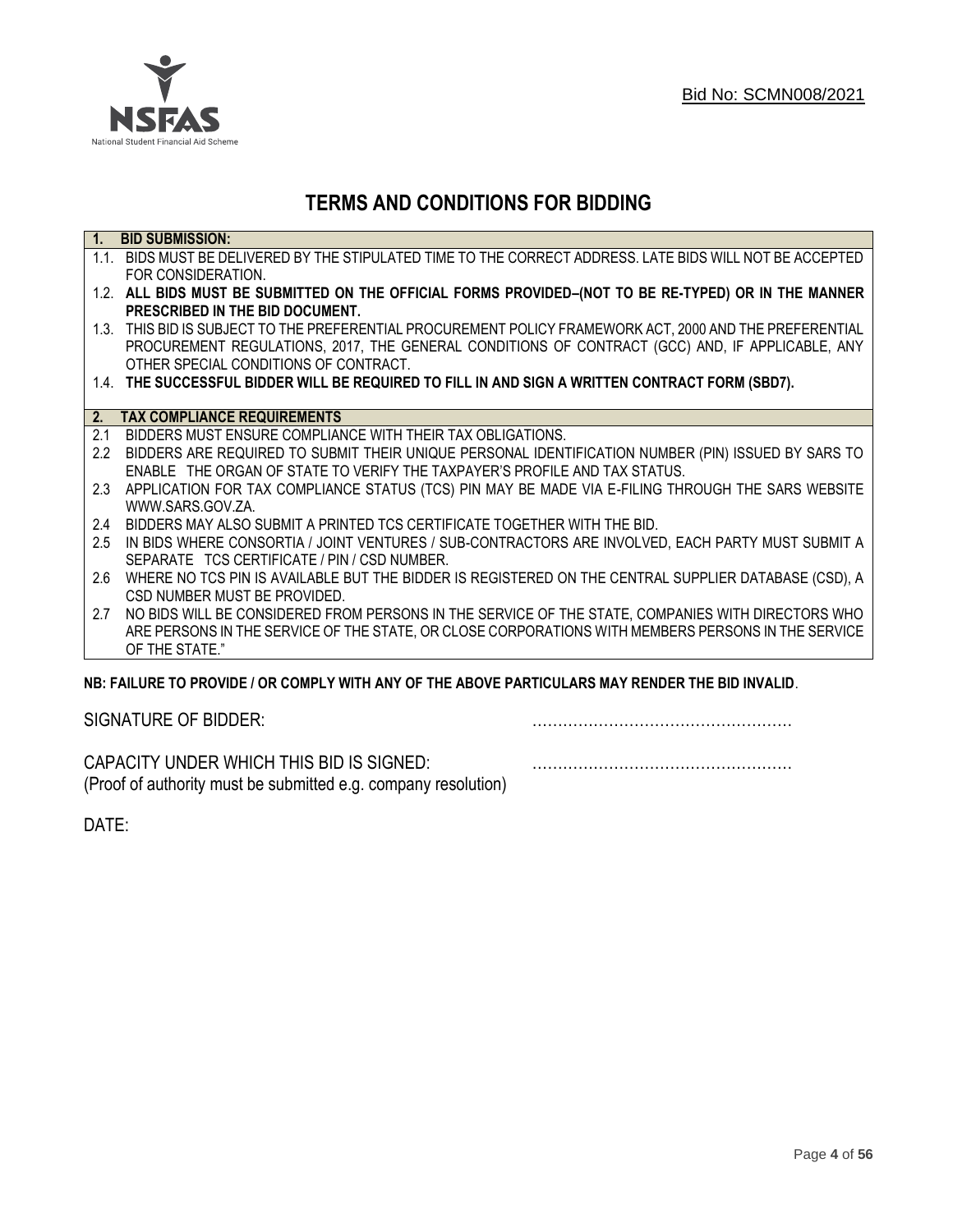

#### **NSFAS overview**

The National Student Financial Aid Scheme (NSFAS) is a statutory body providing financial aid to eligible students who wish to study at public universities and Technical Vocational Education and Training (TVET) colleges. NSFAS is mandated to manage and distribute funds in accordance with the provisions of the NSFAS Act (Act 56 of 1999).

# **Fraud and Corruption**

All providers are to take note of the implications of contravening the Prevention and Combating of Corrupt Activities Act, Act No 12 of 2004 and any other Act applicable.

The National Student Financial Aid Scheme is committed to conducting business ethically and is constantly introducing proactive measures to ensure that we identify and appropriately respond to any unlawful and unethical business practices. All NSFAS tenders are subject to certain audit processes and limited due diligence checks with the intend to identify any possible unlawful or unethical practices.

# **Reporting of any unlawful or unethical incidents to NSFAS**

Should any bidder, potential or current supplier of NSFAS or any other third party:

- receive any irregular contact or correspondence from anyone presenting themselves as an employee or representative of NSFAS
- receive any contact or correspondence from anyone soliciting any bribe of any form
- become aware of any irregular or illegal conduct by any party who has a relationship with NSFAS or any NSFAS official

you are requested to immediately report it to NSFAS's Governance, Risk and Compliance (GRC) Department. All information provided to the NSFAS GRC department will be treated with utmost confidentiality and in terms of the Protected Disclosures Act, Act 26 of 2000.

For any unlawful or unethical incidents, please email: [forensics@nsfas.org.za](mailto:forensics@nsfas.org.za)

All **questions for clarity** in relation to the bid must be submitted to [scm@nsfas.org.za.](mailto:scm@nsfas.org.za), and not to any other email address.

# **Reporting of any unlawful or unethical incidents to the South African Police**

Bidders, current or potential NSFAS suppliers or any other third party who become aware of any unlawful and unethical conduct are encouraged to report the matter to the South African Police. NSFAS request that details of such reports made to the SAP be shared with NSFAS official listed above so as to enable consolidation of possible related investigations.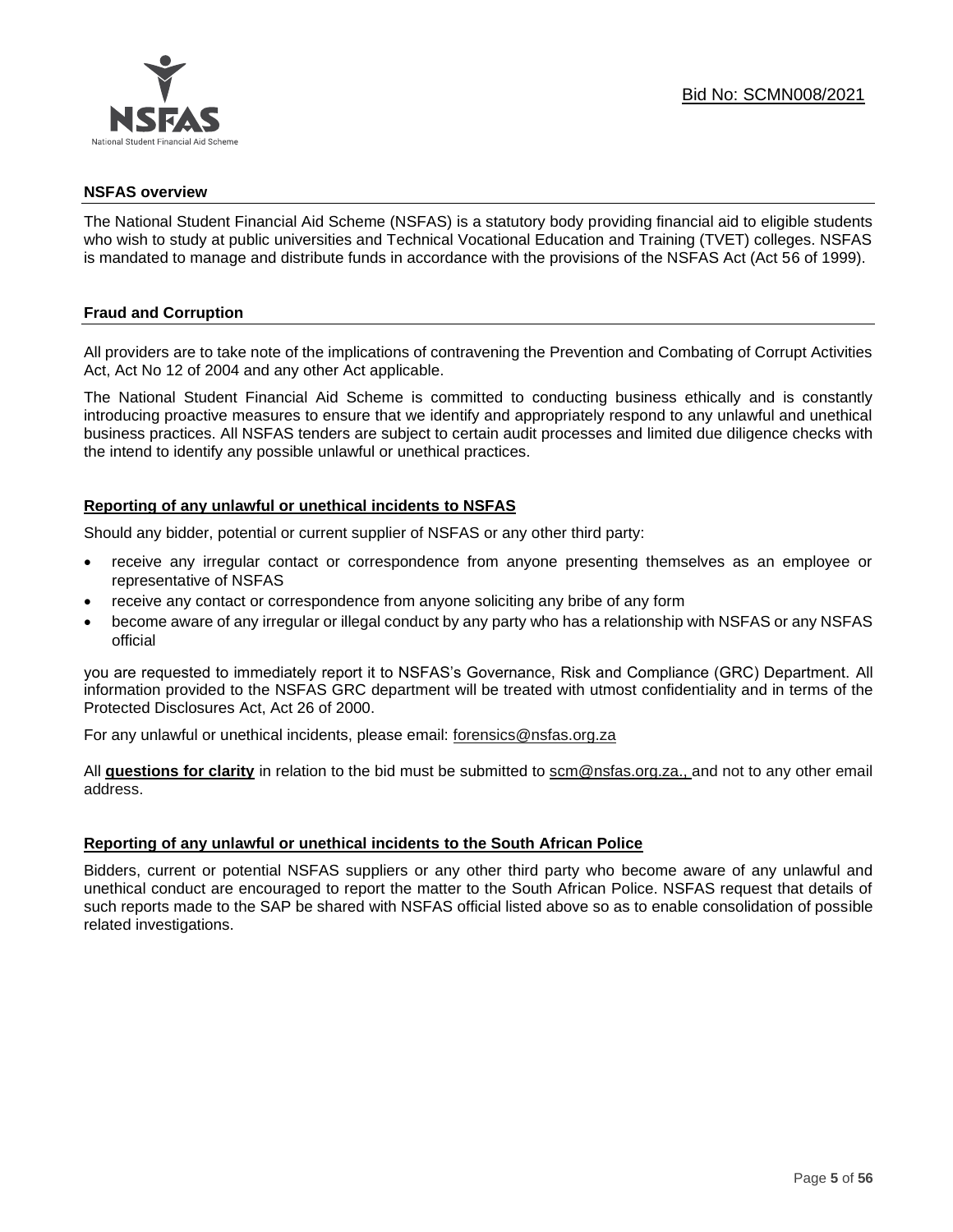

#### **Clarifications / Additional information / Rights**

# **Clarification**

Any clarification required by a bidder regarding the meaning or interpretation of the bid specifications, or any other aspect concerning the bid, are to be requested in writing by email from [scm@nsfas.org.za](mailto:scm@nsfas.org.za) (and not to any other email address) at least five (5) working days before the closing date of the bid. The bid number should be mentioned in all correspondence. Telephonic requests for clarification will not be accepted. Bidders are reminded that NSFAS SCM officials will never contact bidders telephonically or by other method other that through the official SCM email address listed above.

#### **Additional Information**

During the evaluation of the bids, additional information may be requested in writing from bidders, for clarity. Replies to such requests must be submitted, within 5 (five) working days from the date of request, or as otherwise indicated. Failure to comply, may lead to your bid being disregarded.

# **Rights**

The following rights are reserved:

- 1) NSFAS reserves the right to appoint more than one (1) service provider.
- 2) NSFAS further reserves the right to engage with the short-listed bidders for price negotiation and a site inspection where necessary.
- 3) NSFAS reserves the right to invite the shortlisted for a presentation as part of the bid process.
- 4) NSFAS reserves the right to not select the lowest price.
- 5) NSFAS reserves the right to not award the tender to the shortlisted bidder should any risk arise from any NSFAS due diligence assessment performed and/or any underperformance was identified in a previous and/or current contract held with the bidder.
- 6) NSFAS reserves the right to award the contract in whole or in parts.

#### **Consent**

By responding to this tender, both the entity and its directors provide consent to NSFAS to perform background checks which would include amongst others, the relevant Transunion checks, should it wish to do so.

By responding to this tender, the bidder agrees to all the terms and conditions as included in the bid document.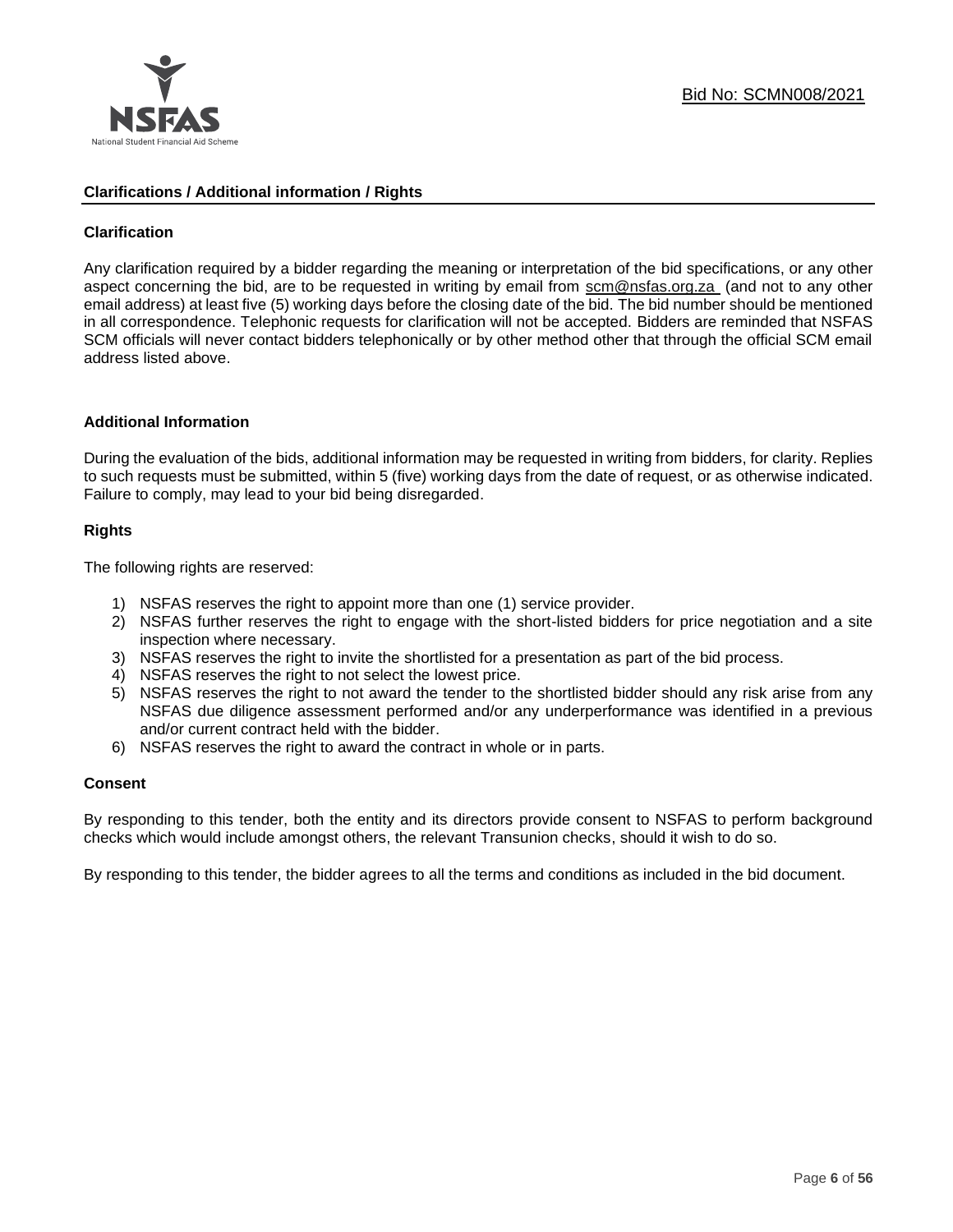

# **Bid submission**

**One (1) physical bid proposal** MUST be handed in/delivered to:

The deposit box situated at: 2nd Floor, House Vincent Brodie Road Wynberg 7801

Tenders can be delivered and deposited into the tender box between 08:30 and 16:00, Mondays to Fridays prior to the closing date, and between 08:30 and 11:00 on the closing date. Please do not leave bid submissions at the security desk or at the reception. ALL bid submissions muse be deposited into the tender box.

**Any bid submissions provided to NSFAS that is not submitted in the tender box will be disregarded.**

**No faxed or e-mailed bid proposals will be accepted.** The bidders are encouraged to index and paginate the bid proposal.

Respondents should ensure that tender documents are delivered to NSFAS in the tender box before the closing date and time of the tender. If the tender document is late, it will not be accepted and will be disregarded. Bid proposals submitted on time shall not be returned to the bidder.

Any tender submitted shall remain valid, irrevocable and open for written acceptance by NSFAS for a period of 120 (one hundred and twenty) days. A tender submitted shall further be deemed to remain valid after the expiry of the above mentioned 120-day period until formal acceptance by NSFAS, unless NSFAS is notified in writing by the tenderer of anything to the contrary (including any further conditions the tender may introduce). Any further conditions that the tenderer may introduce will be considered at the sole discretion of NSFAS.

Bidders should indicate on the cover of the bid proposal (in a sealed envelope/box), the following information:

- Bid number SCMN008/2021
- Closing date and time **30 July 2021 at 11:00**
- The name and address of the bidder

#### **Late bids**

Bids received late will not be considered for evaluation purposes. A bid will be considered late if it arrived even one second after 11:00 am or any time thereafter. The tender (bid) box shall be locked at exactly 11:00 am and bids arriving late will not be considered under any circumstances. Bidders are therefore strongly advised to ensure that bids be dispatched allowing enough time for any unforeseen events that may delay the delivery of the bid. Bids should not be given to the security or reception. It must be submitted in the tender box.

Bids sent to NSFAS via courier shall be deemed to be received at the date and time of arrival at the NSFAS premises (tender box) Bids received in the tender box after the closing date and time of the bid, shall therefore be deemed to be received late. Bidders should allow time to access the premises due to security arrangements that need to be observed.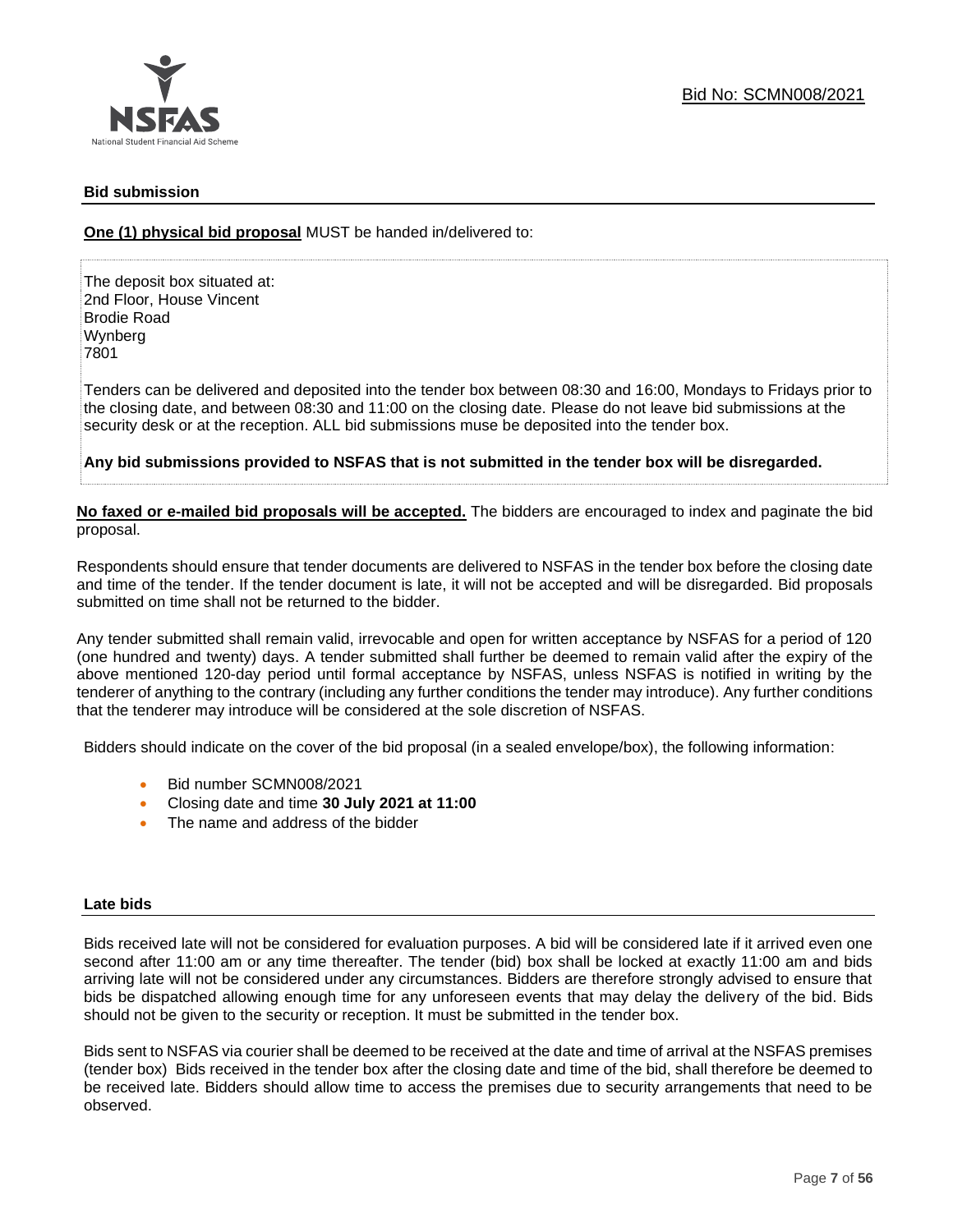

# **Response Structure:**

The contents of the bid document must be as follows, and numbering below, with each schedule punched, placed in a file and separated from the next schedule with a file divider.

Please complete the checklist below to verify your submission of the relevant documents. It is recommended that the format and flow of the tender file submission be aligned to the checklist.

| <b>Schedules</b>  | Description                                                                                                                                                                                                                                |     | Submitted<br>(tick box below): |  |
|-------------------|--------------------------------------------------------------------------------------------------------------------------------------------------------------------------------------------------------------------------------------------|-----|--------------------------------|--|
|                   |                                                                                                                                                                                                                                            | Yes | <b>No</b>                      |  |
| <b>Schedule 1</b> | Entity registration documentation                                                                                                                                                                                                          |     |                                |  |
| <b>Schedule 2</b> | Consent by the entity and its directors to perform the necessary background<br>checks which includes amongst others, the TransUnion checks.                                                                                                |     |                                |  |
| <b>Schedule 3</b> | Original Valid Tax Clearance Certificate/tax pin                                                                                                                                                                                           |     |                                |  |
| <b>Schedule 4</b> | BBB-EE Certificate, or,<br>BBBEE Sworn Affidavit for EME/QSE signed and stamped by Commissioner<br>of Oaths.                                                                                                                               |     |                                |  |
| <b>Schedule 5</b> | National Treasury Central Supplier Database (CSD) proof of registration -<br>please provide the latest full report. Note that the details of the Directors on<br>the SBD4 form must correspond to the details of the Directors on the CSD. |     |                                |  |
| Schedule 6        | Letter from Bank confirming banking details (not older than 3 months from<br>date of closing date of tender)                                                                                                                               |     |                                |  |
| <b>Schedule 7</b> | Completed and signed Tender Documents: including the following.<br>SBD <sub>1</sub><br>SBD <sub>4</sub><br><b>SBD 6.1</b><br>SBD <sub>8</sub><br>SBD <sub>9</sub><br>General Conditions of Contracts (with every page initiated)           |     |                                |  |
| <b>Schedule 8</b> | Detailed Bid proposal in response to bid specification requirements                                                                                                                                                                        |     |                                |  |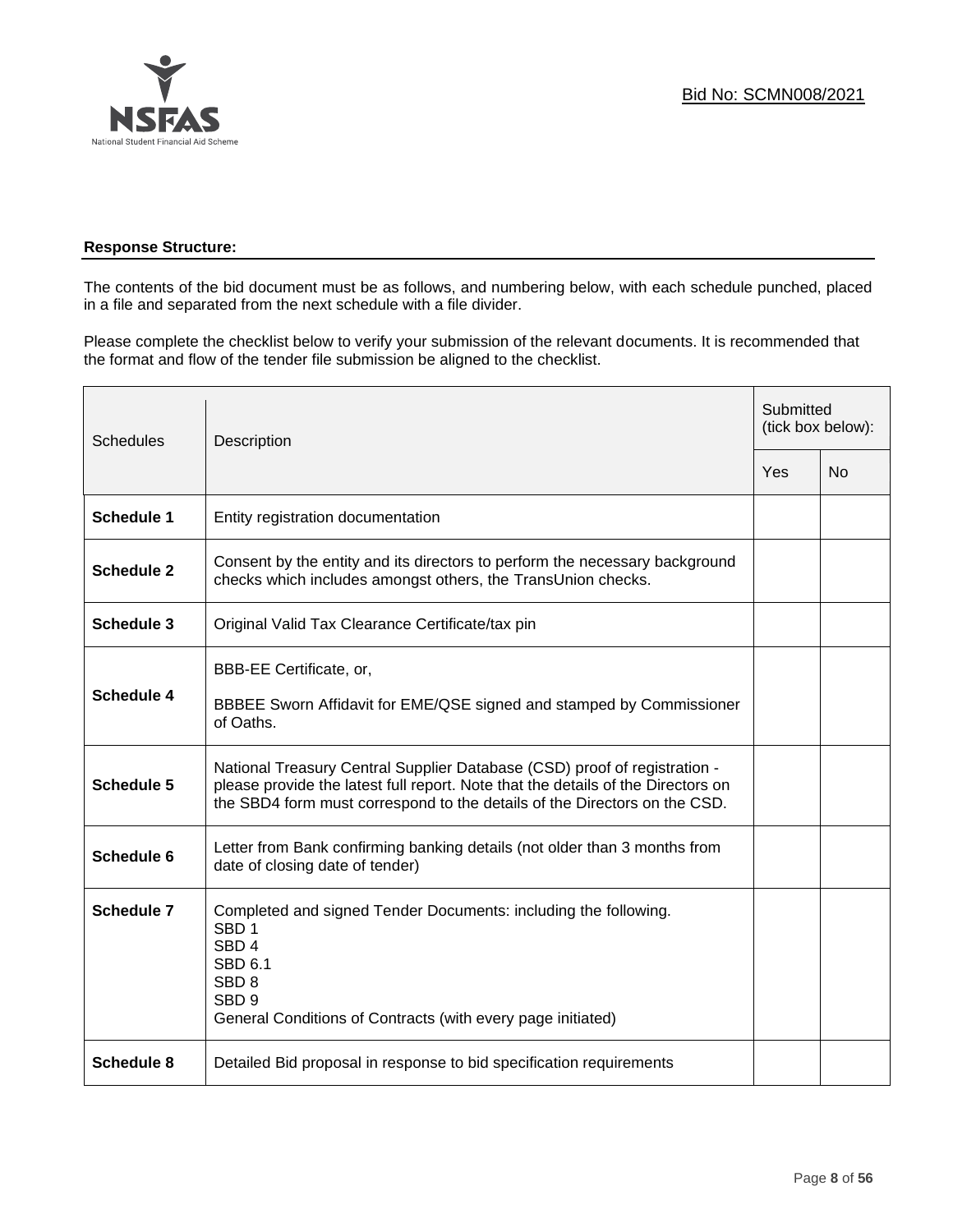# Bid No: SCMN008/2021



| <b>Schedules</b> | Description                                                    | Submitted<br>(tick box below): |                |
|------------------|----------------------------------------------------------------|--------------------------------|----------------|
|                  |                                                                |                                | N <sub>0</sub> |
| Schedule 9       | Company profile detailing company experience                   |                                |                |
| Schedule 10      | Resource team, experience and qualifications                   |                                |                |
| Schedule 11      | Evidence of existing license to media monitoring software      |                                |                |
| Schedule 12      | Detailed case studies                                          |                                |                |
| Schedule 13      | Detailed plan and approach                                     |                                |                |
| Schedule 14      | Reference letters from previous clients on client's letterhead |                                |                |
| Schedule 15      | <b>Transformation statistics</b>                               |                                |                |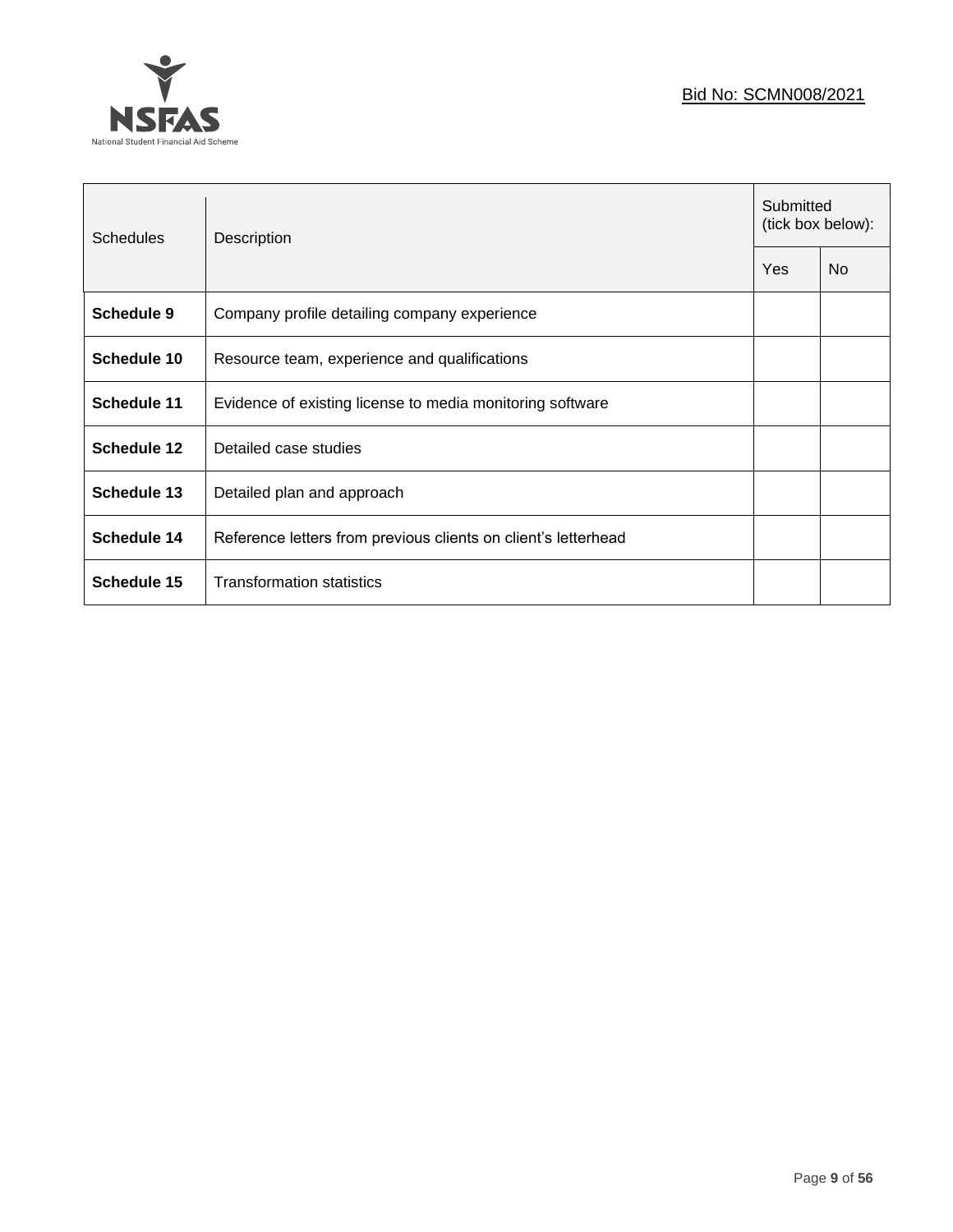# **Contract Negotiations**

The successful bidder (s) will be required to enter into a written contract/SLA with NSFAS. The final terms and conditions will be negotiated between NSFAS and the successful bidders (s). Should the awarded bidder fail to sign the SLA within a reasonable timeframe deemed by NSFAS, NSFAS reserves the right to cancel the award/contract and award the tender to the 2<sup>nd</sup> placed bidder.

# **Payments**

By responding to this bid document, the service provider agrees to the following

NSFAS will pay the successful bidder (s) the fees set out in the final contract according to the table of deliverables. No additional amounts will be payable by NSFAS to the successful bidder (s).

The successful bidder (s) shall invoice NSFAS for the services rendered in a reasonable timeframe. The invoices billed to NSFAS must be in relation to the original scope of work/terms of reference.

The invoice must be accompanied by supporting source document(s) containing detailed information, as NSFAS may reasonably require, for the purposes of establishing the specific nature, extent and quality of the services which were undertaken by the successful bidder (s). The purchase order number must be included in all invoices submitted to NSFAS.

No payment will be made to the successful bidder (s) unless an original tax invoice complying with section 20 of the VAT Act, 1991 (Act No 89 of 1991), as amended, has been submitted to NSFAS.

Payment shall be made by bank transfer into the successful bidder (s) back account normally 30 days after receipt of an acceptable, original, valid tax invoice.

Payments will only be made to the bidder in accordance with the purchase order issued to the awarded bidder. Any services delivered by the bidder outside of the original bid specifications and over and above the purchase order value will not be paid for as NSFAS is not liable for these payments. Should the service provider perform any additional work outside of the tender award and its requirements, NSFAS will not be held liable for such payment to the service provider. Should you receive any instruction from NSFAS that does not come from the SCM unit to perform any work outside of the original bid specification, NSFAS will not be held liable for this payment.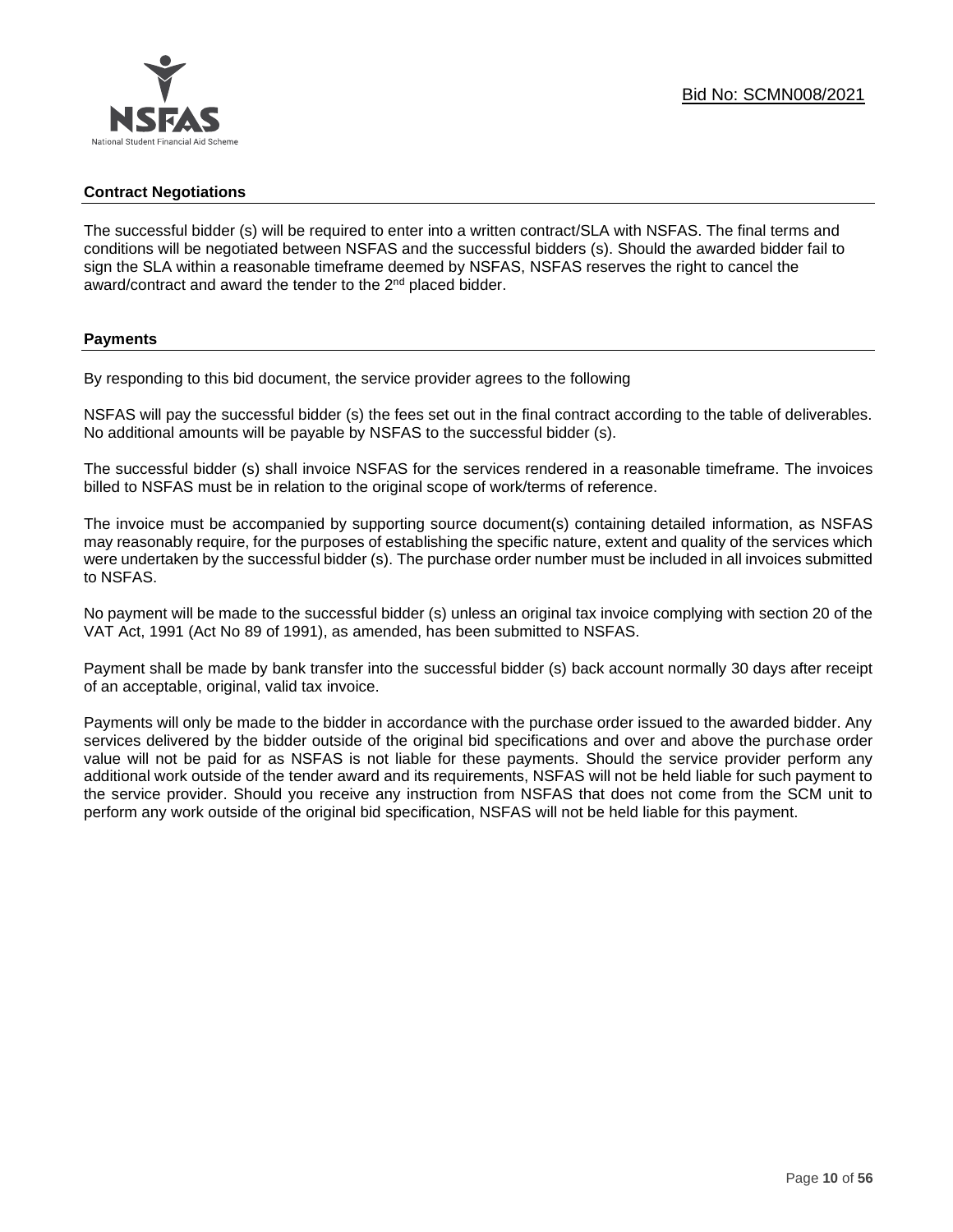

# **1. Purpose**

The purpose of this request for proposal is to source a suitably qualified supplier to be appointed as our marketing and advertising agency for a period of two (2) years.

# **2. Background**

The National Student Financial Aid Scheme (NSFAS) provides financial assistance to eligible students at public universities and at Technical Vocational Education and Training (TVET) colleges throughout South Africa.

The appointed service provider will be responsible for the following key activities, amongst others:

- 2.1 Support and implement the NSFAS brand strategy
- 2.2 Media planning, buying and placement
- 2.3 Strategic Public Relations (PR) and content development
- 2.4 Digital marketing
- 2.5 Creative development and production
- 2.6 Internal Marketing
- 2.7 Reporting and Communication
- 2.8 Event Management
- 2.9 Sponsorship, budget management and reconciliations
- 2.10 Market Research
- 2.11 Concept Development & Submission
- 2.12 Multimedia Support
- 2.13 Social media and digital media Support

# **3. Functional Specifications**

The appointed service provider will be required to provide the following services:

#### **3.1 Support and implement the NSFAS brand strategy.**

- 3.1.1 Create and execute integrated marketing campaigns (above, below and through the line) that align with the NSFAS annual marketing and communication plans. This includes but is not limited to, campaign ideas and strategies, concept development, execution, layout up to finished art.
- 3.1.2 Develop marketing research framework and execute research using the relevant platforms
- 3.1.3 Develop targeted campaigns for specific campaigns

#### **3.2 Media planning, buying and placement.**

3.2.1 Develop and execute an integrated media strategy which includes, media research and analysis, media buying strategy, platform selection etc.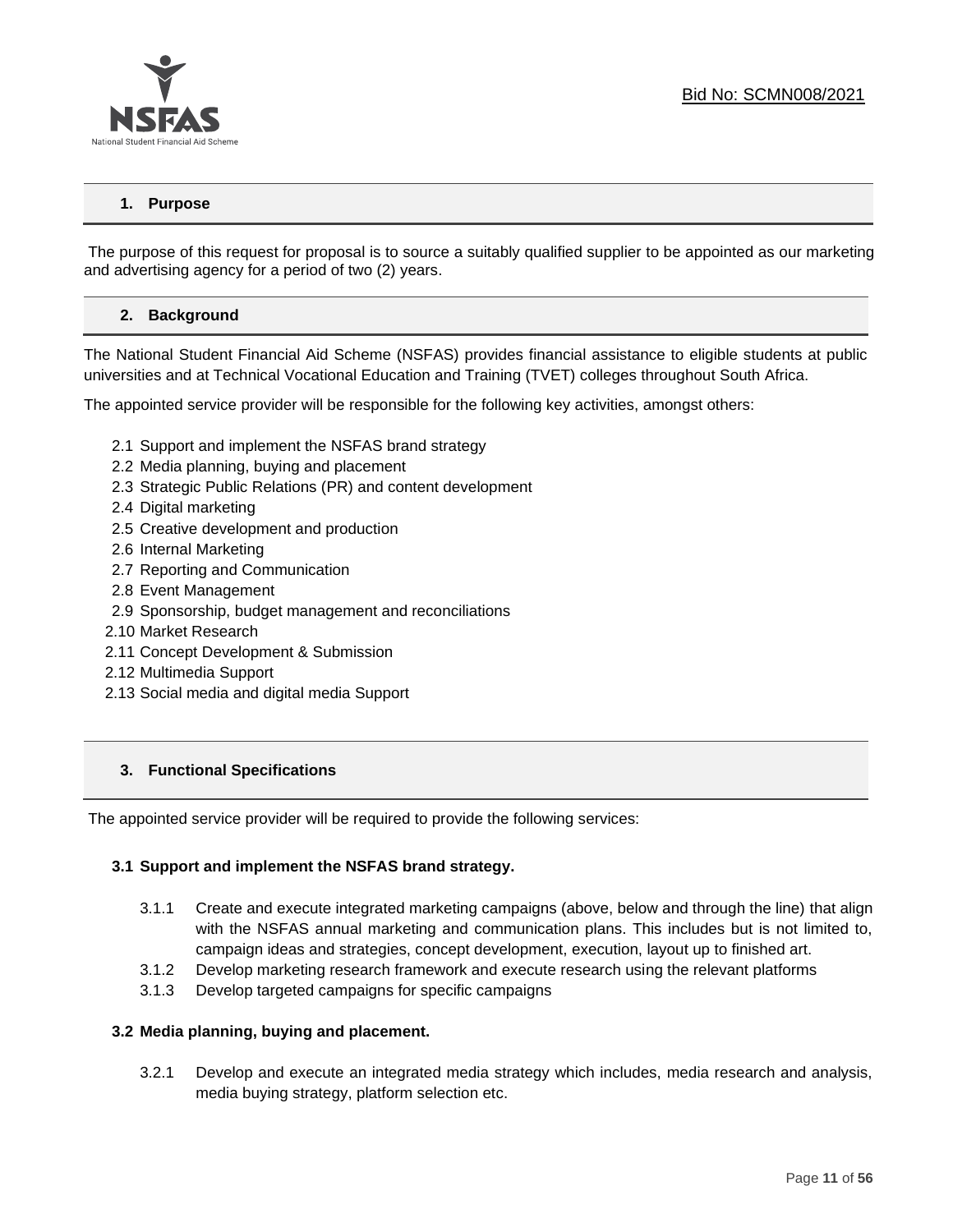

- 3.2.2 Media placement proposed costings and production timelines based on the proposed media schedules. The service provider must demonstrate media value and savings as well as ensure that adverts appear on the booked channels as per approved media schedule and provision of the required proof thereof. The service provider will also be expected to do pre and post campaign performance monitoring and reporting.
- 3.2.3 Scheduling the creatives, artwork and communication on the various mediums
- 3.2.4 Mediating between NSFAS and the media house Implementation, certification, archiving, billing, reporting and impact reporting etc.
- 3.2.5 Actual placement of advertisement
- 3.2.6 Media buying will consist of buying space for tv, radio, print, out of home, social media and online advertising.
- 3.2.7 Where the cost of advertising exceeds the available budget, the appointed service provider will notify NSFAS and recommend appropriate steps.
- 3.2.8 All film and photography product for advertisement will be processed by NSFAS through the current appointed photography and videography service provider.
- 3.2.9 Media report
- 3.2.10 Scheduling of media engagements such as interviews for TV, online and radio

# **3.3 Media Monitoring**

- 3.3.1 Tracking success of news
- 3.3.2 Identify relevant information or specific issues regarding the organisation
- 3.3.3 Identify new opportunities for the organisation.
- 3.3.4 Monitor and track all media mentions (online, print, broadcast and podcast)
- 3.3.5 Manage brand reputation.
- 3.3.6 Provide NSFAS with licences to access the media monitoring tools

#### **3.4 Media Engagements**

- 3.4.1 Book media engagements for briefings, site visits, conferences
- 3.4.2 Develop media house database.
- 3.4.3 Circulate media event invites.
- 3.4.4 Follow up on media attendance.
- 3.4.5 Provide onsite support to the media and NSFAS during media events.
- 3.4.6 Distribution of media packs to the relevant media house

# **3.5 Media Management**

- 3.5.1 Daily management and coordination of media inquiries
- 3.5.2 Monitor news for purposes of analysis and influencing policy and opinion.
- 3.5.3 Writing and editing of media statements and other media content
- 3.5.4 Writing and editing of opinion pieces/articles and other media content.
- 3.5.5 Implement approved crisis communications management plan where necessary and provide further input into the process followed.
- 3.5.6 Writing and editing of media alerts or media invites

# **3.6 Reporting**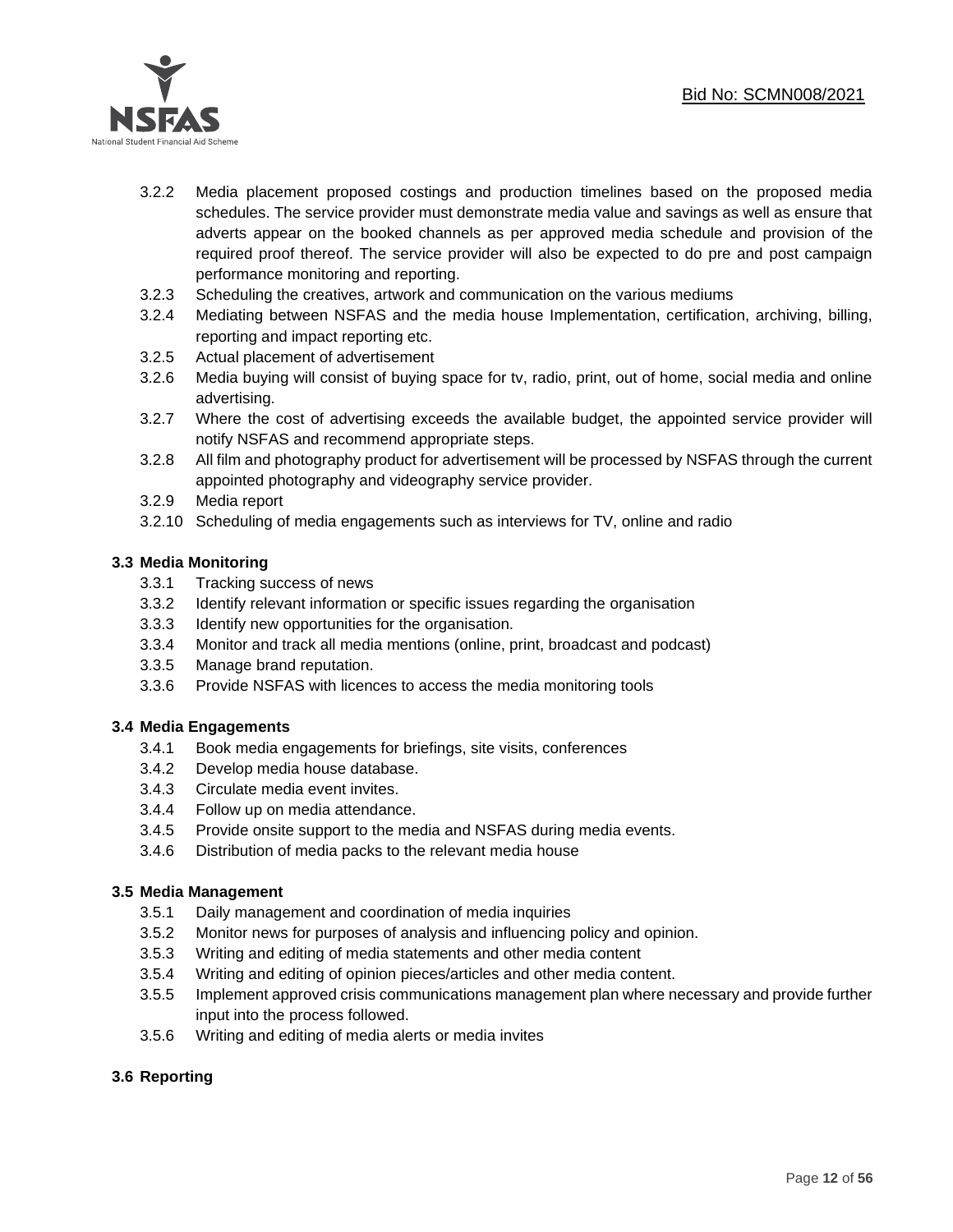

- 3.6.1 Provide weekly and monthly media monitoring and analysis reports inclusive of reader/public sentiment, as well as their demographics, reader/viewer/listenership per media house.
- 3.6.2 Reputation management through proactive media engagement.
- 3.6.3 Provide post event media coverage report.
- 3.6.4 Provide post campaign reports on cost vs return for all paid media coverage.
- 3.6.5 Maintain weekly communications and bi-weekly (every 2 weeks) status meetings with NSFAS on marketing, media and communication projects.
- 3.6.6 The service provider will create weekly and monthly reports, documenting the current and previous month's efforts and upcoming initiatives and include analytics data for all digital media initiatives.
- 3.6.7 Provide daily automated media and social media performance reports
- 3.6.8 Provide copies of all print, online, audio, TV and social media coverage
- 3.6.9 Monitor trends and provide automated notifications when NSFAS is trending

# **3.7 Development and rollout of Internal Media Management Standard Operating Procedures**

- 3.7.1 Input into the reputational and crisis management guidelines
- 3.7.2 Identify training and skills required for media engagements.
- 3.7.3 Develop delegation of authority for media engagements.

# **3.8 Strategic Public Relations (PR) and content development**

- 3.8.1 Management of all public relations services.
- 3.8.2 This includes but is not limited to development of the PR strategy as well as the development and execution of the PR Plan, reputation management strategy and plan, writing services such speech writing, press releases, editorials.
- 3.8.3 The platforms are blogs, website, newsletters, marketing material, opinion and thought leadership articles), media training, building relationships with relevant media and key opinion leaders.
- 3.8.4 As part of reputation management, the service provider will be expected to monitor NSFAS' mentions in all media platforms using a tool that NSFAS already subscribes as well as platforms available by the agency.

# **3.9 Social media and Digital marketing**

- 3.9.1 Develop and execute a digital marketing strategy, including but not limited to online advertising, content development.
- 3.9.2 The platforms are the NSFAS social media pages such as Facebook, Instagram, Twitter, LinkedIn, PNet, YouTube, Webinars etc.
- 3.9.3 The service provider will be required to work closely with the Marketing and Communications teams in order to maximise on Search Engine Optimisation initiatives.

# **3.10 Creative development and production**

3.10.1 The service provider will be responsible for executing development of creative work and production thereof including revising and updating the corporate identity (CI) document.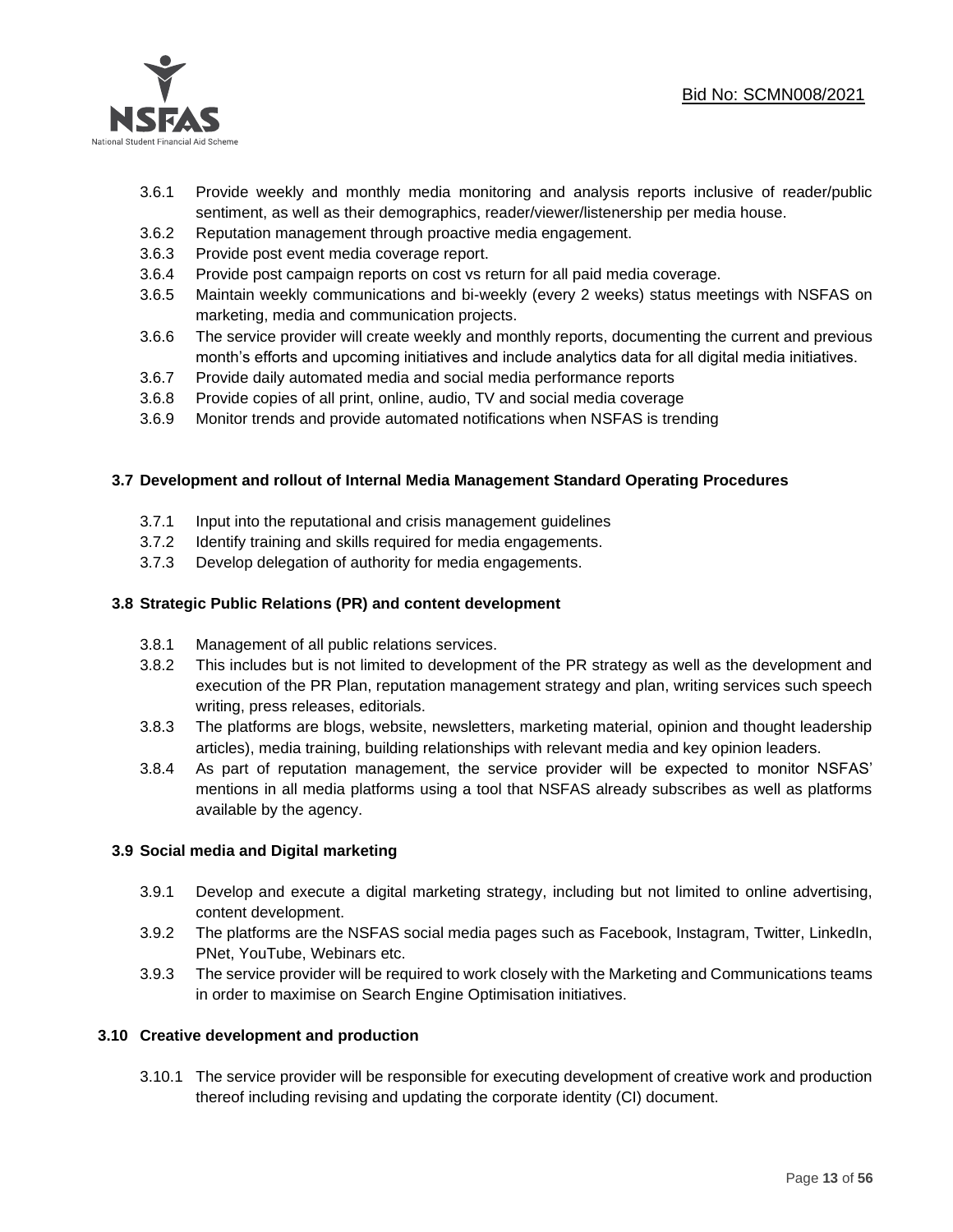

- 3.10.2 Design and printing of marketing collaterals such as posters, flyers, exhibition branding, corporate gifts, promotional items, brochures, corporate publications etc.
- 3.10.3 The service provider will be expected to provide production services for approved campaigns such as video and radio production.

# **3.11 Internal Marketing**

- 3.11.1 Formulate and develop integrated internal marketing plans/ brand engagement campaigns in order to develop internal brand appreciation.
- 3.11.2 This includes but is not limited to including design concepts for video's, launches, annual strategy sessions, company quarterly information sessions, general internal and internal CSI initiatives, employee engagement surveys etc.

# **3.12 Event Management**

- 3.12.1 Work closely the marketing and communications team to develop event memos, guestlists, speakers
- 3.12.2 Develop speaker speaking notes, events programme
- 3.12.3 Design event collateral for exhibition and corporate gifts
- 3.12.4 Plan and execute NSFAS initiated and co-hosted events such as media events, corporate events, international events, CSI events, internal events.
- 3.12.5 Handle event logistics management
- 3.12.6 On-site brand setup and activation
- 3.12.7 Reporting (pre-event, during event and post-event).
- 3.12.8 Provide an ROI (return on investment) report within a week after each event, showing the data collected in terms of contacts initiated, queries addressed, NSFAS information distributed and the estimated number of people reached during the activation.
- 3.12.9 Align event budget with NSFAS objectives.
- 3.12.10 Identify suitable venues, partners, products and services required such as sound, and liaise with these service providers regarding rooming, banqueting, entertainment, IT equipment and support and other related arrangements
- 3.12.11 Distribute invitations and event information to guests
- 3.12.12 Receive and manage invitation responses and provide attendance updates to NSFAS
- 3.12.13 Compile confirmed registration list of participants, speakers, support staff, event management team, ushers in collaboration with NSFAS.
- 3.12.14 Identify and secure accommodation block booking for self-paying participants
- 3.12.15 Manage Event décor including seating arrangement. This also includes seating name plates at the main table
- 3.12.16 Ensure all required audio-visual equipment is available.
- 3.12.17 Ensure all outside broadcast equipment is available and set up
- 3.12.18 Source suitable broadcast media within the set budget, where the cost exceed the budget the service provider must notify and recommend to NSFAS
- 3.12.19 Arrange and manage appropriate VIP room or area at event venue.
- 3.12.20 Design and make up name/identification/ tags for registration.
- 3.12.21 Arrange official dinners make all necessary arrangements and coordination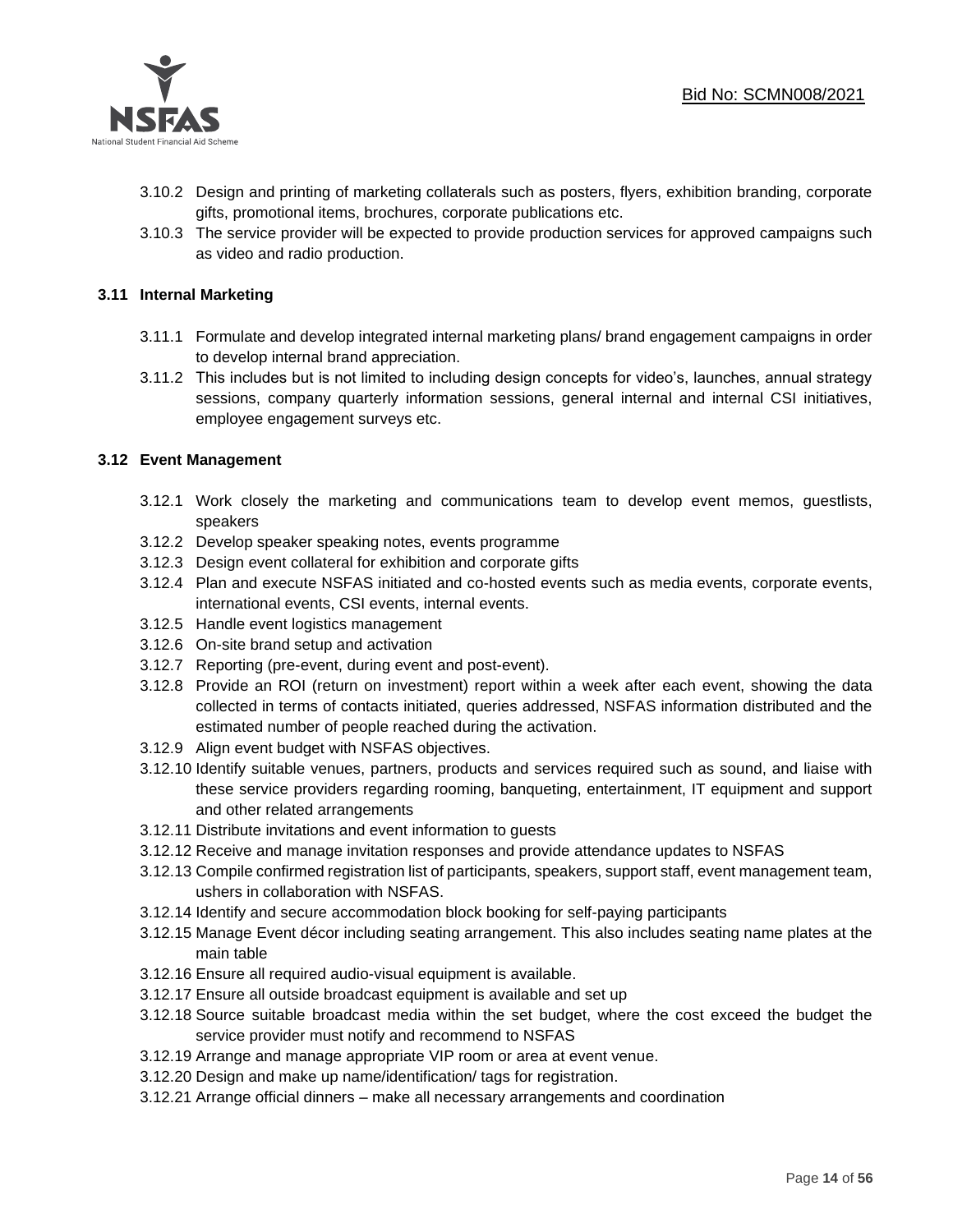

# **3.13 Sponsorship, budget management and reconciliations**

- 3.13.1 The service provider will be required to develop a sponsorship strategy inclusive of sponsor list, sponsorship proposals, communicate with sponsor, develop an investment matrix for sponsorships.
- 3.13.2 The service provider will have to develop a budget for each activity which must be agreed to by all funding parties. Provide actual expenditure vs. the budgeted amount reports

# **3.14 Market Research**

- 3.14.1 The appointed service provider(s) will be required to conduct market research on specific market situations/problem / issues from time to time.
- 3.14.2 Conducting basic research activities to understand the behaviour of NSFAS applicants and students,
- 3.14.3 Consulting the Marketing and Communications Department and Research Department of NSFAS for input into the market research.
- 3.14.4 The appointed service provider(s) will be required to perform advertising research or provide NSFAS with historic data to support the medium of advertising and advertisement creative.
- 3.14.5 The appointed service provider will be required to stay abreast current above the line and below the line advertising trends in order to provide the latest concepts.

#### **3.15 Concept Development & Submission**

- 3.15.1 Developing communication strategies and suggesting appropriate strategies to improve brand equity.
- 3.15.2 The communication strategies must be provided to NSFAS for the development of creatives, artworks, production of online, TV and radio commercials, content development and out of home advertising.
- 3.15.3 The appointed service provider(s) will be requested to present suitable above the line product promotion campaigns offered by NSFAS.
- 3.15.4 Identify ways to capitalize on social media, applications, and other new digital media opportunities to increase reach through internet visibility.
- 3.15.5 Develop and implement online strategies to increase awareness through likes, engagements, shares, interactions, as well as to increase traffic to the NSFAS website and social media pages.

#### **3.16 Multimedia Support**

- 3.16.1 The company will be required to develop concepts for photography, videos, scripts, storyboards, and graphic design, animated videos that align to campaigns.
- 3.16.2 Have the ability to align the NSFAS Brand Identity to designs for digital and print advertisement.
- 3.16.3 Develop advertising campaigns for outdoor, print, online platforms and digital devices.
- 3.16.4 The company will be required to capture, edit and distribute videos, photography, graphic designs and animation in partnership with the NSFAS marketing team.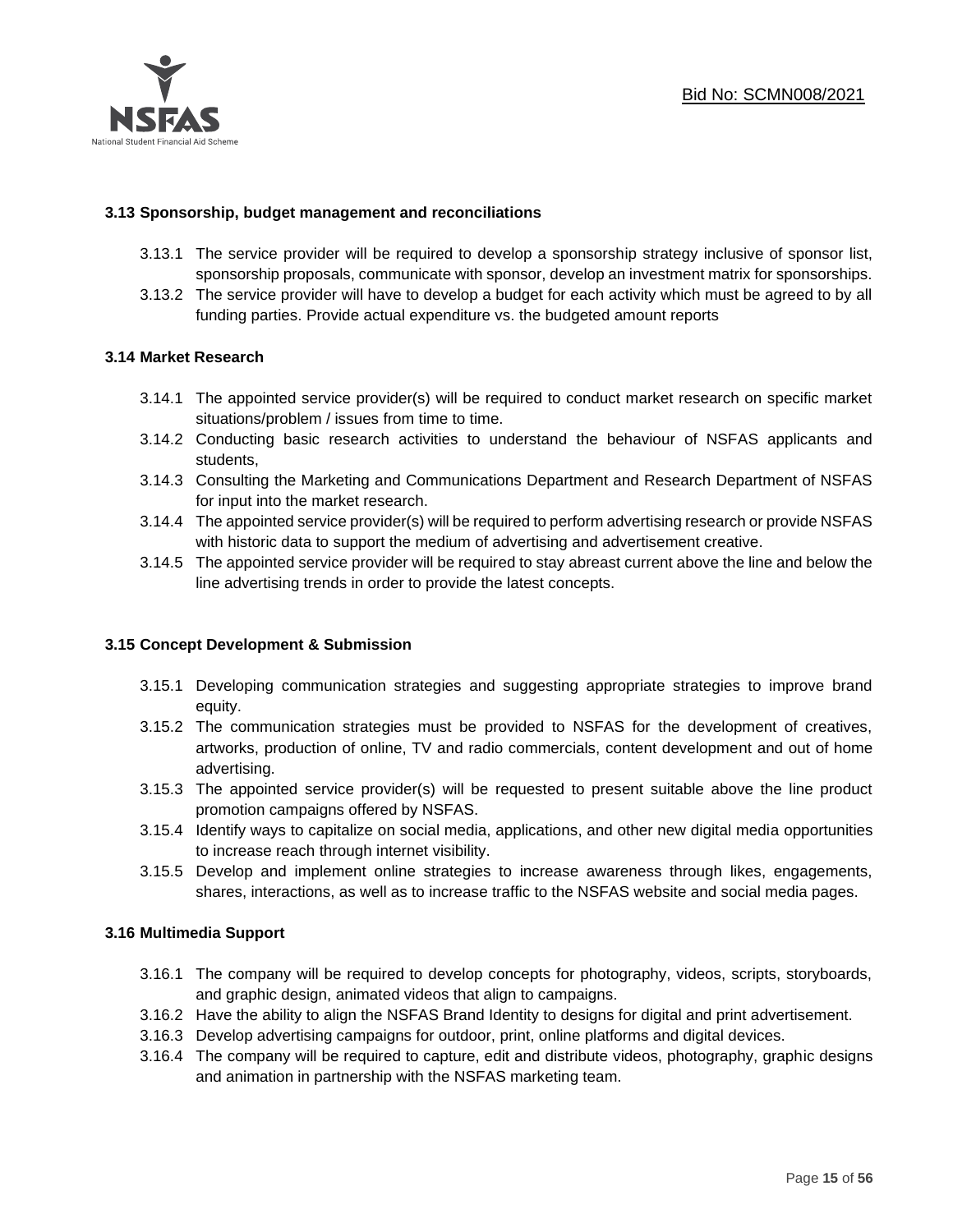

# **3.17 Social media and Webinar Support**

- 3.17.1 The appointed service provider must provide where required smart social media support inclusive of social media sentiment reporting, artificial intelligence services to streamline queries and provide auto-responses where possible.
- 3.17.2 Develop along with the marketing and communications team members auto-responses, fact sheets, frequently asked questions that can be incorporated into social media communications and response handling.
- 3.17.3 Source webinar services and provide support to NSFAS in managing webinar events.
- 3.17.4 Integrate webinar software onto NSFAS platforms.

# **3.18 Content development and proofreading**

- 3.18.1 Identify content development opportunities
- 3.18.2 Interview and develop online articles for the NSFAS website
- 3.18.3 Develop opinion pieces and thought leadership content
- 3.18.4 Work with the NSFAS research department and sector specialist to develop content
- 3.18.5 Develop, proofread and edit all official publications

# **3.19 Customer Satisfaction Assessment**

- 3.19.1 Develop and support customer satisfaction assessment activities that will be rolled out across the organisation to assess customer satisfaction. The assessment activities must be flexible to ensure adoption and usability across the organisation. A variety of assessment activities may also be developed instead of one generic method across the organisation.
- 3.19.2 Compile customer feedback and develop reports which include trends, outlying feedback and recommendations for the improve of customer satisfaction

# **4. Technical evaluation criteria element**

| <b>Element</b>     | Weight |
|--------------------|--------|
| Company experience | 15%    |
| Resource team      | 15%    |
| Case studies       | 15%    |
| Licensing          | 10%    |
| Plan and approach  | 20%    |
| Reference letters  | 10%    |
| Transformation     | 15%    |
| <b>TOTAL</b>       | 100%   |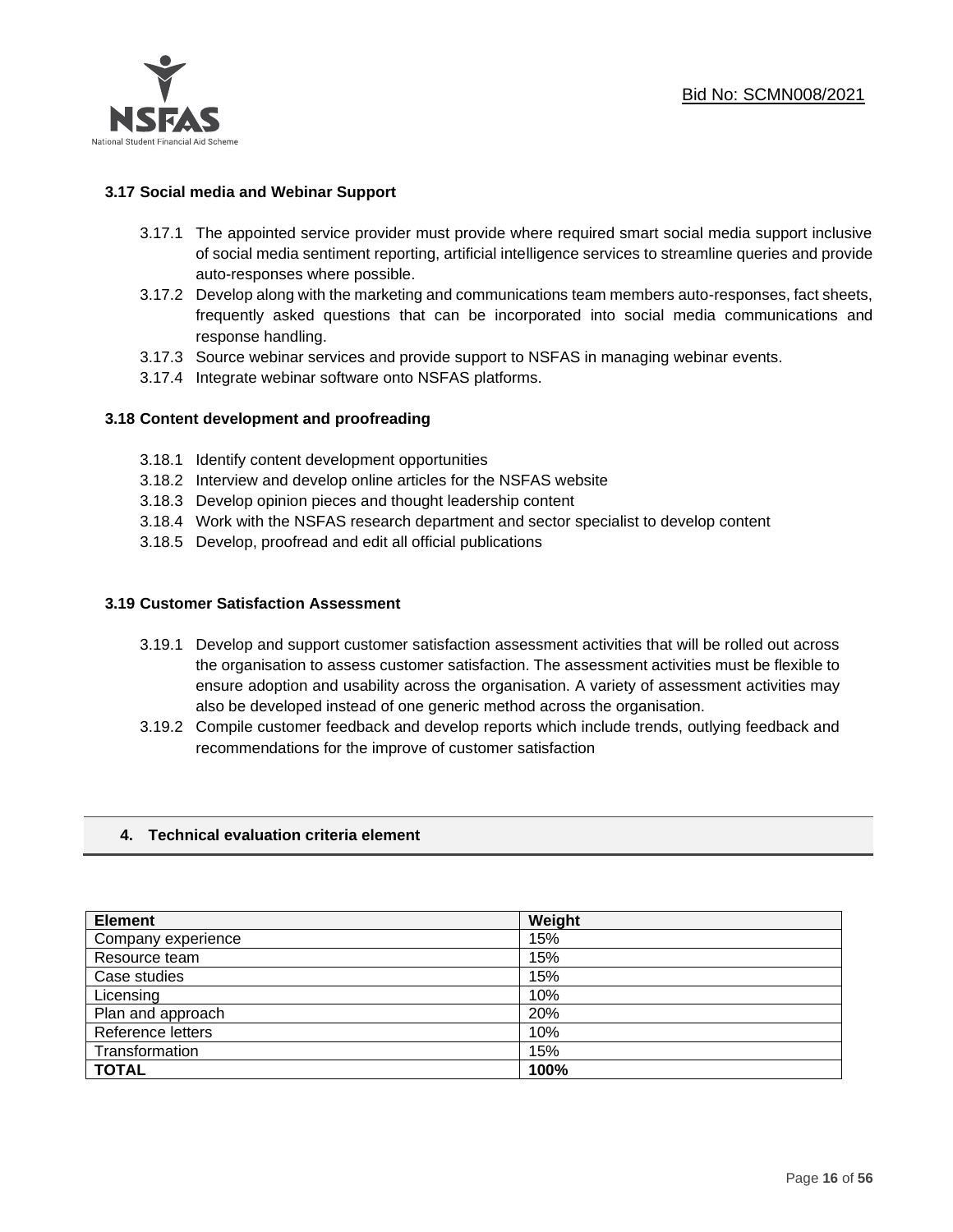

# **Criteria and Weighting:**

*Bidders need to score a minimum of 70% for the evaluation criteria. Bidders who score less than 70% minimum for the evaluation criteria will not be considered further for Price and BBBEE. Bids will be evaluated in accordance with the following technical criteria:*

| <b>Company experience</b>                                                               | Points available- max 15        | <b>Bidder scoring</b> |
|-----------------------------------------------------------------------------------------|---------------------------------|-----------------------|
| The bidder must have a minimum of five (5)<br>years company experience as an agency for | Five (5) years = 15 points      |                       |
| marketing and advertising.                                                              | Four $(4)$ years= 10 points     |                       |
| This should be evidenced clearly in the bid<br>proposal.                                | Less than $(4)$ years= 0 points |                       |

| Resource team                                                                                                                                                              | Points available- max 15                                                                                                                              | <b>Bidder scoring</b> |
|----------------------------------------------------------------------------------------------------------------------------------------------------------------------------|-------------------------------------------------------------------------------------------------------------------------------------------------------|-----------------------|
| The bidder must provide their team composition<br>together with their years of experience and<br>qualifications, that will be responsible for<br>delivery of the services. | Team composition, years of experience<br>and qualifications of each team member<br>submitted, and is relevant to the services<br>required-= 15 points |                       |
| The bidder is encouraged to submit in a tabular<br>format the team member name, years of<br>experience and qualifications.                                                 | Team composition provided, but years of<br>experience and/or qualifications of each<br>team member not provided= 5 points                             |                       |
|                                                                                                                                                                            | No information provided for the team<br>composition, experience and qualifications<br>of each of the team members= 0 points                           |                       |

| Licensing                                                                                                                                                                                                                                                                                                                                    | Points available- max 10                                                                                                                                                                                                                                                   | <b>Bidder scoring</b> |
|----------------------------------------------------------------------------------------------------------------------------------------------------------------------------------------------------------------------------------------------------------------------------------------------------------------------------------------------|----------------------------------------------------------------------------------------------------------------------------------------------------------------------------------------------------------------------------------------------------------------------------|-----------------------|
| The bidder must provide proof of existing<br>licences to media monitoring services that can<br>monitor and report on online, radio, TV, print<br>media for local and national media houses and<br>can provide the articles, sound clips and videos.<br>The licence must be extended to NSFAS<br>officials to access the platform as and when | A letter or proposal submitted confirming<br>the existing licence to media monitoring<br>software which includes the name of the<br>platform. The licence can be extended to a<br>set number of NSFAS officials for access<br>to the media monitor platforms $=$ 10 points |                       |
| needed.<br>The proof may be in the form of a letter from the<br>bidder or stated in the proposal, with the name                                                                                                                                                                                                                              | A letter or proposal submitted confirming<br>the existing licence to media monitoring<br>software which includes the name of the<br>platform. The licence cannot be extended<br>to a set number of NSFAS officials for                                                     |                       |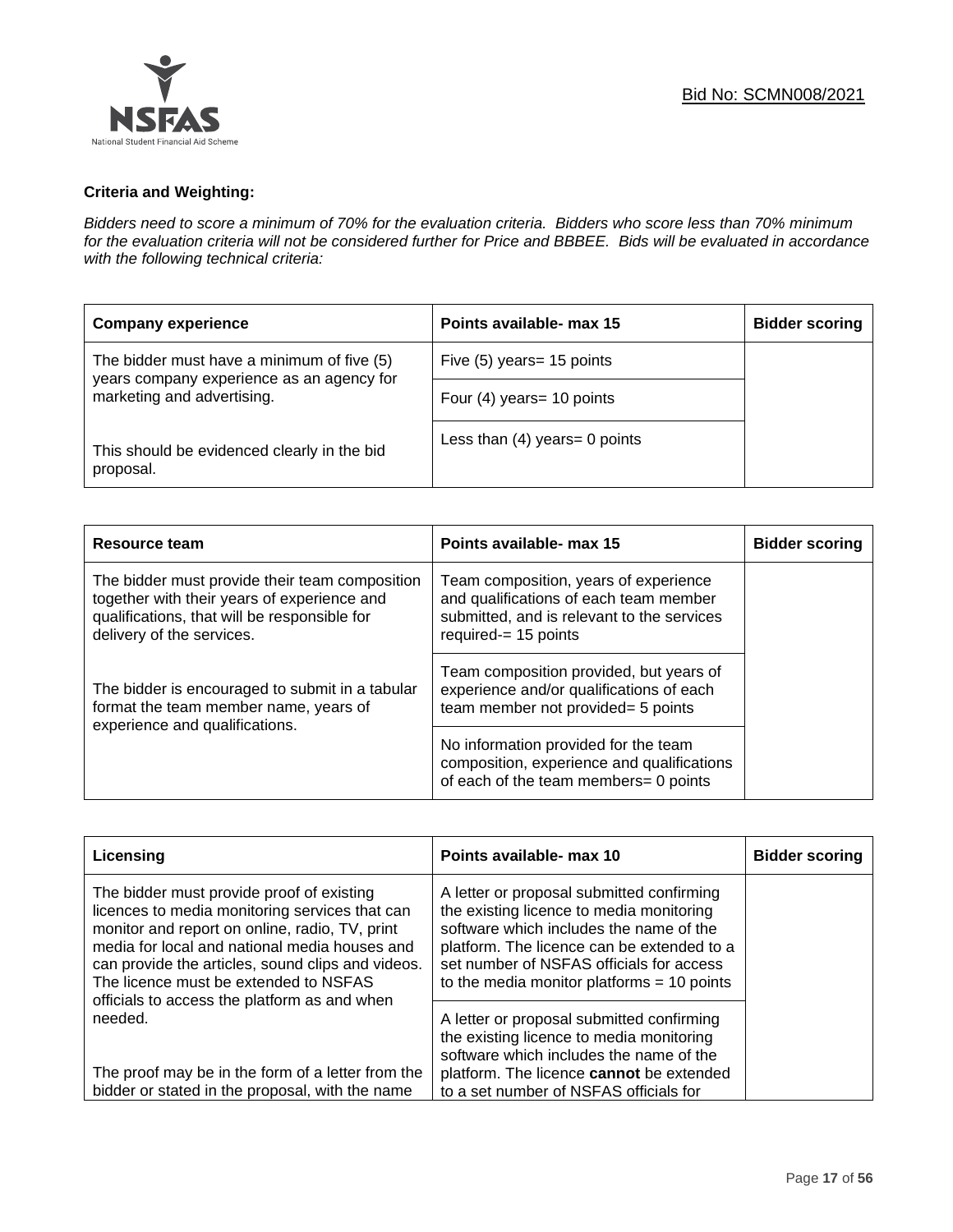

| of the media monitoring platform used and it list<br>of features. | access to the media monitor platforms $= 5$<br>points |  |
|-------------------------------------------------------------------|-------------------------------------------------------|--|
|                                                                   | No proof of licence has been provided $= 0$<br>points |  |

| <b>Case studies</b>                                                                                                                                                     | Points available- max 15                                                                                                                         | <b>Bidder scoring</b> |
|-------------------------------------------------------------------------------------------------------------------------------------------------------------------------|--------------------------------------------------------------------------------------------------------------------------------------------------|-----------------------|
| The bidder must submit three (3) case studies<br>of previous marketing and advertising agency<br>services performed.<br>The case studies should detail the scope of the | Three (3) or more case studies submitted<br>which are comprehensive and includes all<br>the requirements listed in the case study =<br>15 points |                       |
| services and the duration thereon.                                                                                                                                      | Three (3) or more case studies submitted,<br>however the detail provided is limited<br>and/or not relevant= 5 points                             |                       |
|                                                                                                                                                                         | Less than $(3)$ case studies submitted = 0<br>points                                                                                             |                       |

| Plan and approach                                                                                                                                                                           | Points available- max 20                                                                                                                                | <b>Bidder scoring</b> |
|---------------------------------------------------------------------------------------------------------------------------------------------------------------------------------------------|---------------------------------------------------------------------------------------------------------------------------------------------------------|-----------------------|
| The bidder must provide a detailed plan and<br>approach which outlines how they intend on<br>delivering on each of the 19 services as<br>outlined in section 3 (functional specifications). | Detailed and relevant plan and approach<br>provided to each of the 19 services as<br>outlined in section 3 (functional<br>specifications) = $20$ points |                       |
| The bidder is encouraged to document in a<br>tabular format their approach and plan to each<br>of the 19 services.                                                                          | Basic plan and approach provided to each<br>of the 19 services as outlined in section 3<br>$(functional specifications) = 10 points$                    |                       |
|                                                                                                                                                                                             | Basic plan and approach provided for 10-<br>18 services as outlined in section 3<br>$(functional specifications) = 5 points$                            |                       |
|                                                                                                                                                                                             | No plan and approach provided= 0 points                                                                                                                 |                       |

| <b>Reference letters</b> | Points available- max 10               | <b>Bidder scoring</b> |
|--------------------------|----------------------------------------|-----------------------|
|                          | Three (3) or more submitted= 10 points |                       |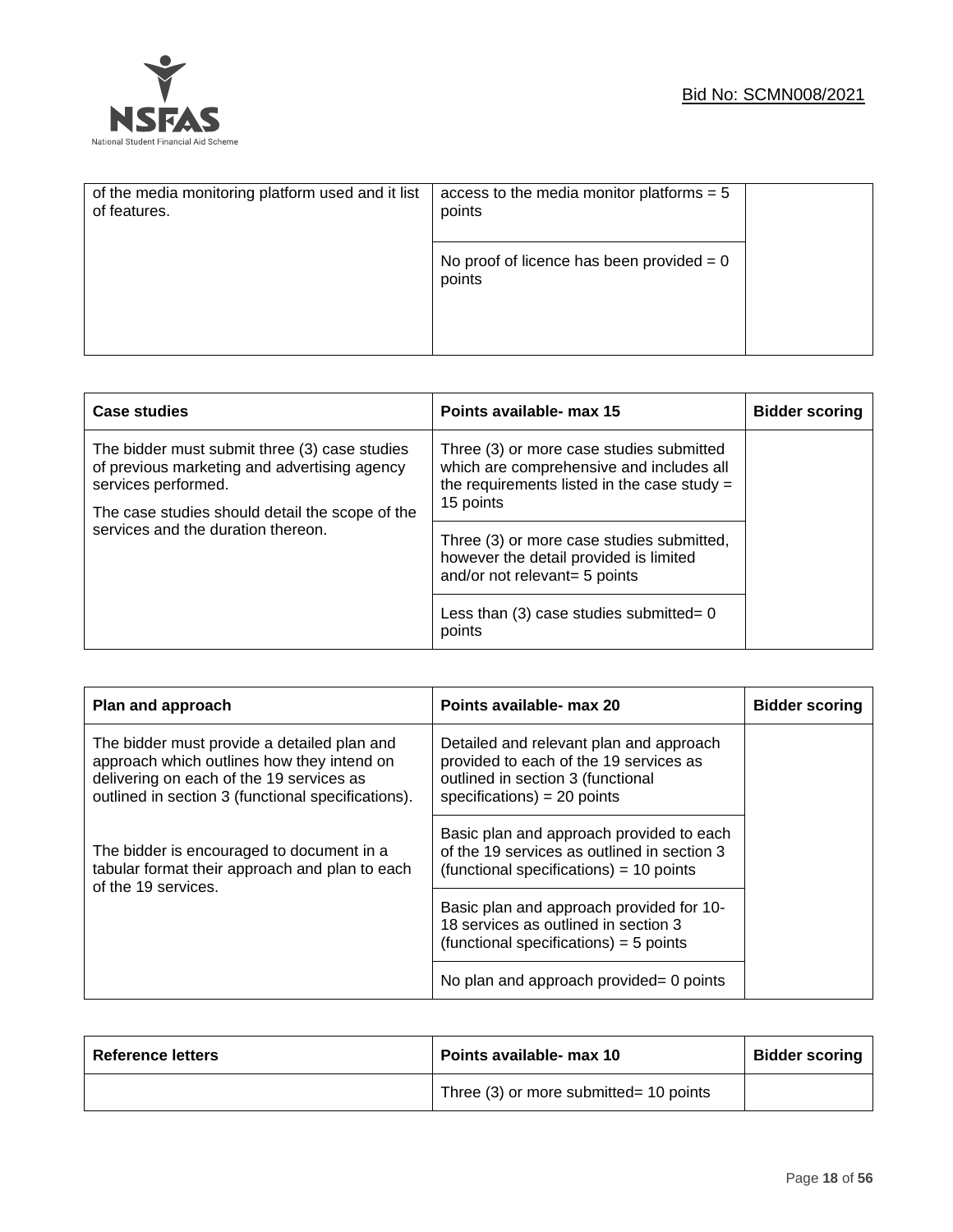

| The bidder must submit a minimum of three (3)<br>reference letters where similar services were | Two (2) submitted = 5 points         |  |
|------------------------------------------------------------------------------------------------|--------------------------------------|--|
| delivered.                                                                                     | Less than $(2)$ submitted = 0 points |  |
| The reference letters must be on the letterhead<br>of the client.                              |                                      |  |

| <b>Transformation</b>                                                                                                             | Points available- max 15                          | <b>Bidder scoring</b> |
|-----------------------------------------------------------------------------------------------------------------------------------|---------------------------------------------------|-----------------------|
| The bidder should sub-contract a minimum of<br>30% of the contract to an Exempted Micro<br>Enterprise (EME) or a Qualifying Small | More than 30% sub-contracting $= 15$<br>points    |                       |
| Enterprise (QSE).                                                                                                                 | Between 10% and 30% sub-contracting=<br>10 points |                       |
| The bidder must complete the SBD6 form and<br>clearly indicate the name of the sub-contractor                                     |                                                   |                       |
| and the percentage of the contract that will be<br>sub-contracted.                                                                | Less than 10% sub-contracting = 0 points          |                       |

# **5. Contract Period**

The contract period will be for a period of two (2) years, however NSFAS reserves the right to terminate the contract after one (1) year, provided a three (3) months written notice of termination is provided to the appointed service provider.

# **6. Pricing Schedule**

Please complete the pricing schedule below. The bidder should not provide their own pricing schedule other than the one below.

The pricing must be inclusive of ALL costs including disbursements (travel, accommodation etc) where applicable for the two (2) year period. Please note that the pricing schedule below is the maximum cost for the entire duration of the contract and that NSFAS will only pay for services rendered.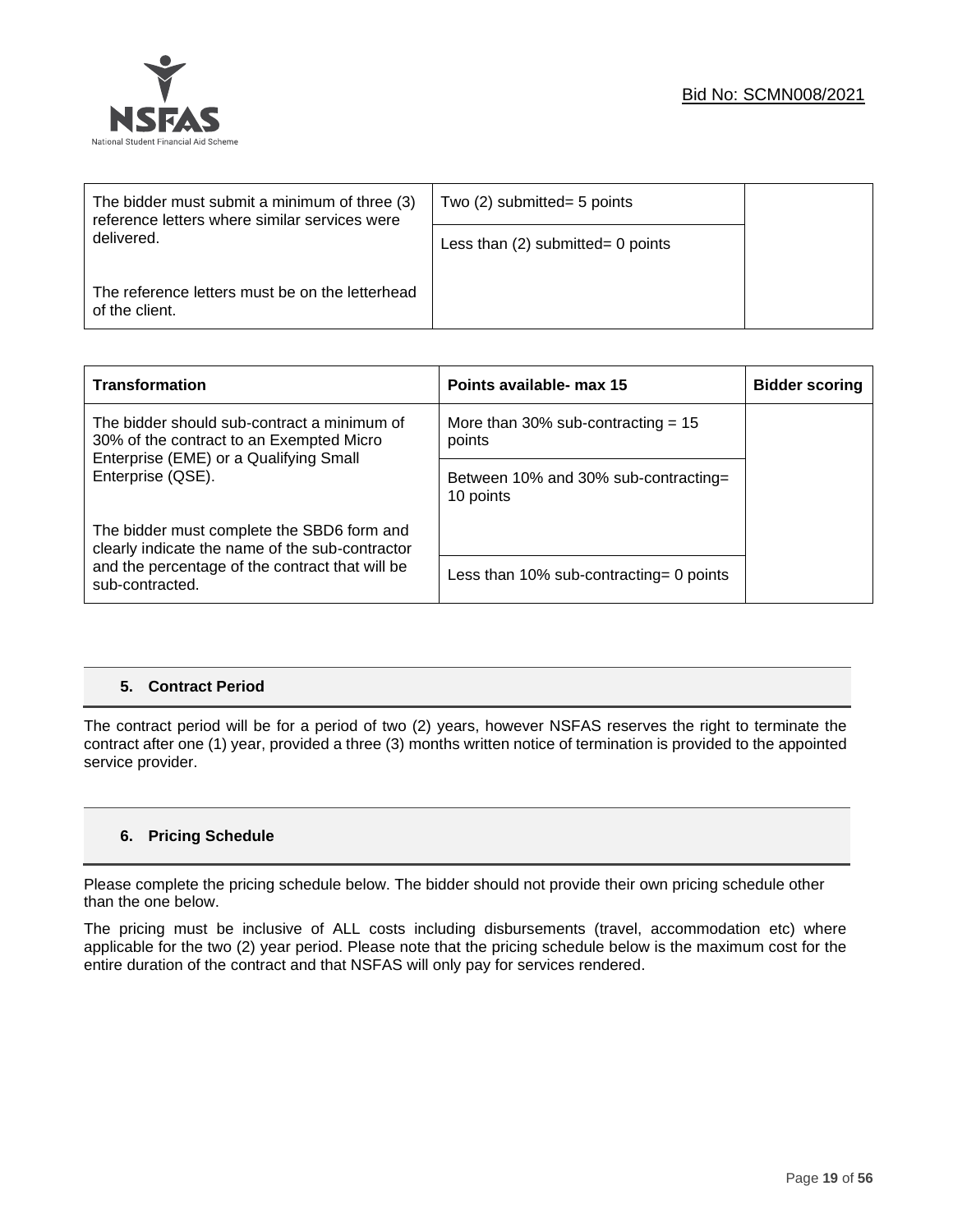

| No. | Deliverables for 2-year period                                                        | <b>Total cost (VAT and</b><br>disbursements<br>included) |
|-----|---------------------------------------------------------------------------------------|----------------------------------------------------------|
| 1.  | Support and implement the NSFAS brand strategy                                        |                                                          |
| 2.  | Media planning, buying and placement.                                                 |                                                          |
| 3.  | <b>Media Monitoring</b>                                                               |                                                          |
| 4.  | Media Engagements                                                                     |                                                          |
| 5.  | Media Monitoring software access                                                      |                                                          |
| 6.  | Reporting                                                                             |                                                          |
| 7.  | Event management                                                                      |                                                          |
| 8.  | Market research                                                                       |                                                          |
| 9.  | Sponsorship, budget management and reconciliations                                    |                                                          |
| 10. | Development and rollout of Internal Media Management Standard Operating<br>Procedures |                                                          |
| 11. | Strategic Public Relations (PR) and content development                               |                                                          |
| 12. | Social media and Digital marketing                                                    |                                                          |
| 13. | Creative development and production                                                   |                                                          |
| 14. | Internal marketing                                                                    |                                                          |
| 15. | <b>Concept Development &amp; Submission</b>                                           |                                                          |
| 16. | Multimedia support                                                                    |                                                          |
| 17. | Social media and Webinar Support                                                      |                                                          |
| 18. | Content development and proofreading                                                  |                                                          |
| 19. | <b>Customer Satisfaction Assessments</b>                                              |                                                          |
|     | Total cost (VAT and disbursements included) for 2 years                               |                                                          |

# **8. Preference Point System**

All proposals that will achieve the minimum qualifying score (acceptable tenders) will be evaluated further in terms of the preference point system as follows: A maximum of 80 points is allocated for price on the following basis:

**80/20**

$$
Ps = 80 \left( 1 - \frac{Pt - P \min}{P \min} \right)
$$

Where

Ps = Points scored for comparative price of proposal under consideration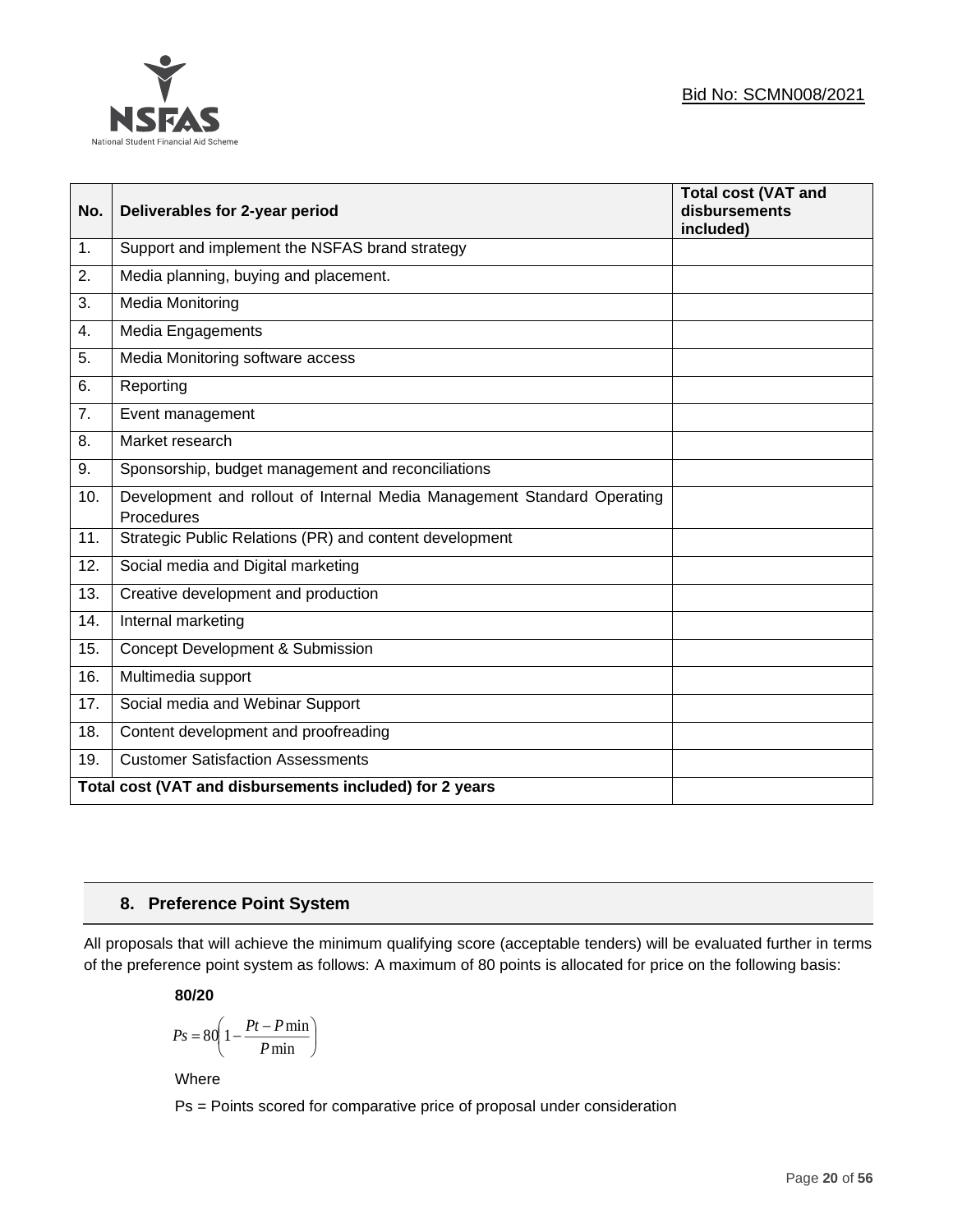

Pt = Comparative price of bid under consideration

Pmin = Comparative price of lowest acceptable proposal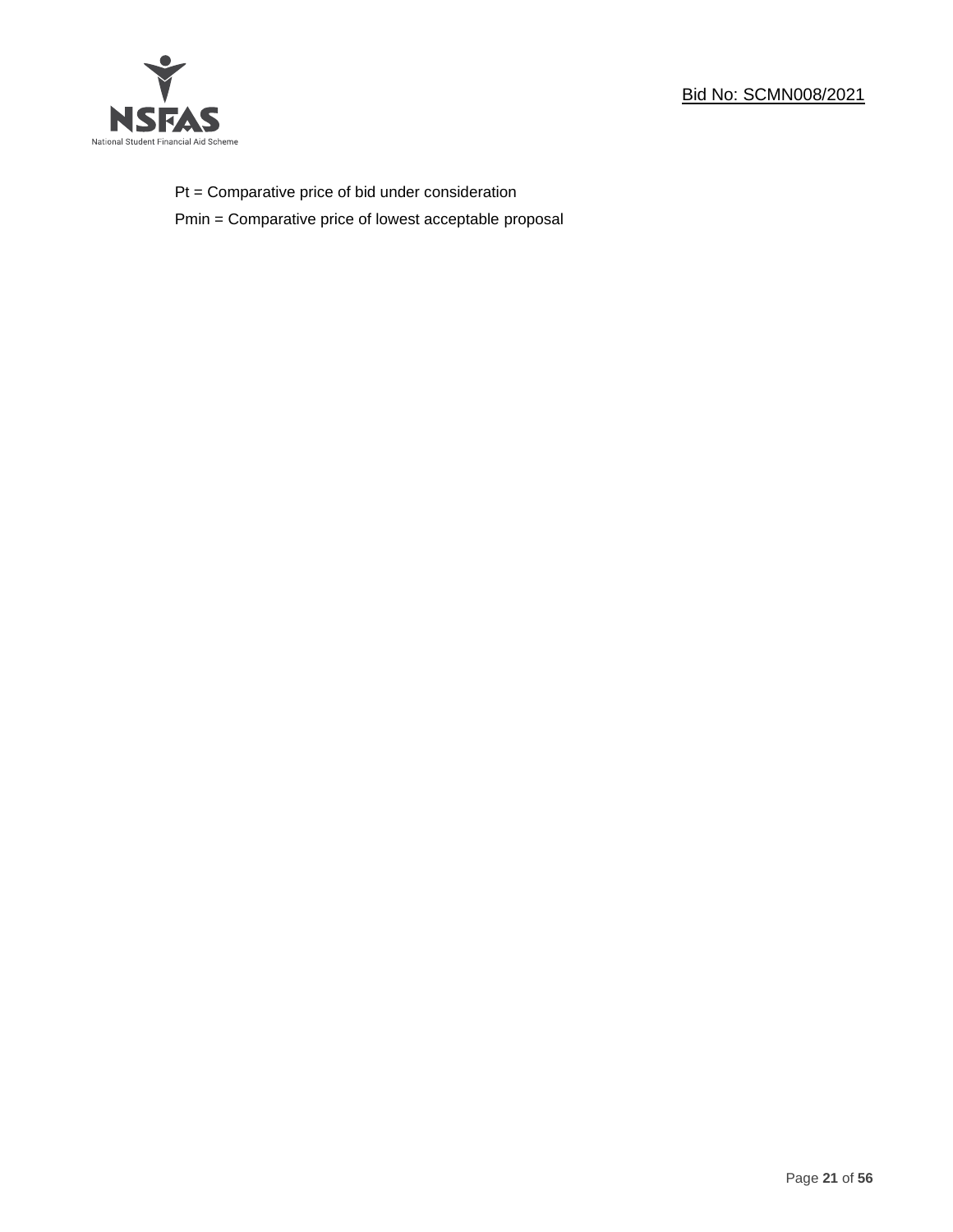

**SBD4**

# **1. Declaration of Interest**

This declaration will be used by institutions to ensure that when goods and services are being procured, all reasonable steps are taken to combat the abuse of the supply chain management system.

The bid of any bidder may be disregarded if that bidder, or any of its directors have:

- A. abused the NSFAS's supply chain management system;
- B. committed fraud or any other improper conduct in relation to such system; or
- C. failed to perform on any previous contract.

**In order to give effect to the above, the following questionnaire must be completed and submitted with the bid**.

|     | The following particulars must be furnished:                                             |  |  |
|-----|------------------------------------------------------------------------------------------|--|--|
| 2.1 | Full Name of bidder or his or her representative:                                        |  |  |
|     |                                                                                          |  |  |
| 2.2 | <b>Identity Number:</b>                                                                  |  |  |
|     |                                                                                          |  |  |
| 2.3 | Position occupied in the Company (director, trustee, shareholder <sup>2</sup> , member): |  |  |
|     |                                                                                          |  |  |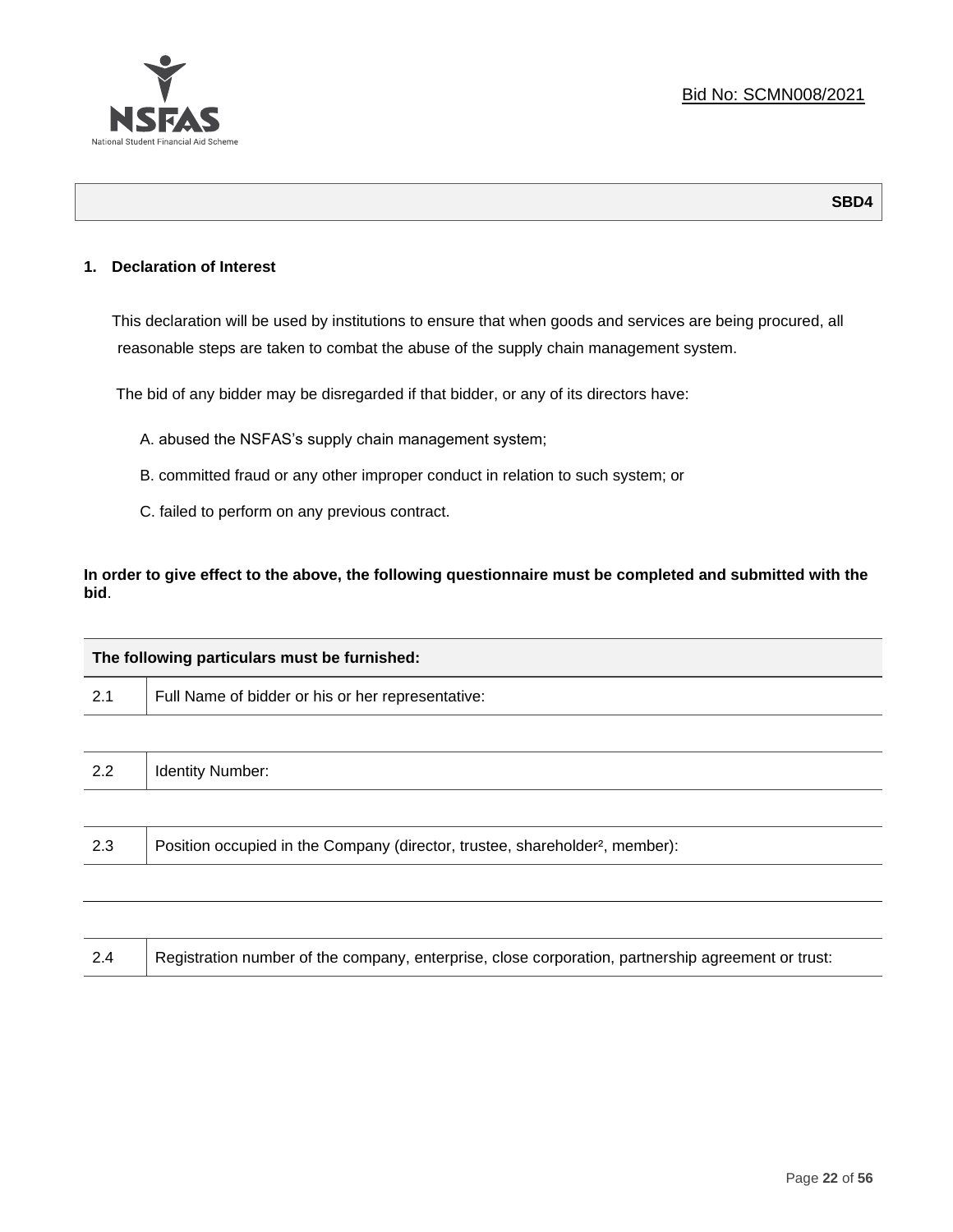

| 2.5 | Tax Reference Number: |
|-----|-----------------------|
|     |                       |

| 2.6 | VAT Registration Number: |
|-----|--------------------------|
|-----|--------------------------|

| 2.6.1  | The names of all directors / trustees / shareholders / members, their individual identity numbers, tax<br>reference numbers and, if applicable, employee / PESAL numbers must be indicated in paragraph 3<br>below. |     |  |
|--------|---------------------------------------------------------------------------------------------------------------------------------------------------------------------------------------------------------------------|-----|--|
| 2.7    | Are you or any person connected with the bidder presently employed by the state?                                                                                                                                    |     |  |
|        | Yes                                                                                                                                                                                                                 | No. |  |
| 2.7.2. | If yes, furnish the following particulars:                                                                                                                                                                          |     |  |
|        | Name of person / director / trustee / shareholder/ member:                                                                                                                                                          |     |  |

| Name of state institution at which you or the person connected to the bidder is employed: |
|-------------------------------------------------------------------------------------------|
|                                                                                           |

Position occupied in the state institution:

#### "State" means

┱

- (a) Any national or provincial department, national or provincial public entity or constitutional institution within the meaning of the Public Finance Management Act, 1999 (Act No 1 of 1999);
- (b) Any municipality or municipal entity;
- (c) Provincial legislature;
- (d) National Assembly or the National Council of Provinces;
- (e) Parliament.

"Shareholder" means a person who owns shares in the company and is actively involved in the management of the enterprise or business and exercises control over the enterprise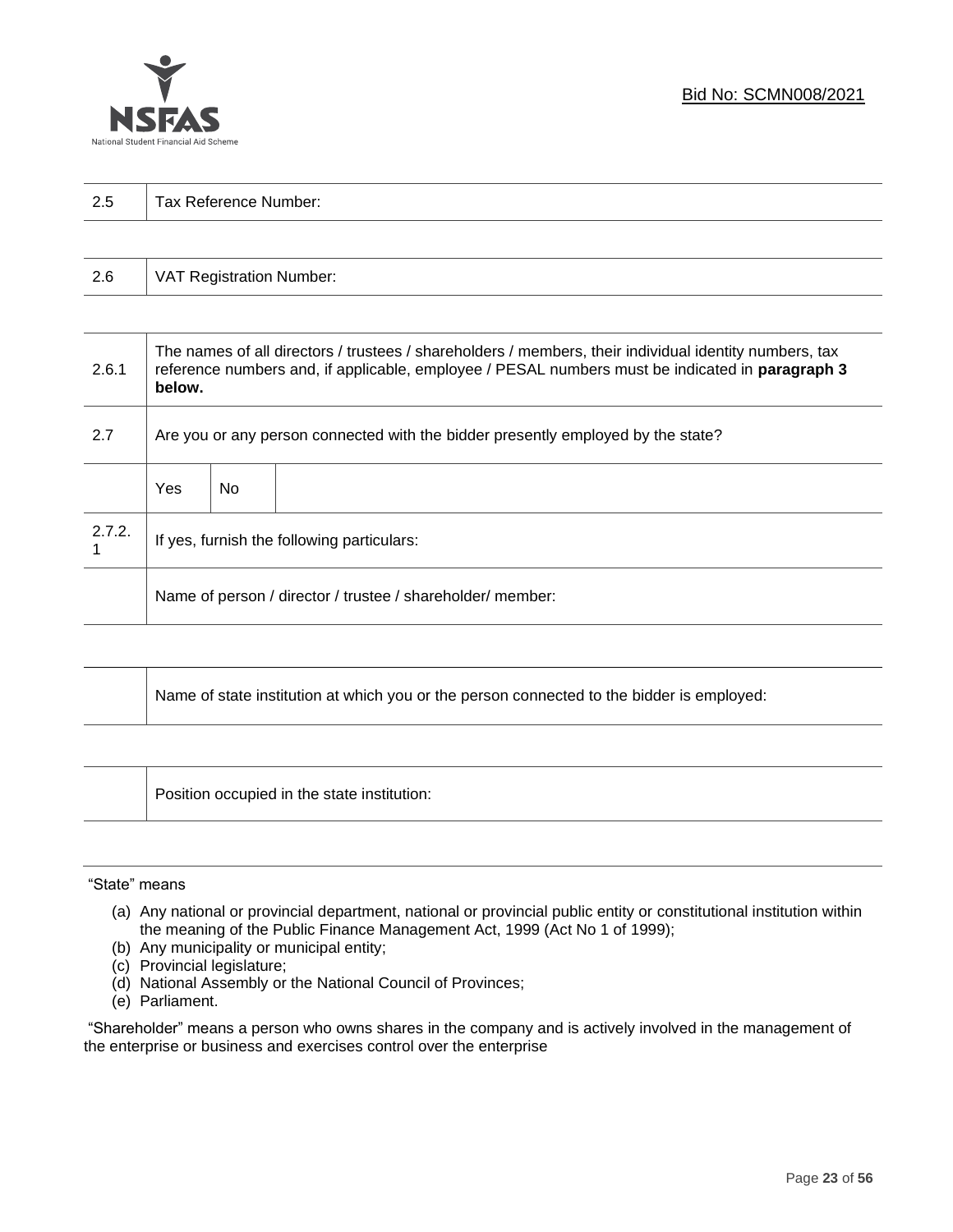

|             | Any other particulars:                                                                                                                                                                                                                           |                                                                     |                                                          |  |  |  |  |
|-------------|--------------------------------------------------------------------------------------------------------------------------------------------------------------------------------------------------------------------------------------------------|---------------------------------------------------------------------|----------------------------------------------------------|--|--|--|--|
| 2.7.2       | If you are presently employed by the state, did you obtain the appropriate authority to undertake<br>remunerative work outside employment in the public sector?                                                                                  |                                                                     |                                                          |  |  |  |  |
|             | <b>Yes</b>                                                                                                                                                                                                                                       | No                                                                  |                                                          |  |  |  |  |
|             |                                                                                                                                                                                                                                                  | If yes, did you attach proof of such authority to the bid document? |                                                          |  |  |  |  |
| 2.7.2.<br>1 | Note: Failure to submit proof of such authority, where applicable, may result in the disqualification of the<br>bid.                                                                                                                             |                                                                     |                                                          |  |  |  |  |
|             | Yes                                                                                                                                                                                                                                              | No                                                                  |                                                          |  |  |  |  |
| 2.7.2.<br>2 |                                                                                                                                                                                                                                                  |                                                                     | If no, furnish reasons for non-submission of such proof: |  |  |  |  |
| 2.8         | Did you or your spouse, or any of the company's directors / trustees / shareholders / members or their<br>spouses conduct business with the state in the previous twelve months?                                                                 |                                                                     |                                                          |  |  |  |  |
|             | Yes                                                                                                                                                                                                                                              | No                                                                  |                                                          |  |  |  |  |
| 2.8.1       | If so, furnish particulars:                                                                                                                                                                                                                      |                                                                     |                                                          |  |  |  |  |
| 2.9         | Do you, or any person connected with the bidder, have any relationship (family, friend, other) with a<br>person employed by the state and who may be involved with the evaluation and or adjudication of this<br>bid?                            |                                                                     |                                                          |  |  |  |  |
|             | Yes                                                                                                                                                                                                                                              | No                                                                  |                                                          |  |  |  |  |
| 2.9.1       | If so, furnish particulars:                                                                                                                                                                                                                      |                                                                     |                                                          |  |  |  |  |
| 2.10        | Are you, or any person connected with the bidder, aware of any relationship (family, friend, other)<br>between any other bidder and any person employed by the state who may be involved with the<br>evaluation and or adjudication of this bid? |                                                                     |                                                          |  |  |  |  |
|             | Yes                                                                                                                                                                                                                                              | No                                                                  |                                                          |  |  |  |  |
| 2.10.1      | If so, furnish particulars:                                                                                                                                                                                                                      |                                                                     |                                                          |  |  |  |  |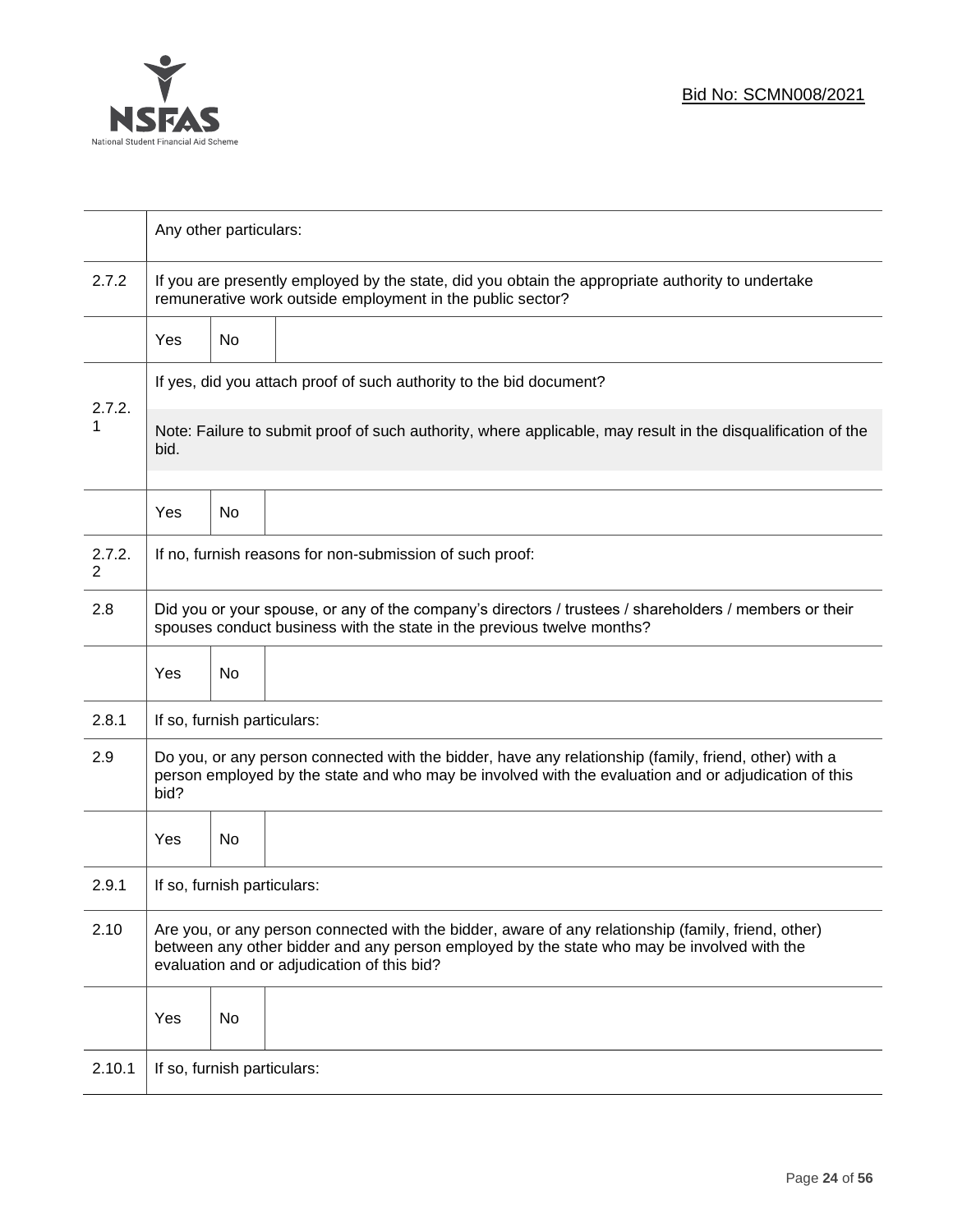

| 2.11   | Do you or any of the directors / trustees / shareholders / members of the company have any interest in<br>any other related companies whether or not they are bidding for this contract? |    |  |  |
|--------|------------------------------------------------------------------------------------------------------------------------------------------------------------------------------------------|----|--|--|
|        | Yes                                                                                                                                                                                      | No |  |  |
| 2.11.1 | If so, furnish particulars:                                                                                                                                                              |    |  |  |

# **Full details of directors / trustees / members / shareholders**.

| <b>Full Name</b> | <b>Identity Number</b> | Personal Income Tax<br>Reference Number | State Employee Number /<br>PERSEL Number |
|------------------|------------------------|-----------------------------------------|------------------------------------------|
|                  |                        |                                         |                                          |
|                  |                        |                                         |                                          |
|                  |                        |                                         |                                          |
|                  |                        |                                         |                                          |
|                  |                        |                                         |                                          |
|                  |                        |                                         |                                          |
|                  |                        |                                         |                                          |
|                  |                        |                                         |                                          |
|                  |                        |                                         |                                          |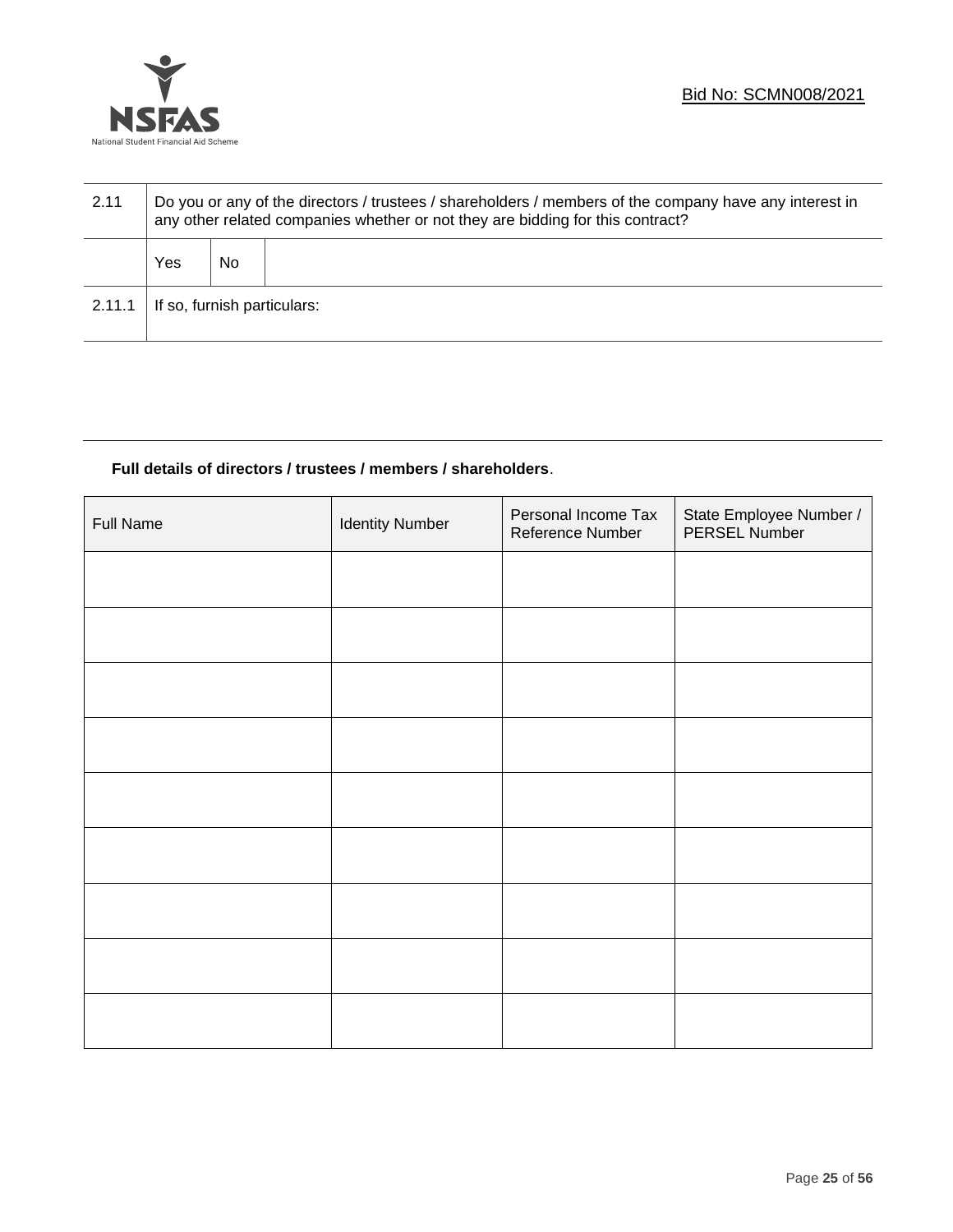

# **Declaration**

I, the undersigned (NAME)………………………………………………………………………

Certify that the information furnished in paragraphs 2 and 3 above is correct. I accept that the state may reject the bid or act against me should this declaration prove to be false.

| <b>Signature</b> | <b>Date</b>    |
|------------------|----------------|
|                  |                |
| <b>Position</b>  | Name of bidder |
|                  |                |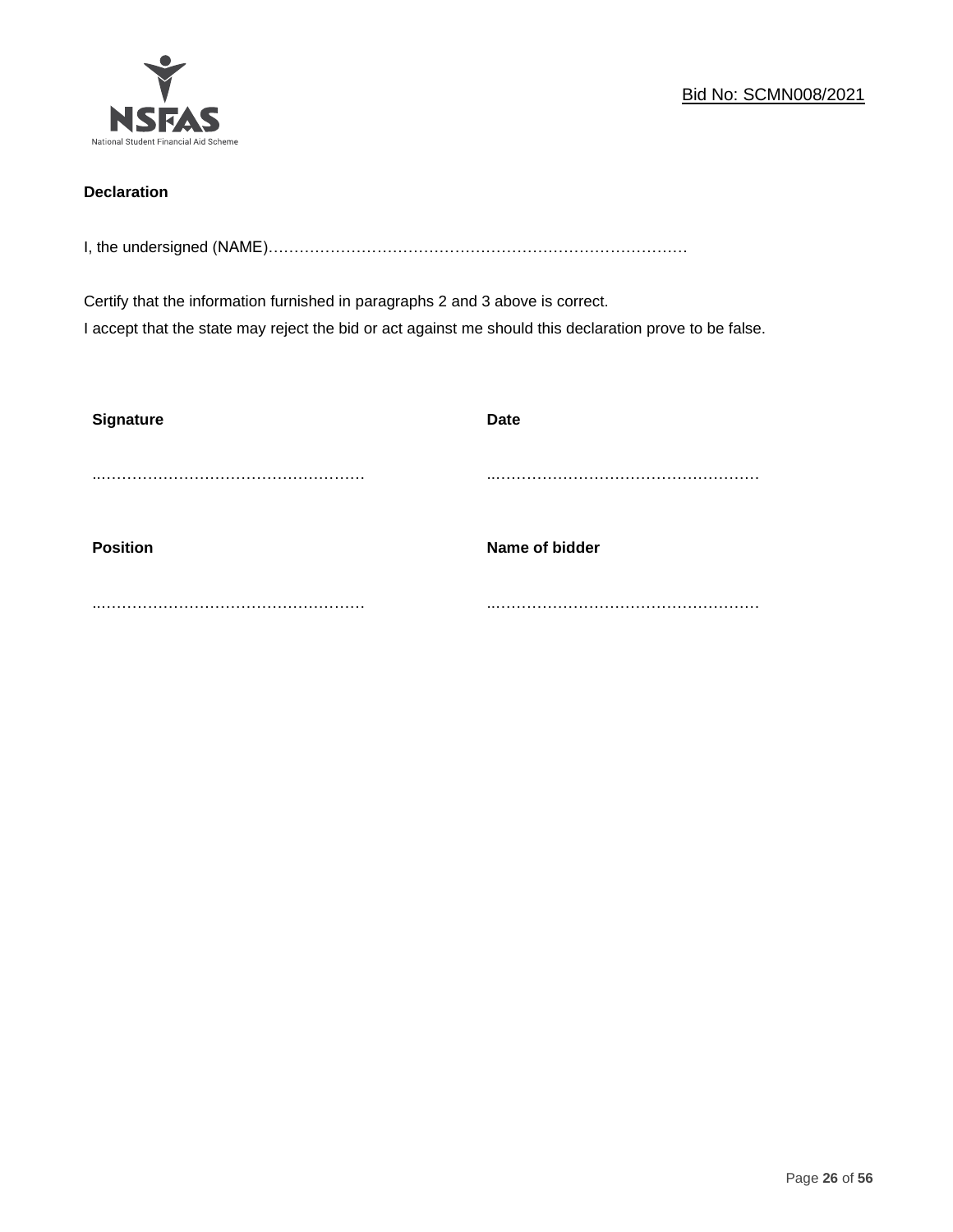

# **Declaration of bidder's past Supply Chain Management practices**

**SBD 8**

This declaration will be used by institutions to ensure that when goods and services are being procured, all reasonable steps are taken to combat the abuse of the supply chain management system.

The bid of any bidder may be disregarded if that bidder, or any of its directors have -

- (a) abused the institution's supply chain management system.
- (b) committed fraud or any other improper conduct in relation to such system; or
- (c) failed to perform on any previous contract.

In order to give effect to the above, **the following questionnaire must be completed and submitted with the bid.**

**The following particulars must be furnished:**

| 1.1. | Is the bidder or any of its directors listed on the National Treasury's Database of Restricted Suppliers as<br>companies or persons prohibited from doing business with the public sector?                                                                                                                                                                                                                |                             |                                                                                                                                                                                                |  |  |
|------|-----------------------------------------------------------------------------------------------------------------------------------------------------------------------------------------------------------------------------------------------------------------------------------------------------------------------------------------------------------------------------------------------------------|-----------------------------|------------------------------------------------------------------------------------------------------------------------------------------------------------------------------------------------|--|--|
|      | (Companies or persons who are listed on this Database were informed in writing of this restriction by the<br>Accounting Officer/Authority of the institution that imposed the restriction after the audi alteram partem<br>rule was applied).                                                                                                                                                             |                             |                                                                                                                                                                                                |  |  |
|      | The                                                                                                                                                                                                                                                                                                                                                                                                       |                             | Database of Restricted Suppliers now resides on the National<br>Treasury's website<br>(http://www.treasury.gov.za) and can be accessed by clicking on its link at the bottom of the home page. |  |  |
|      | Yes                                                                                                                                                                                                                                                                                                                                                                                                       | <b>No</b>                   |                                                                                                                                                                                                |  |  |
| 1.2. |                                                                                                                                                                                                                                                                                                                                                                                                           | If so, furnish particulars: |                                                                                                                                                                                                |  |  |
| 1.3. | Is the bidder or any of its directors listed on the Register for Tender Defaulters in terms of section 29 of<br>Prevention<br>Activities<br>(No<br>Combating<br>of<br>Corrupt<br>12<br>2004)?<br>the<br>and<br>Act<br>of<br>The Register for Tender Defaulters can be accessed on the National Treasury's website<br>(http://www.treasury.gov.za) by clicking on its link at the bottom of the home page. |                             |                                                                                                                                                                                                |  |  |
|      | Yes                                                                                                                                                                                                                                                                                                                                                                                                       | No.                         |                                                                                                                                                                                                |  |  |
| 1.4. |                                                                                                                                                                                                                                                                                                                                                                                                           | If so, furnish particulars: |                                                                                                                                                                                                |  |  |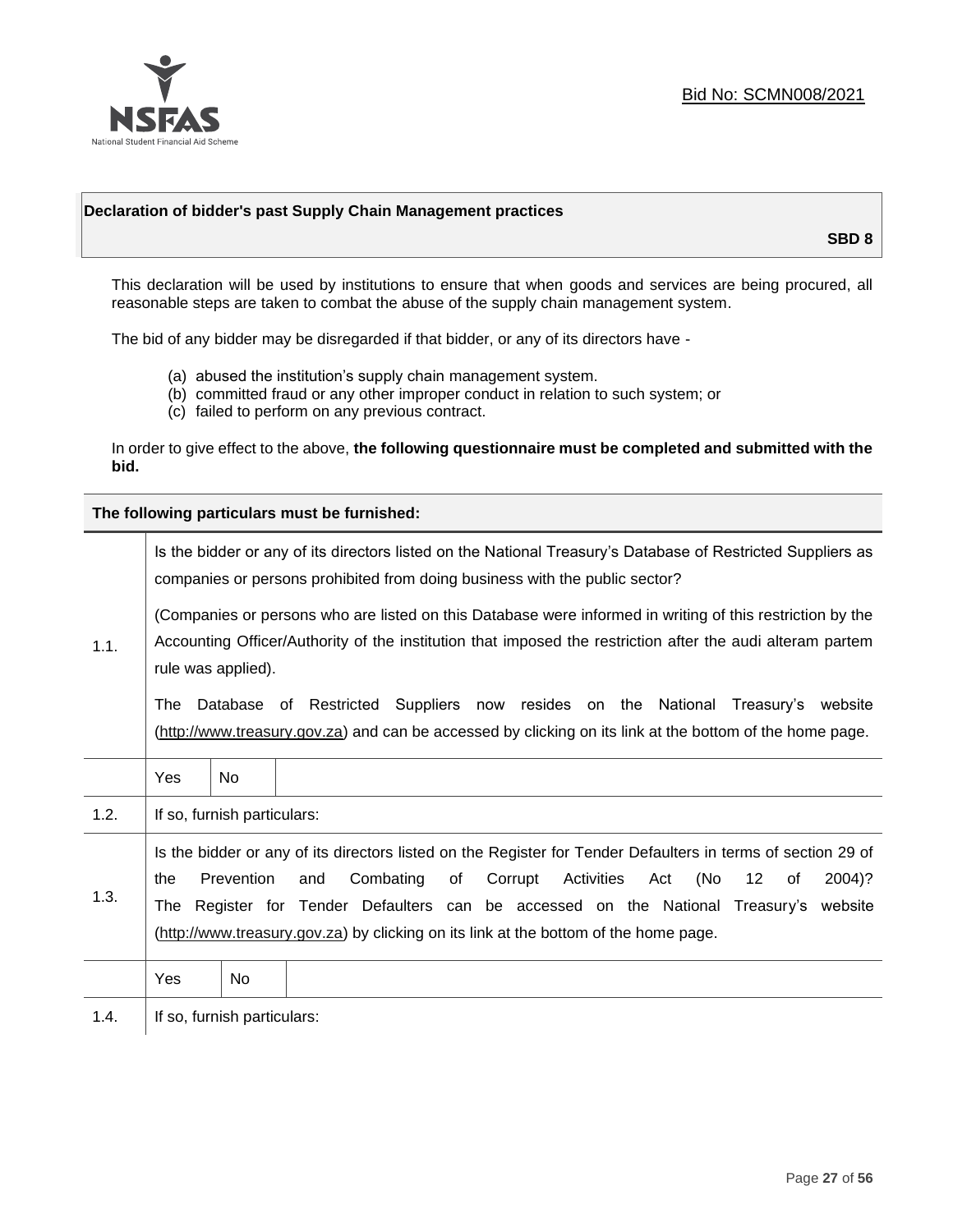

T

| 1.5. | Was the bidder or any of its directors convicted by a court of law (including a court outside of the<br>Republic of South Africa) for fraud or corruption during the past five years? |    |  |  |
|------|---------------------------------------------------------------------------------------------------------------------------------------------------------------------------------------|----|--|--|
|      | <b>Yes</b>                                                                                                                                                                            | No |  |  |
| 1.6. | If so, furnish particulars:                                                                                                                                                           |    |  |  |
| 1.7. | Was any contract between the bidder and any organ of state terminated during the past five years on<br>account of failure to perform on or comply with the contract?                  |    |  |  |
|      | <b>Yes</b>                                                                                                                                                                            | No |  |  |
| 1.8. | If so, furnish particulars:                                                                                                                                                           |    |  |  |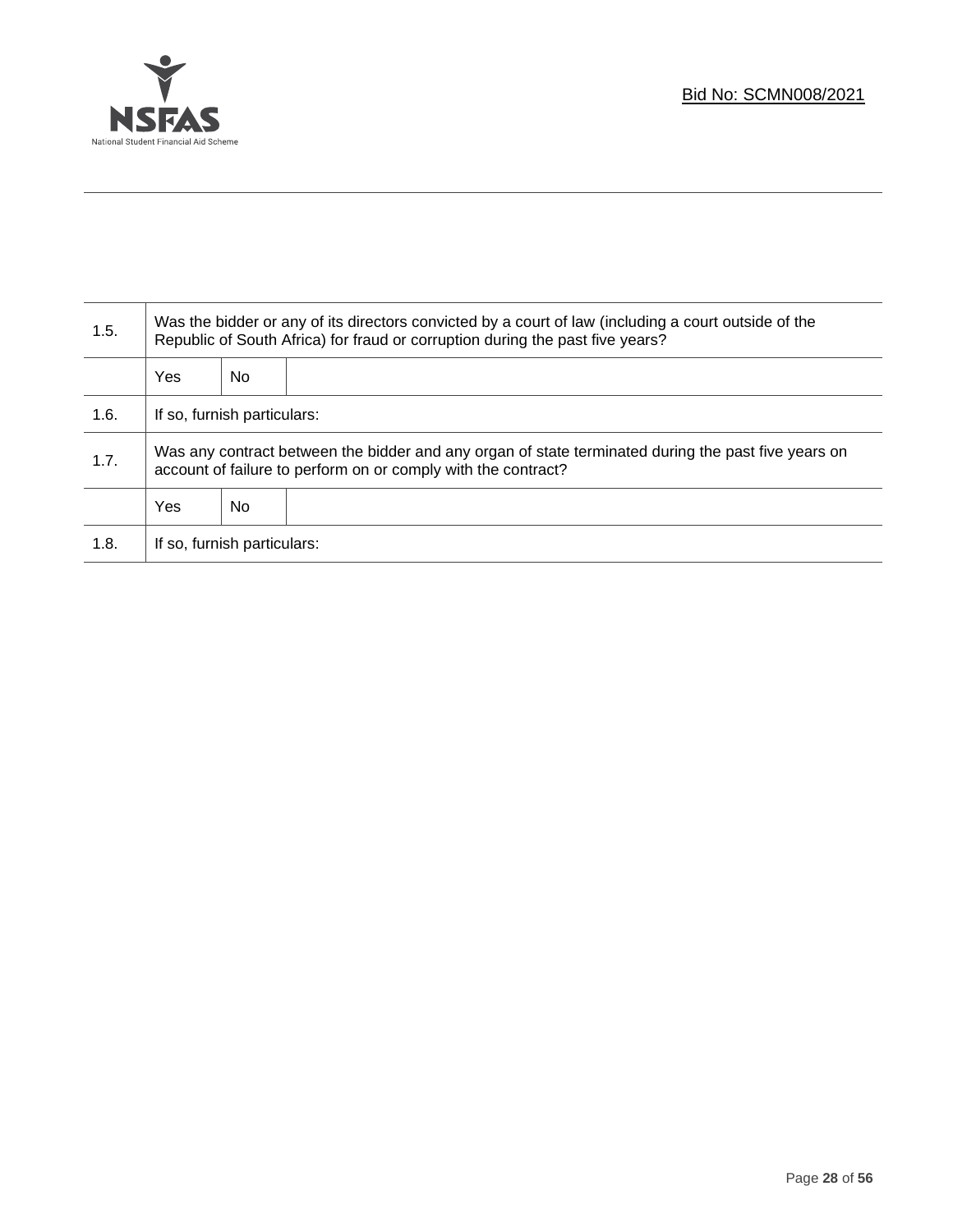

# **Declaration**

I, the undersigned (NAME)………………………………………………………………………

Certify that the information furnished on the declaration from is true and correct.

I accept that, in addition to cancellation of a contract, action may be taken against me should this declaration provide to be false.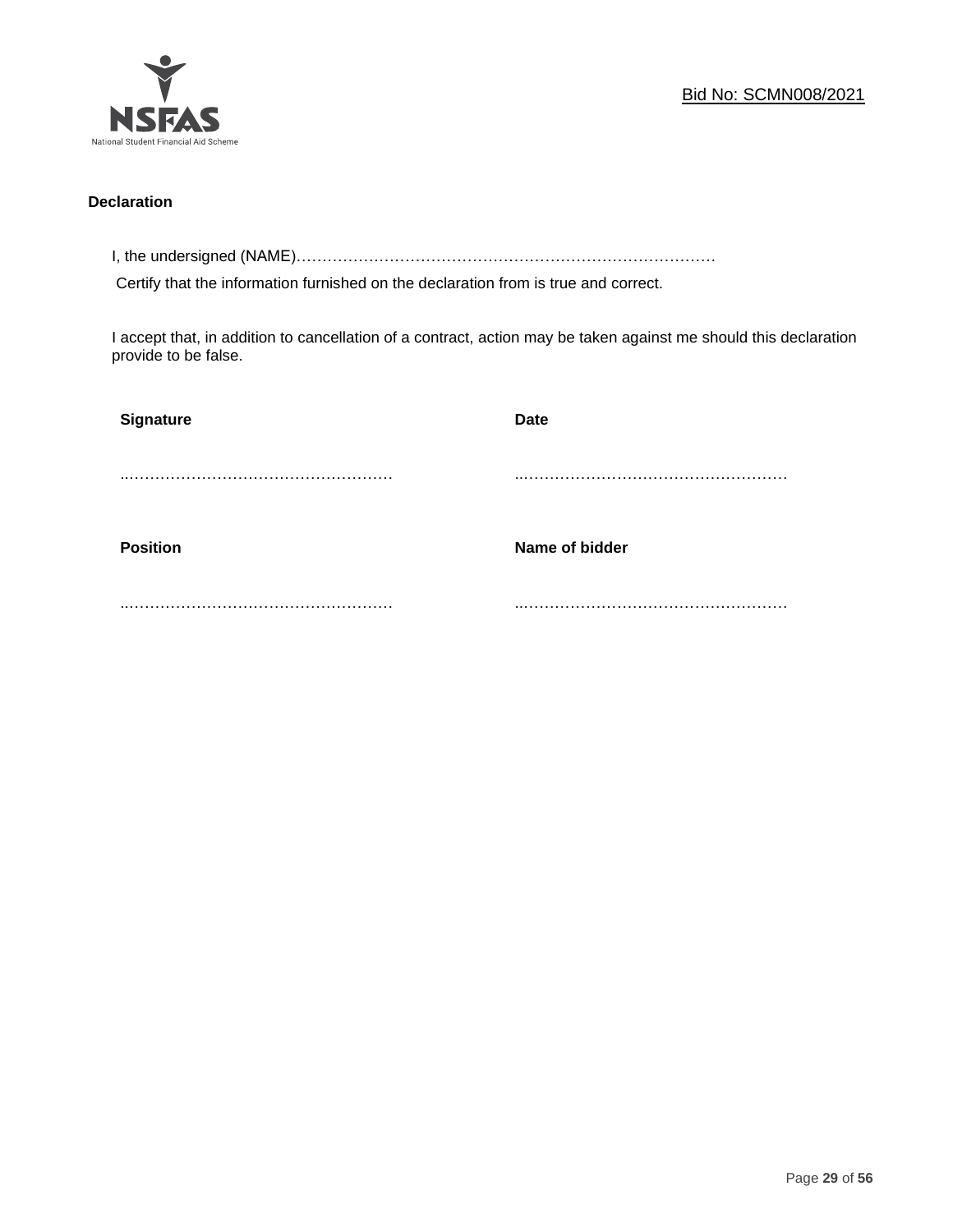

# **SBD 9**

# **CERTIFICATE OF INDEPENDENT BID DETERMINATION**

I, the undersigned, in submitting the accompanying bid in response to the invitation for the bid made by: NSFAS

(Name of Institution)

Do hereby make the following statements that I certify to be true and complete in every respect:

| I certify, on behalf of: |  |
|--------------------------|--|
| (Name of Bidder)         |  |

- 1. I have read, and I understand the contents of this Certificate.
- 6.1.I understand that the accompanying bid will be disqualified if this Certificate is found not to be true and complete in every respect.
- 6.2.I am authorized by the bidder to sign this Certificate, and to submit the accompanying bid, on behalf of the bidder.
- 6.3.Each person whose signature appears on the accompanying bid has been authorized by the bidder to determine the terms of, and to sign the bid, on behalf of the bidder.
- 6.4.For the purposes of this Certificate and the accompanying bid, I understand that the word "competitor" shall include any individual or organization, other than the bidder, whether or not affiliated with the bidder, who:
	- 6.4.1.1.1. has been requested to submit a bid in response to this bid invitation.
	- 6.4.1.1.2. could potentially submit a bid in response to this bid invitation, based on their qualifications,
	- 6.4.1.1.3. Abilities or experience.
- 6.10. Provides the same goods and services as the bidder and/or is in the same line of business as the bidder.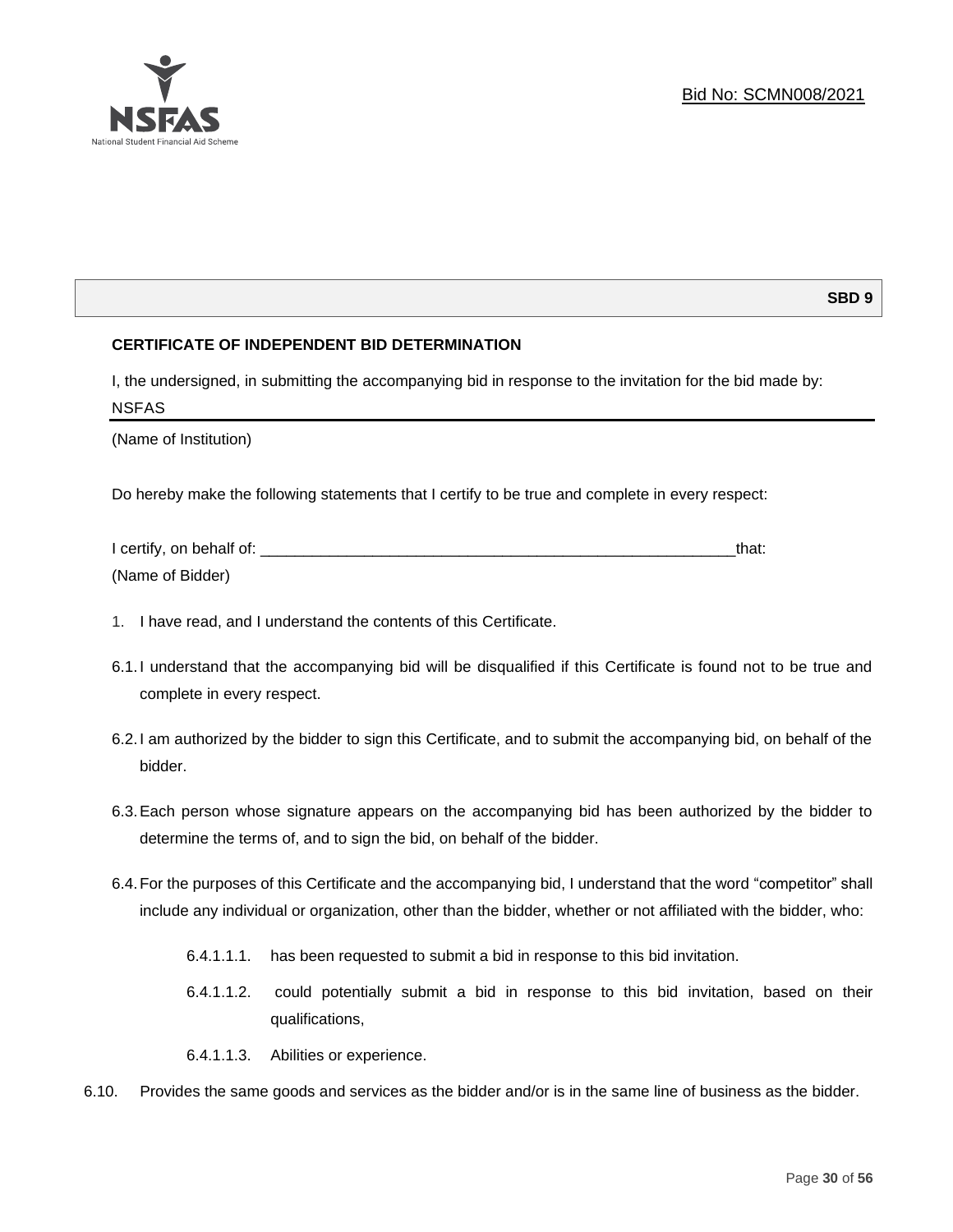

6.11. The bidder has arrived at the accompanying bid independently from, and without consultation, communication, agreement or arrangement with any competitor. However, communication between partners in a joint venture or consortium<sup>3</sup> will not be construed as collusive bidding.

<sup>3</sup> Joint venture or Consortium means an association of persons for the purpose of combining their expertise, property, capital, efforts, skill and knowledge in an activity for the execution of a contract.

- 6.12. In particular, without limiting the generality of paragraphs 6 above, there has been no consultation, communication, agreement or arrangement with any competitor regarding:
	- (a) prices
	- (b) geographical area where product or service will be rendered (market allocation)
	- (c) methods, factors or formulas used to calculate prices;
	- (d) the intention or decision to submit or not to submit, a bid;
	- (e) the submission of a bid which does not meet the specifications and conditions of the bid; or
	- (f) bidding with the intention not to win the bid.
- 6.13. In addition, there have been no consultations, communications, agreements or arrangements with any competitor regarding the quality, quantity, specifications and conditions or delivery particulars of the products or services to which this bid invitation relates.
- 6.14. The terms of the accompanying bid have not been, and will not be, disclosed by the bidder, directly or indirectly, to any competitor, prior to the date and time of the official bid opening or of the awarding of the contract.
- 6.15. I am aware that, in addition and without prejudice to any other remedy provided to combat any restrictive practices related to bids and contracts, bids that are suspicious will be reported to the Competition Commission for investigation and possible imposition of administrative penalties in terms of section 59 of the Competition Act No 89 of 1998 and or may be reported to the National Prosecuting Authority (NPA) for criminal investigation and or may be restricted from conducting business with the public sector for a period not exceeding ten (10) years in terms of the Prevention and Combating of Corrupt Activities Act No 12 of 2004 or any other applicable legislation.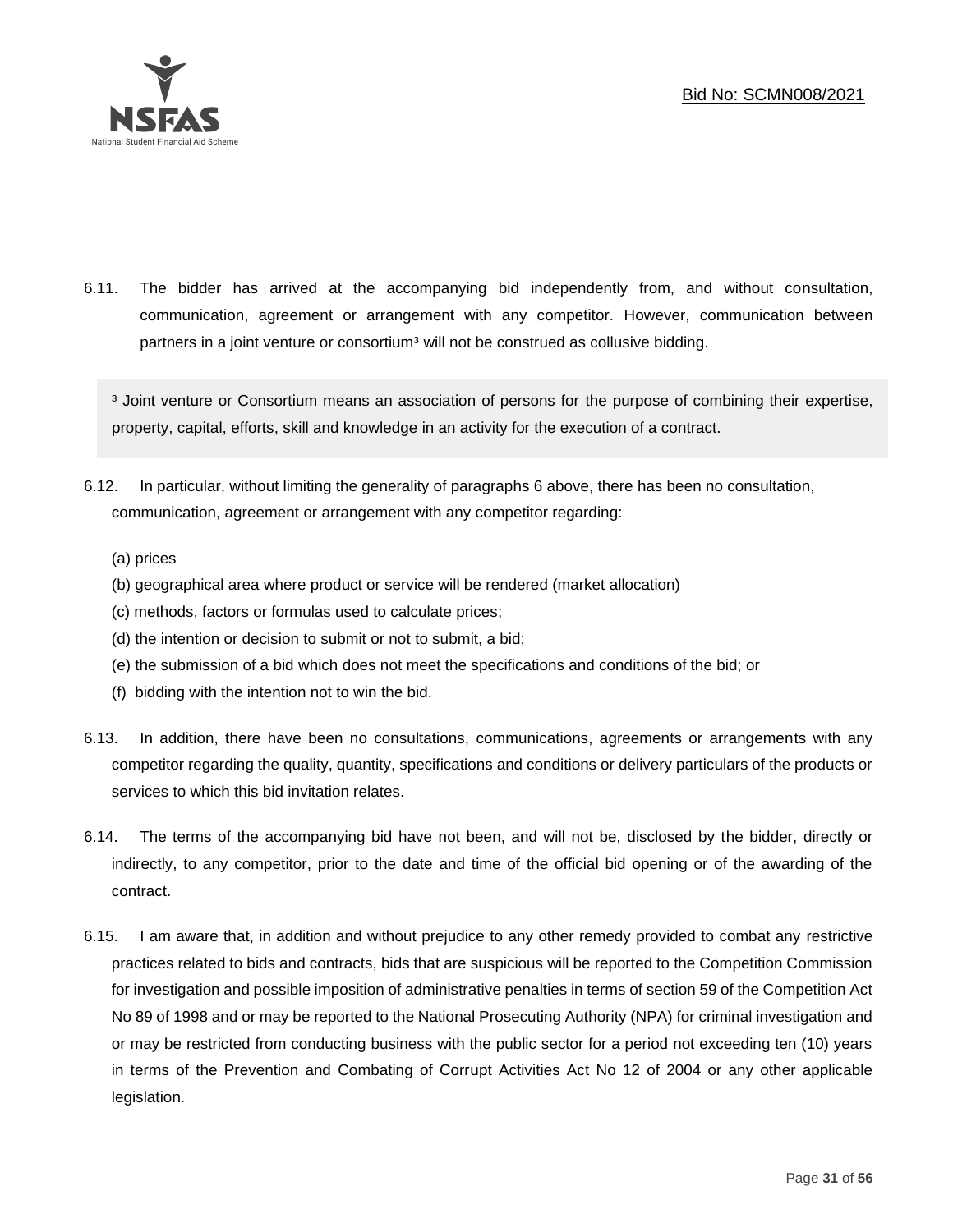

| Signature | Date           |
|-----------|----------------|
|           |                |
|           |                |
|           |                |
| Position  | Name of bidder |
|           |                |
|           |                |
|           |                |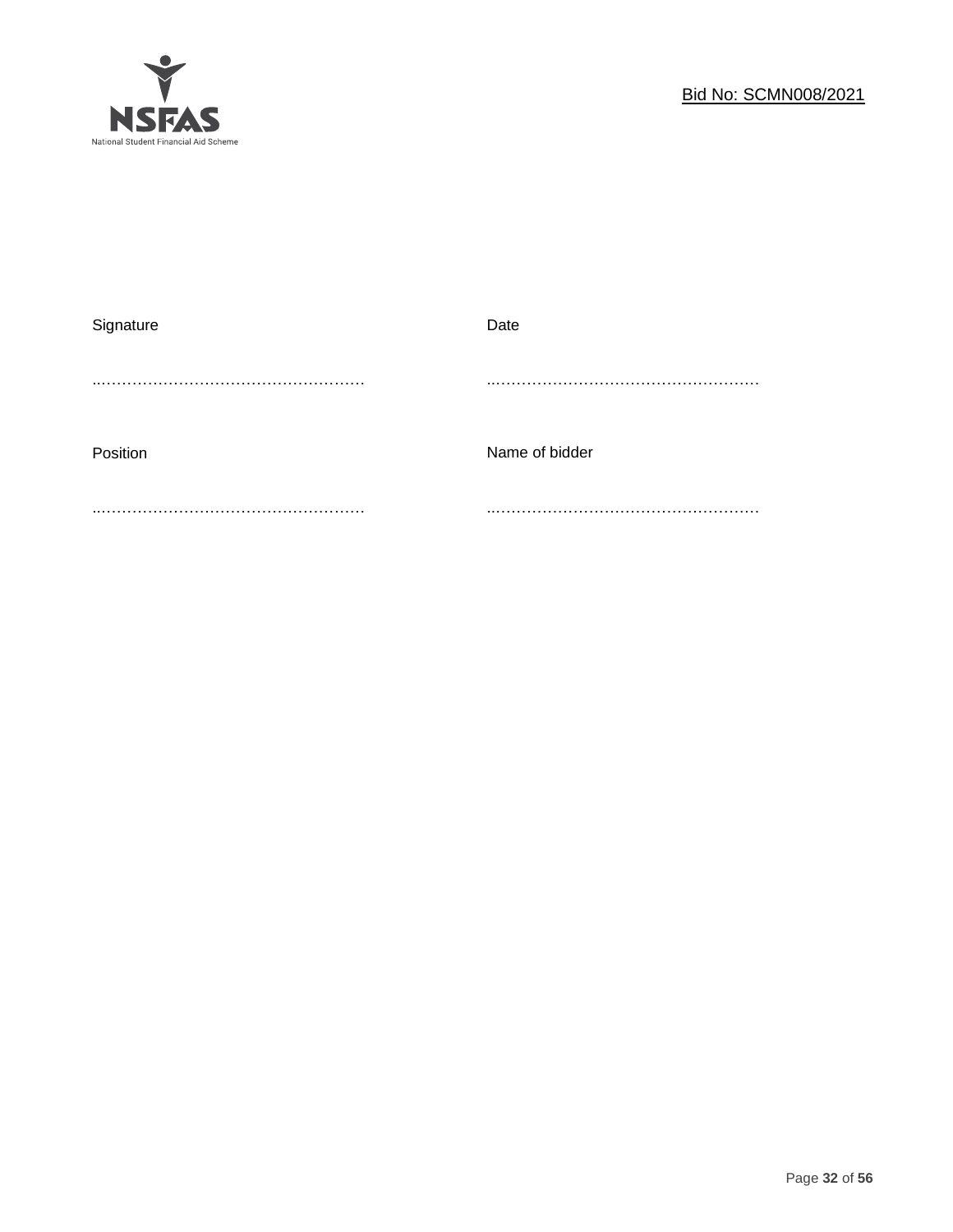

# **1. PREFERENCE POINTS CLAIM FORM IN TERMS OF THE PREFERENTIAL PROCUREMENT REGULATIONS 2017**

This preference form must form part of all bids invited. It contains general information and serves as a claim form for preference points for Broad-Based Black Economic Empowerment (B-BBEE) Status Level of Contribution

# **NB: BEFORE COMPLETING THIS FORM, BIDDERS MUST STUDY THE GENERAL CONDITIONS, DEFINITIONS AND DIRECTIVES APPLICABLE IN RESPECT OF B-BBEE, AS PRESCRIBED IN THE PREFERENTIAL PROCUREMENT REGULATIONS, 2017.**

# **1. GENERAL CONDITIONS**

- 1.1 The following preference point systems are applicable to all bid:
	- the 80/20 system for requirements with a Rand value of up to R50 000 000 (all applicable taxes included); and

1.2

a) The value of this bid is estimated not to exceed R50 000 000 (all applicable taxes included) and therefore the 80/20 Preference point system shall be applicable.

Points for this bid shall be awarded for:

- (a) Price; and
- (b) B-BBEE Status Level of Contributor.
- 1.3 The maximum points for this bid are allocated as follows:

|                                                   | <b>POINTS</b> |
|---------------------------------------------------|---------------|
| <b>PRICE</b>                                      | 80            |
| <b>B-BBEE STATUS LEVEL OF CONTRIBUTOR</b>         | 20            |
| Total points for Price and B-BBEE must not exceed | 100           |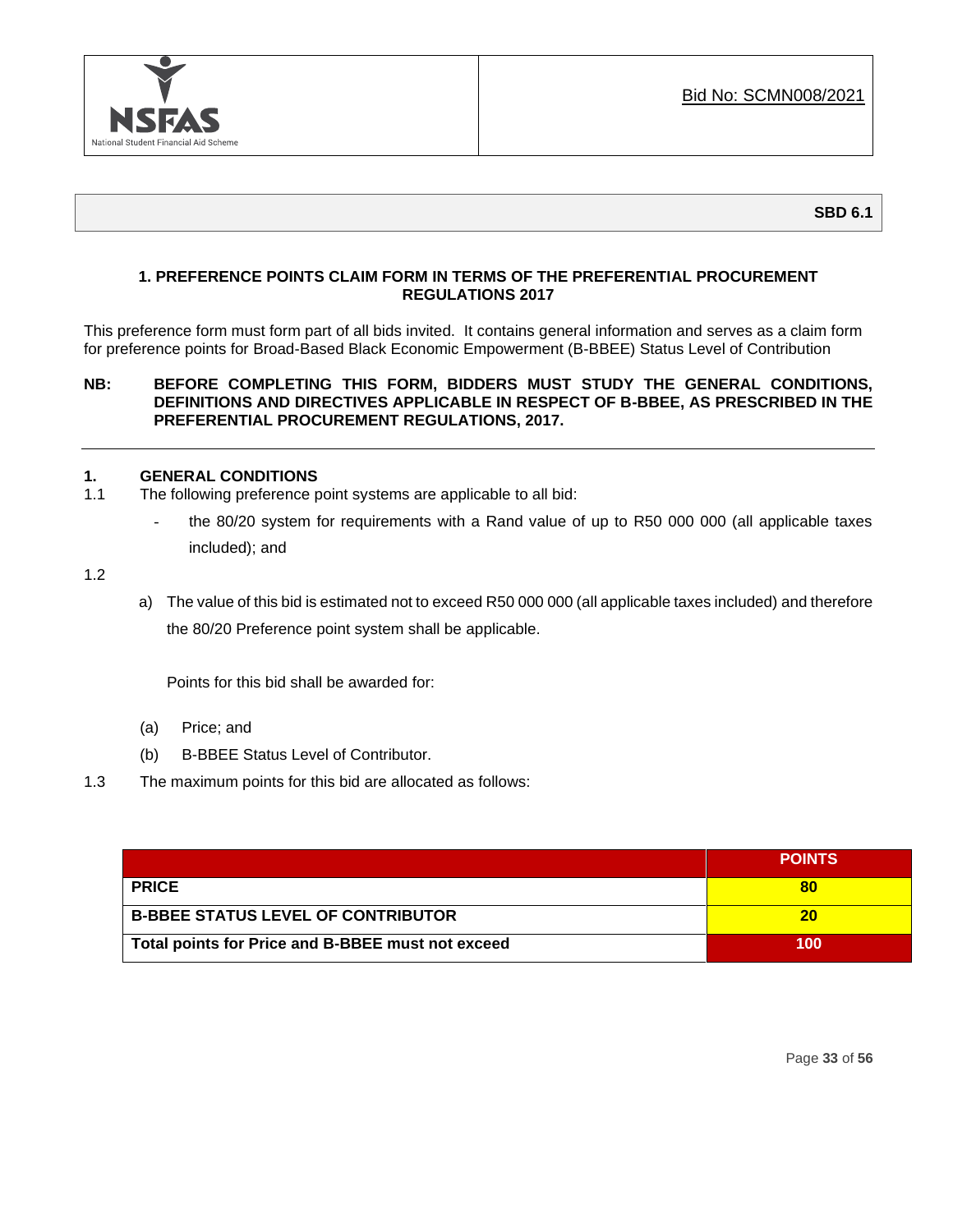

- 1.4 Failure on the part of a bidder to submit proof of B-BBEE Status level of contributor together with the bid, will be interpreted to mean that preference points for B-BBEE status level of contribution are not claimed.
- 1.5 The purchaser reserves the right to require of a bidder, either before a bid is adjudicated or at any time subsequently, to substantiate any claim in regard to preferences, in any manner required by the purchaser.

# **2. DEFINITIONS**

- (a) **"B-BBEE"** means broad-based black economic empowerment as defined in section 1 of the Broad-Based Black Economic Empowerment Act.
- (b) "**B-BBEE status level of contributor"** means the B-BBEE status of an entity in terms of a code of good practice on black economic empowerment, issued in terms of section 9(1) of the Broad-Based Black Economic Empowerment Act.
- (c) **"bid"** means a written offer in a prescribed or stipulated form in response to an invitation by an organ of state for the provision of goods or services, through price quotations, advertised competitive bidding processes or proposals.
- (d) **"Broad-Based Black Economic Empowerment Act"** means the Broad-Based Black Economic Empowerment Act, 2003 (Act No. 53 of 2003);
- **(e) "EME"** means an Exempted Micro Enterprise in terms of a code of good practice on black economic empowerment issued in terms of section 9 (1) of the Broad-Based Black Economic Empowerment Act.
- (f) **"functionality"** means the ability of a tenderer to provide goods or services in accordance with specifications as set out in the tender documents.
- (g) **"prices"** includes all applicable taxes less all unconditional discounts;
- (h) **"proof of B-BBEE status level of contributor"** means:
	- **1)** B-BBEE Status level certificate issued by an authorized body or person;
	- **2)** A sworn affidavit as prescribed by the B-BBEE Codes of Good Practice;
	- **3)** Any other requirement prescribed in terms of the B-BBEE Act;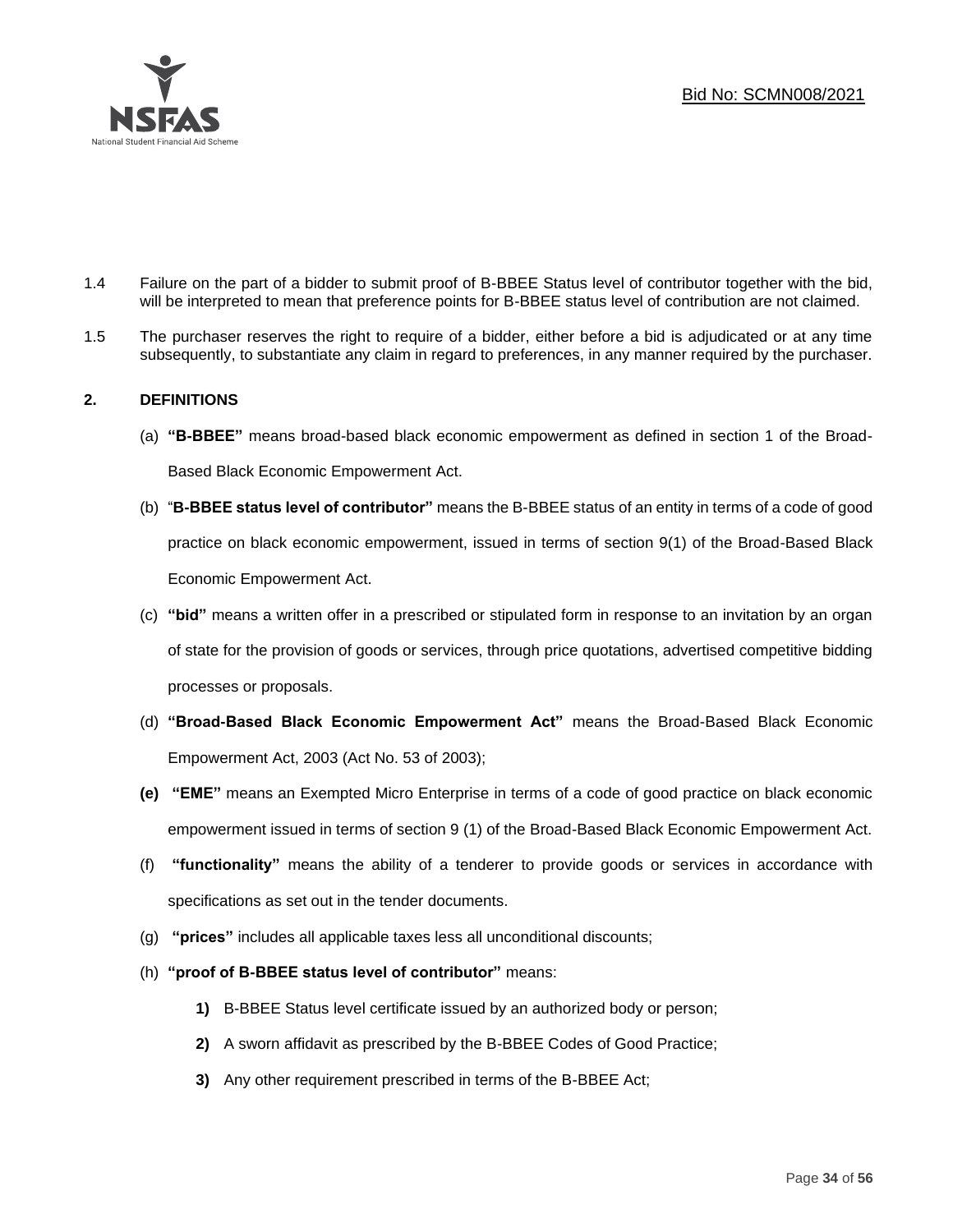

- (i) **"QSE"** means a qualifying small business enterprise in terms of a code of good practice on black economic empowerment issued in terms of section 9 (1) of the Broad-Based Black Economic Empowerment Act.
- *(j)* **"rand value"** means the total estimated value of a contract in Rand, calculated at the time of bid invitation, and includes all applicable taxes.

# **3. POINTS AWARDED FOR PRICE**

# 3.1 **THE 80/20 PREFERENCE POINT SYSTEMS**

A maximum of 80 points is allocated for price on the following basis:

**80/20**

$$
Ps = 80 \left( 1 - \frac{Pt - P \min}{P \min} \right)
$$

Where

Ps = Points scored for price of bid under consideration

l

Pt = Price of bid under consideration

Pmin = Price of lowest acceptable bid

# **4. POINTS AWARDED FOR B-BBEE STATUS LEVEL OF CONTRIBUTOR**

4.1 In terms of Regulation 6 (2) and 7 (2) of the Preferential Procurement Regulations, preference points must be awarded to a bidder for attaining the B-BBEE status level of contribution in accordance with the table below: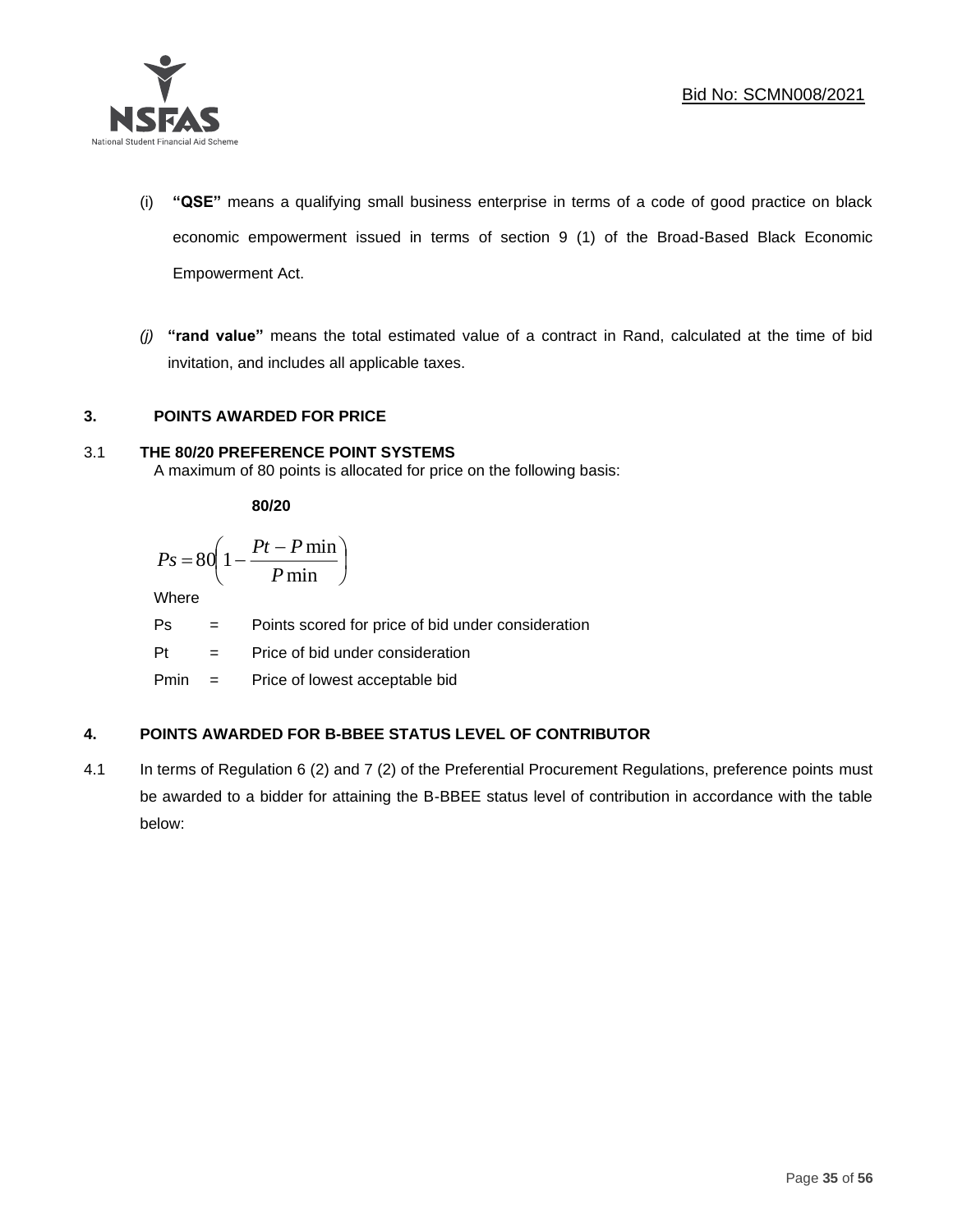

| <b>B-BBEE Status Level of</b><br><b>Contributor</b> | <b>Number of points</b><br>(90/10 system) | <b>Number of points</b><br>(80/20 system) |
|-----------------------------------------------------|-------------------------------------------|-------------------------------------------|
|                                                     | 10                                        | 20                                        |
| 2                                                   | 9                                         | 18                                        |
| 3                                                   | 6                                         | 14                                        |
|                                                     | 5                                         | 12                                        |
| 5                                                   |                                           | 8                                         |
| 6                                                   |                                           | 6                                         |
|                                                     |                                           |                                           |
| 8                                                   |                                           | ົ                                         |
| Non-compliant contributor                           |                                           |                                           |

# **5. BID DECLARATION**

5.1 Bidders who claim points in respect of B-BBEE Status Level of Contribution must complete the following:

# **6. B-BBEE STATUS LEVEL OF CONTRIBUTOR CLAIMED IN TERMS OF PARAGRAPHS 1.4 AND 4.1**

6.1 B-BBEE Status Level of Contributor: = ……… (maximum of 20 points)

(Points claimed in respect of paragraph 7.1 must be in accordance with the table reflected in paragraph

4.1 and must be substantiated by relevant proof of B-BBEE status level of contributor.

# **7. SUB-CONTRACTING**

7.1 Will any portion of the contract be sub-contracted?

#### (*Tick applicable box*)



7.1.1 If yes, indicate:

- i) What percentage of the contract will be subcontracted............…………….…………%
- ii) The name of the sub-contractor…………………………………………………………...
- iii) The B-BBEE status level of the sub-contractor......................................……………...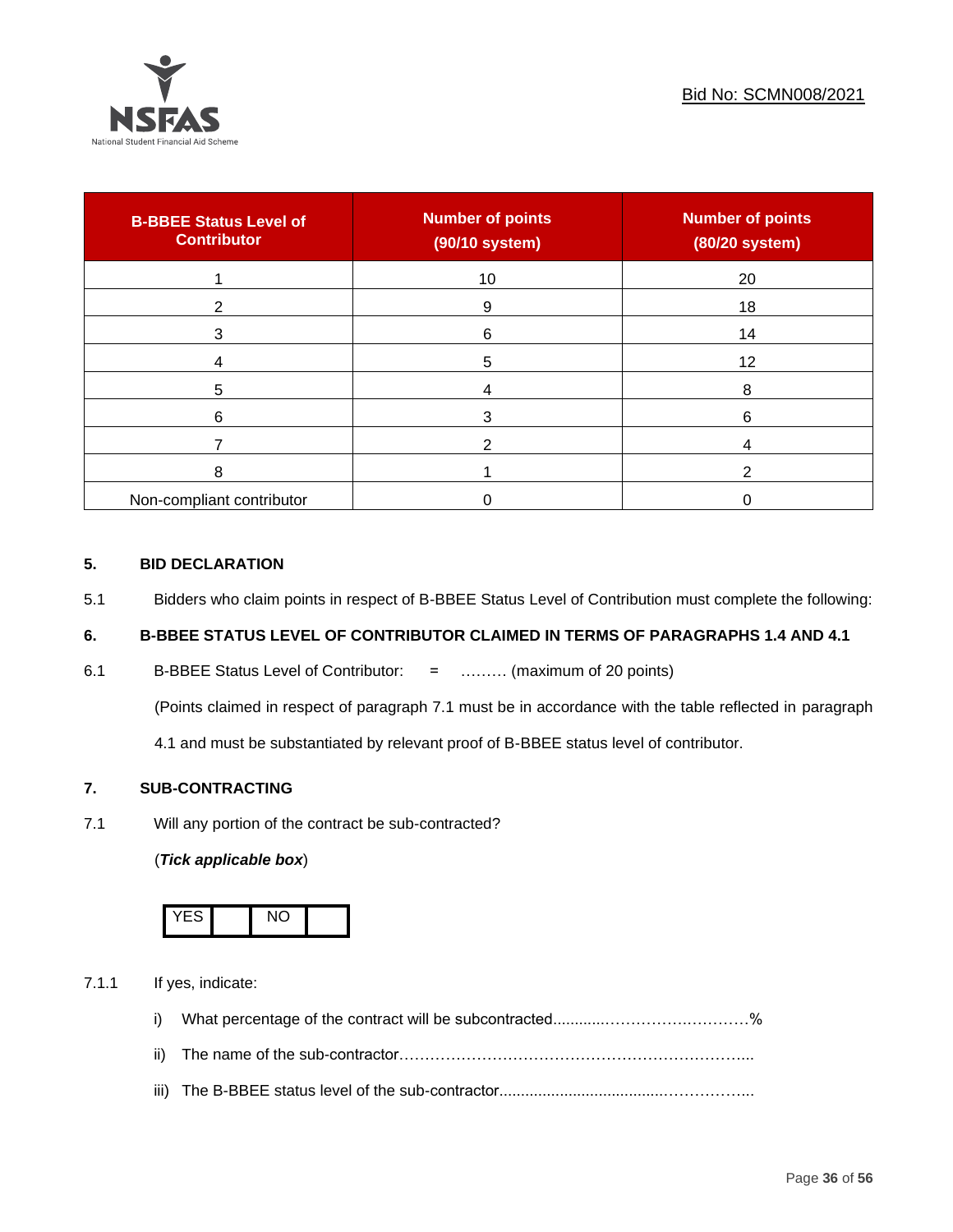

iv) Whether the sub-contractor is an EME or QSE

# *(Tick applicable box*)



v) Specify, by ticking the appropriate box, if subcontracting with an enterprise in terms of Preferential

Procurement Regulations,2017:

| Designated Group: An EME or QSE which is at last 51% owned by:    | <b>EME</b> | QSE |
|-------------------------------------------------------------------|------------|-----|
|                                                                   | $\sqrt{ }$ | V   |
| <b>Black people</b>                                               |            |     |
| Black people who are youth                                        |            |     |
| Black people who are women                                        |            |     |
| Black people with disabilities                                    |            |     |
| Black people living in rural or underdeveloped areas or townships |            |     |
| Cooperative owned by black people                                 |            |     |
| Black people who are military veterans                            |            |     |
| <b>OR</b>                                                         |            |     |
| Any EME                                                           |            |     |
| Any QSE                                                           |            |     |

# 8. **DECLARATION WITH REGARD TO COMPANY/FIRM**

- 8.1 Name of company/firm………………………………………………………………………….
- 8.2 VAT registration number…………………………………….…………………………………
- 8.3 Company registration number…………….……………………….…………………………….

# 8.4 TYPE OF COMPANY/ FIRM

- D Partnership/Joint Venture / Consortium
- □ One-person business/sole propriety
- D Close corporation
- D Company
- (Pty) Limited

[TICK APPLICABLE BOX]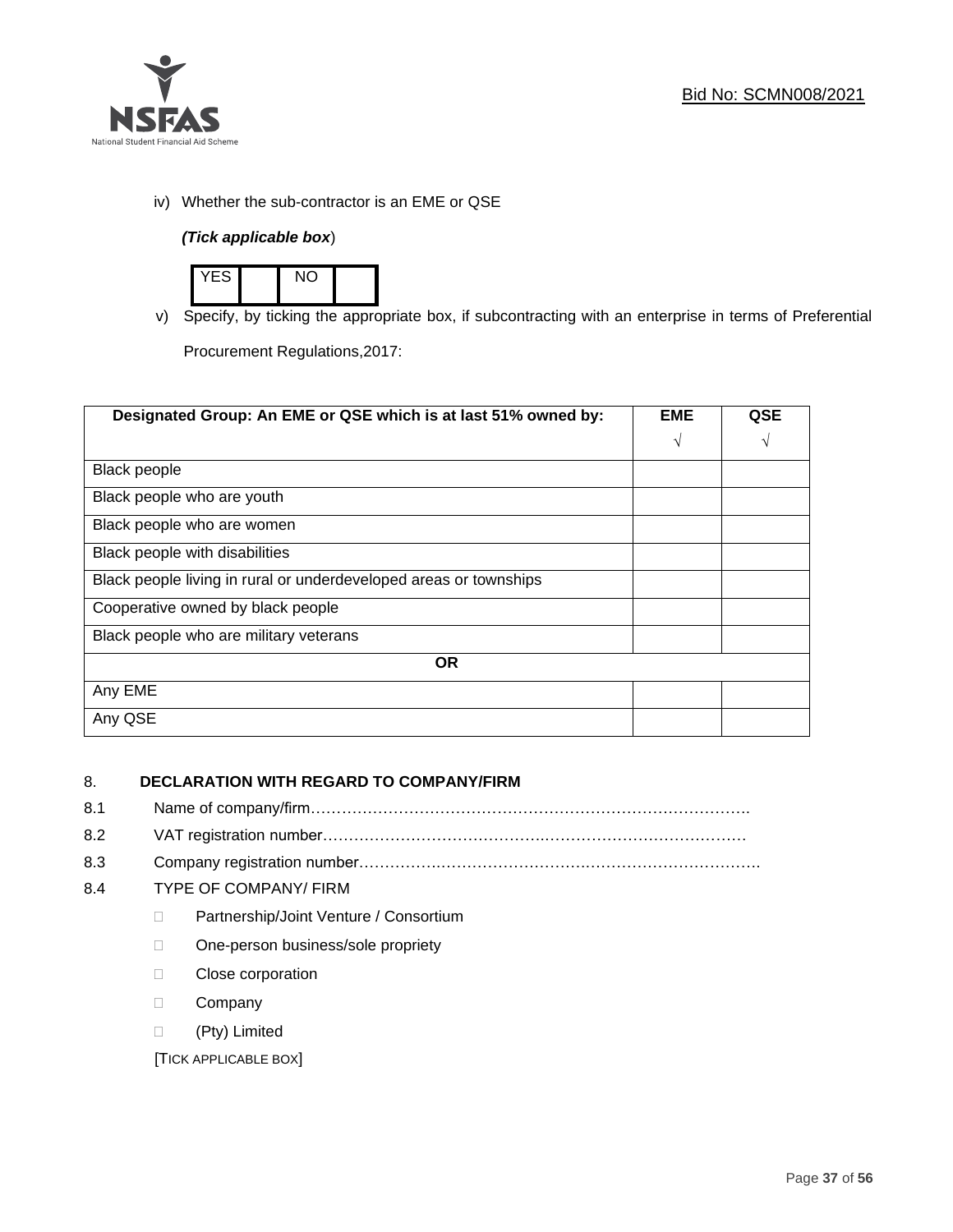

# Bid No: SCMN008/2021

| 8.5 |                                                                                                              | DESCRIBE PRINCIPAL BUSINESS ACTIVITIES                                                                 |  |
|-----|--------------------------------------------------------------------------------------------------------------|--------------------------------------------------------------------------------------------------------|--|
|     |                                                                                                              |                                                                                                        |  |
|     |                                                                                                              |                                                                                                        |  |
|     |                                                                                                              |                                                                                                        |  |
| 8.6 | <b>COMPANY CLASSIFICATION</b>                                                                                |                                                                                                        |  |
|     | $\Box$                                                                                                       | Manufacturer                                                                                           |  |
|     | $\Box$                                                                                                       | Supplier                                                                                               |  |
|     | $\Box$                                                                                                       | Professional service provider                                                                          |  |
|     | □                                                                                                            | Other service providers, e.g. transporter, etc.                                                        |  |
|     | [TICK APPLICABLE BOX]                                                                                        |                                                                                                        |  |
| 8.7 |                                                                                                              |                                                                                                        |  |
| 8.8 | I/we, the undersigned, who is / are duly authorised to do so on behalf of the company/firm, certify that the |                                                                                                        |  |
|     | points claimed, based on the B-BBE status level of contributor indicated in paragraphs 1.4 and 6.1 of the    |                                                                                                        |  |
|     |                                                                                                              | foregoing certificates, qualifies the company/ firm for the preference(s) shown and I / we acknowledge |  |
|     | that:                                                                                                        |                                                                                                        |  |
|     | i)                                                                                                           | The information furnished is true and correct.                                                         |  |
|     | ii)                                                                                                          | The preference points claimed are in accordance with the General Conditions as indicated in            |  |
|     |                                                                                                              | paragraph 1 of this form.                                                                              |  |
|     | iii)                                                                                                         | In the event of a contract being awarded as a result of points claimed as shown in paragraphs 1.4 and  |  |
|     |                                                                                                              | 6.1, the contractor may be required to furnish documentary proof to the satisfaction of the purchaser  |  |
|     |                                                                                                              | that the claims are correct.                                                                           |  |
|     | iv)                                                                                                          | If the B-BBEE status level of contributor has been claimed or obtained on a fraudulent basis or any of |  |
|     |                                                                                                              | the conditions of contract have not been fulfilled, the purchaser may, in addition to any other remedy |  |
|     |                                                                                                              | it may have -                                                                                          |  |
|     |                                                                                                              |                                                                                                        |  |
|     |                                                                                                              | disqualify the person from the bidding process.<br>(a)                                                 |  |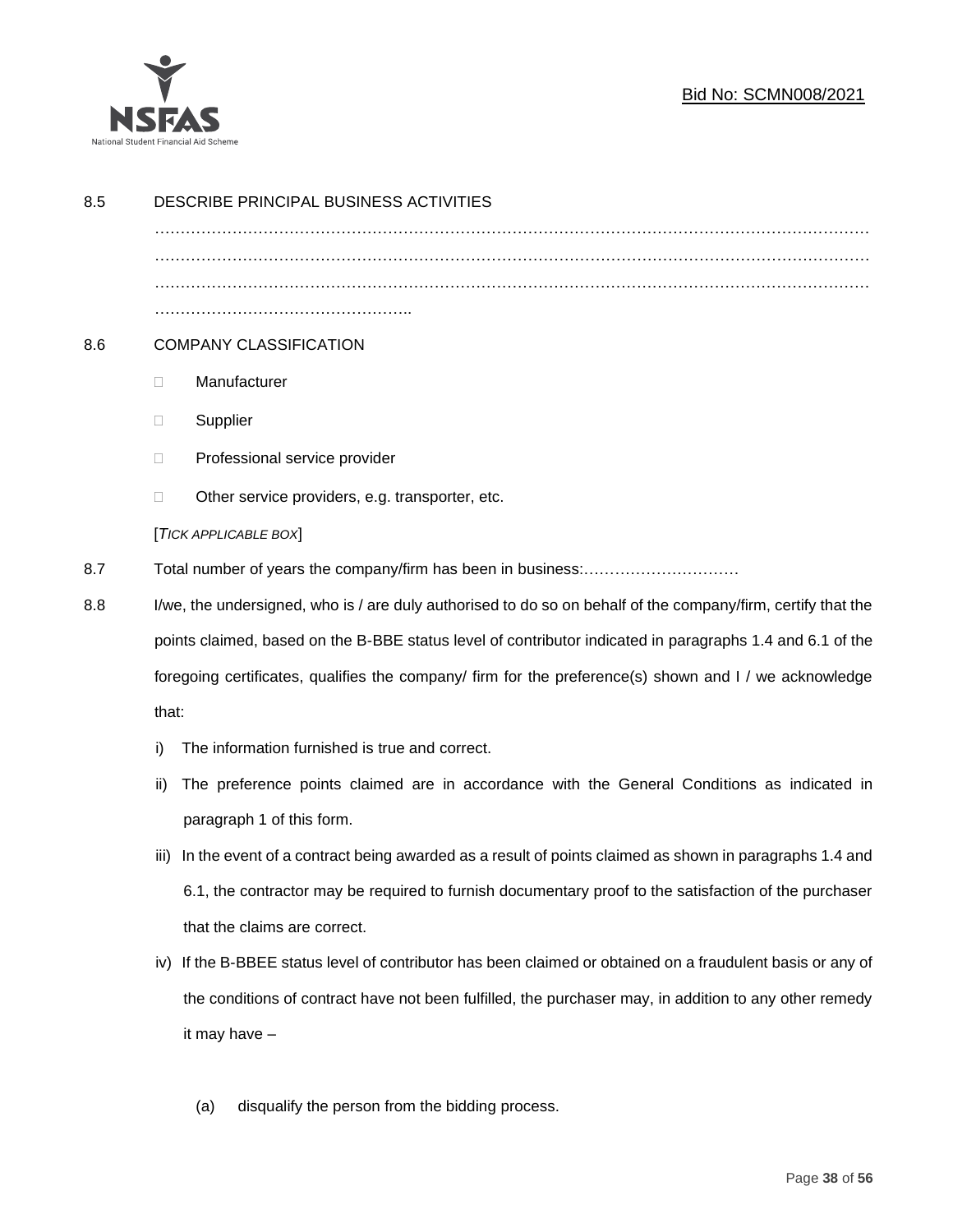

- (b) recover costs, losses or damages it has incurred or suffered as a result of that person's conduct.
- (c) cancel the contract and claim any damages which it has suffered as a result of having to make less favourable arrangements due to such cancellation.
- (d) recommend that the bidder or contractor, its shareholders and directors, or only the shareholders and directors who acted on a fraudulent basis, be restricted by the National Treasury from obtaining business from any organ of state for a period not exceeding 10 years, after the *audi alteram partem* (hear the other side) rule has been applied; and
- (e) forward the matter for criminal prosecution.

| <b>WITNESSES</b> |                              |
|------------------|------------------------------|
|                  | SIGNATURE(S) OF BIDDERS(S)   |
|                  | DATE:<br>.<br><b>ADDRESS</b> |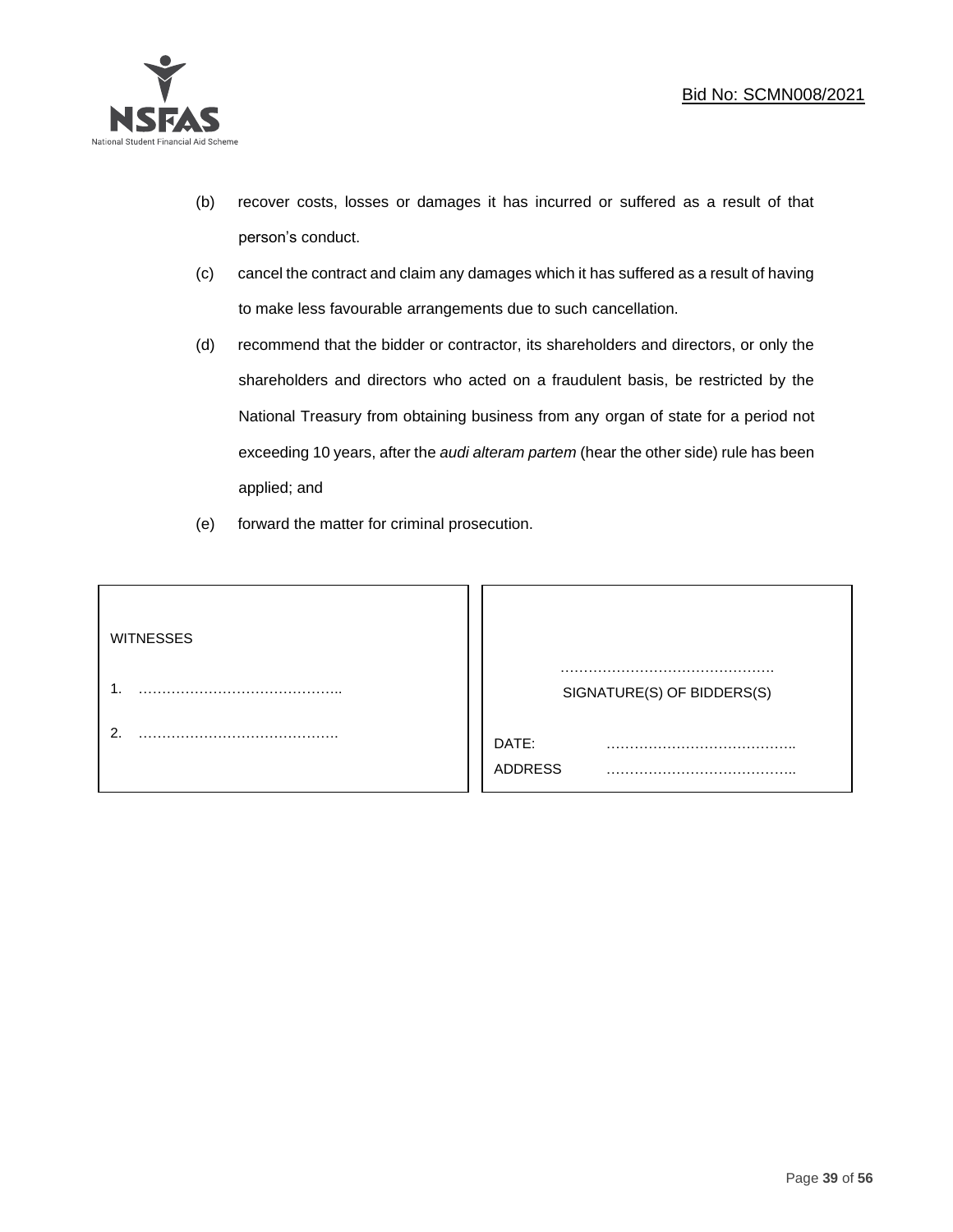

# GOVERNMENT PROCUREMENT

# **GENERAL CONDITIONS OF CONTRACT July 2010**

# **NOTES**

The purpose of this document is to:

(i) Draw special attention to certain general conditions applicable to government bids, contracts and orders; and

(ii) To ensure that clients be familiar with regard to the rights and obligations of all parties involved in doing business with government.

In this document words in the singular also mean in the plural and vice versa and words in the masculine also mean in the feminine and neuter.

• The General Conditions of Contract will form part of all bid documents and may not be amended.

Special Conditions of Contract (SCC) relevant to a specific bid, should be compiled separately for every bid (if applicable) and will supplement the General Conditions of Contract. Whenever there is a conflict, the provisions in the SCC shall prevail.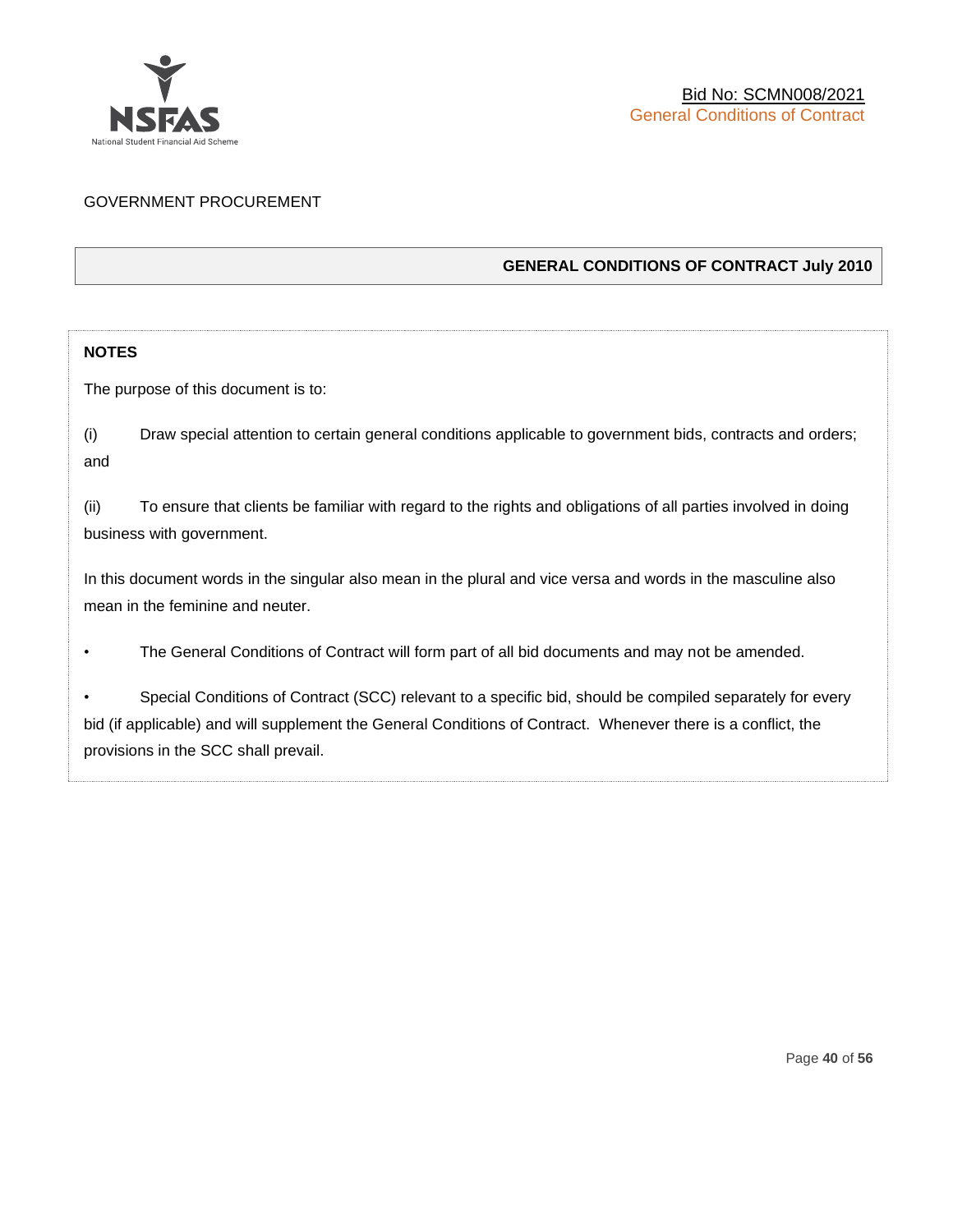

# TABLE OF CLAUSES

- 1. Definitions
- 2. Application
- 3. General
- 4. Standards
- 5. Use of contract documents and information; inspection
- 6. Patent rights
- 7. Performance security
- 8. Inspections, tests and analysis
- 9. Packing
- 10. Delivery and documents
- 11. Insurance
- 12. Transportation
- 13. Incidental services
- 14. Spare parts
- 15. Warranty
- 16. Payment
- 17. Prices
- 18. Contract amendments
- 19. Assignment
- 20. Subcontracts
- 21. Delays in the supplier's performance
- 22. Penalties
- 23. Termination for default
- 24. Dumping and countervailing duties
- 25. Force Majeure
- 26. Termination for insolvency
- 27. Settlement of disputes
- 28. Limitation of liability
- 29. Governing language
- 30. Applicable law
- 31. Notices
- 32. Taxes and duties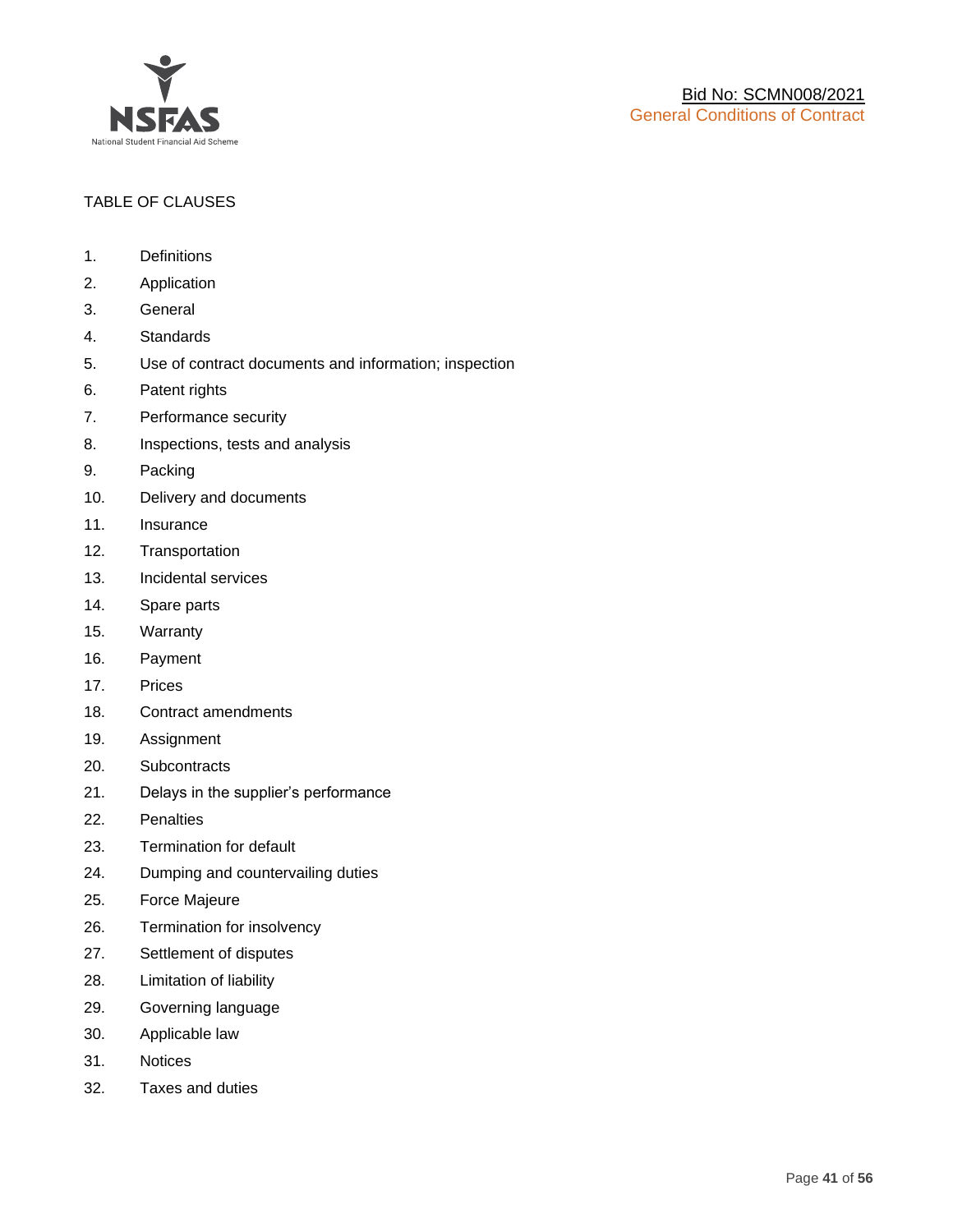

- 33. National Industrial Participation Programme (NIPP)
- 34. Prohibition of restrictive practices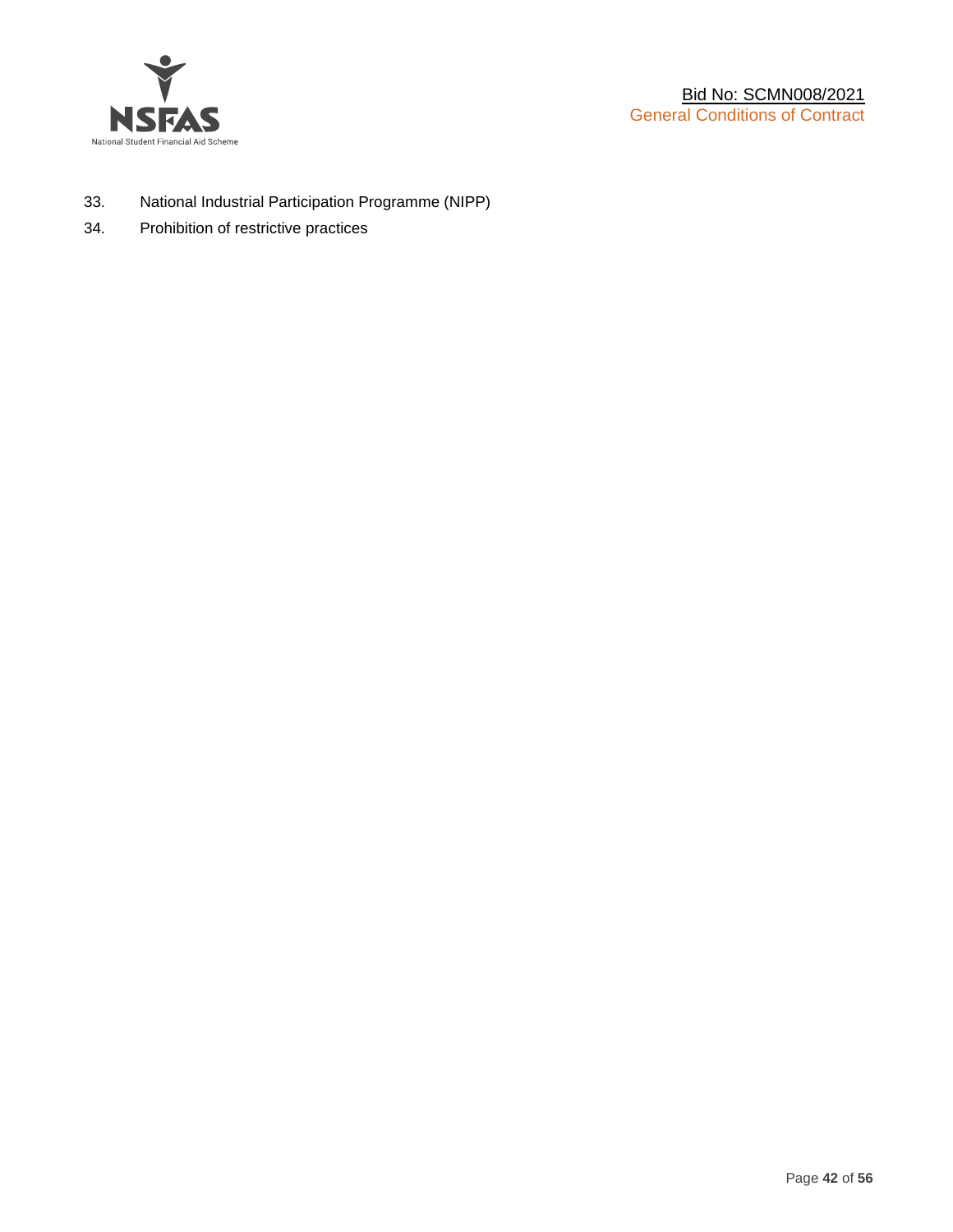

#### **General Conditions of Contract**

#### **1. Definitions**

- 1. The following terms shall be interpreted as indicated:
- 1.1 "Closing time" means the date and hour specified in the bidding documents for the receipt of bids.
- 1.2 "Contract" means the written agreement entered into between the purchaser and the supplier, as recorded in the contract form signed by the parties, including all attachments and appendices thereto and all documents incorporated by reference therein.
- 1.3 "Contract price" means the price payable to the supplier under the contract for the full and proper performance of his contractual obligations.
- 1.4 "Corrupt practice" means the offering, giving, receiving, or soliciting of anything of value to influence the action of a public official in the procurement process or in contract execution.
- 1.5 "Countervailing duties" are imposed in cases where an enterprise abroad is subsidized by its government and encouraged to market its products internationally.
- 1.6 "Country of origin" means the place where the goods were mined, grown or produced or from which the services are supplied. Goods are produced when, through manufacturing, processing or substantial and major assembly of components, a commercially recognized new product results that is substantially different in basic characteristics or in purpose or utility from its components.
- 1.7 "Day" means calendar day.
- 1.8 "Delivery" means delivery in compliance of the conditions of the contract or order.
- 1.9 "Delivery ex stock" means immediate delivery directly from stock actually on hand.
- 1.10 "Delivery into consignees store or to his site" means delivered and unloaded in the specified store or depot or on the specified site in compliance with the conditions of the contract or order, the supplier bearing all risks and charges involved until the supplies are so delivered and a valid receipt is obtained.
- 1.11 "Dumping" occurs when a private enterprise abroad market its goods on own initiative in the RSA at lower prices than that of the country of origin and which have the potential to harm the local industries in the RSA.
- 1.12 " Force majeure" means an event beyond the control of the supplier and not involving the supplier's fault or negligence and not foreseeable. Such events may include, but is not restricted to, acts of the purchaser in its sovereign capacity, wars or revolutions, fires, floods, epidemics, quarantine restrictions and freight embargoes.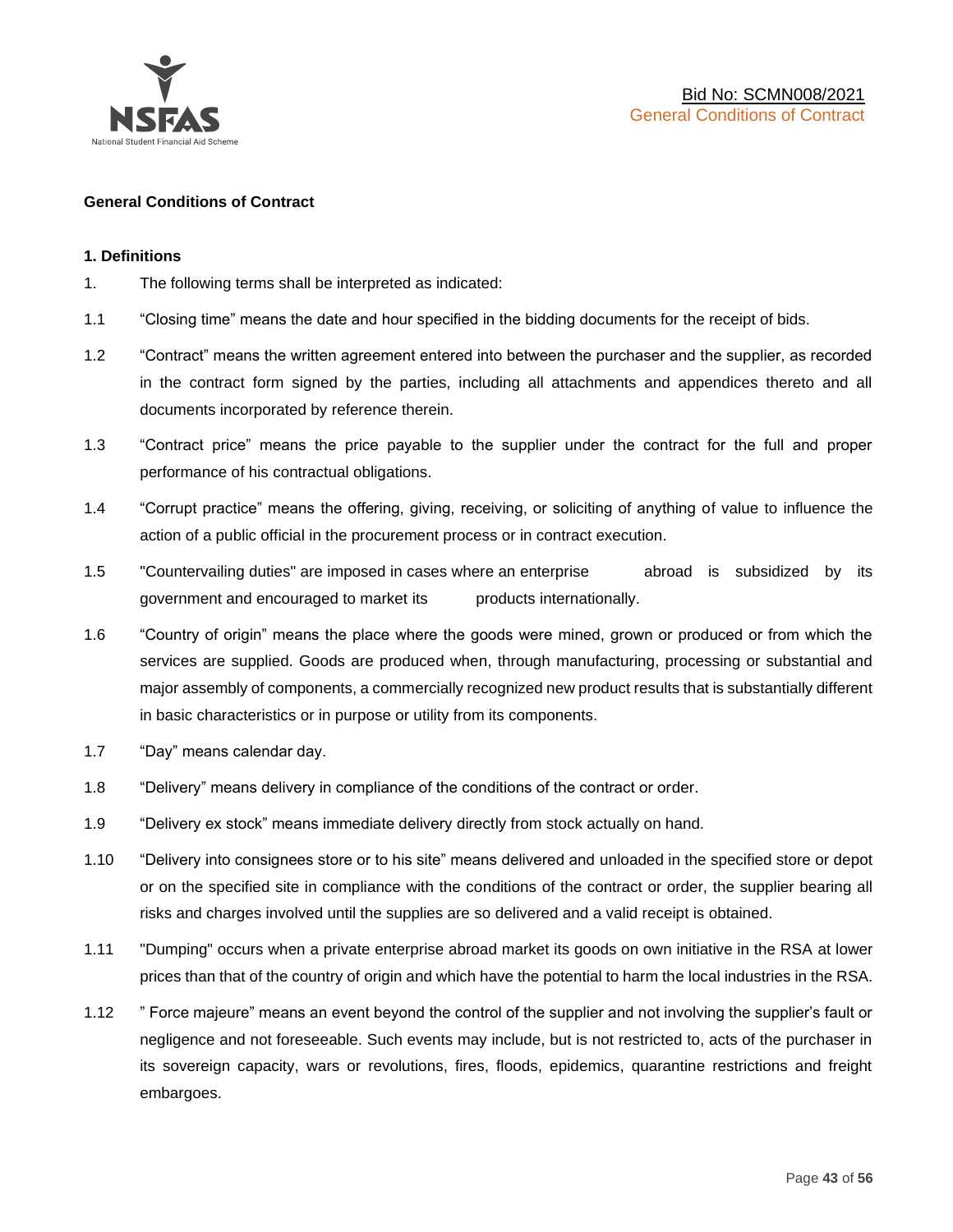

- 1.13 "Fraudulent practice" means a misrepresentation of facts in order to influence a procurement process or the execution of a contract to the detriment of any bidder and includes collusive practice among bidders (prior to or after bid submission) designed to establish bid prices at artificial non-competitive levels and to deprive the bidder of the benefits of free and open competition.
- 1.14 "GCC" means the General Conditions of Contract.
- 1.15 "Goods" means all of the equipment, machinery, and/or other materials that the supplier is required to supply to the purchaser under the contract.
- 1.16 "Imported content" means that portion of the bidding price represented by the cost of components, parts or materials which have been or are still to be imported (whether by the supplier or his subcontractors) and which costs are inclusive of the costs abroad, plus freight and other direct importation costs such as landing costs, dock dues, import duty, sales duty or other similar tax or duty at the South African place of entry as well as transportation and handling charges to the factory in the Republic where the supplies covered by the bid will be manufactured.
- 1.17 "Local content" means that portion of the bidding price which is not included in the imported content provided that local manufacture does take place.
- 1.18 "Manufacture" means the production of products in a factory using labour, materials, components and machinery and includes other related value-adding activities.
- 1.19 "Order" means an official written order issued for the supply of goods or works or the rendering of a service.
- 1.20 "Project site," where applicable, means the place indicated in bidding documents.
- 1.21 "Purchaser" means the organization purchasing the goods.
- 1.22 "Republic" means the Republic of South Africa.
- 1.23 "SCC" means the Special Conditions of Contract.
- 1.24 "Services" means those functional services ancillaries to the supply of the goods, such as transportation and any other incidental services, such as installation, commissioning, provision of technical assistance, training, catering, gardening, security, maintenance and other such obligations of the supplier covered under the contract.
- 1.25 "Written" or "in writing" means handwritten in ink or any form of electronic or mechanical writing.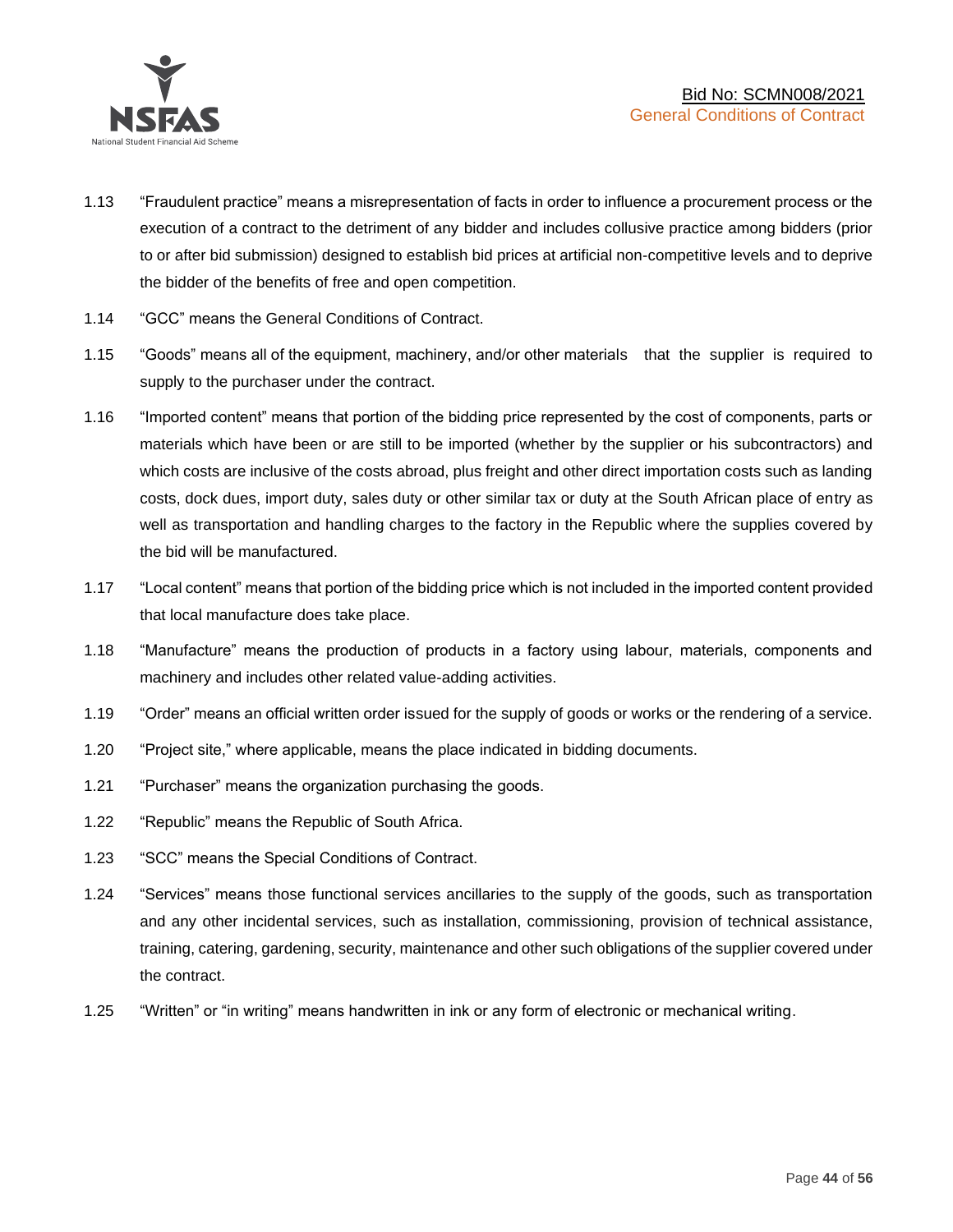

# **2. Application**

- 2.1 These general conditions are applicable to all bids, contracts and orders including bids for functional and professional services, sales, hiring, letting and the granting or acquiring of rights, but excluding immovable property, unless otherwise indicated in the bidding documents.
- 2.2 Where applicable, special conditions of contract are also laid down to cover specific supplies, services or works.
- 2.3 Where such special conditions of contract are in conflict with these general conditions, the special conditions shall apply.

#### **3 General**

- 3.1 Unless otherwise indicated in the bidding documents, the purchaser shall not be liable for any expense incurred in the preparation and submission of a bid. Where applicable a non-refundable fee for documents may be charged.
- 3.2 With certain exceptions, invitations to bid are only published in the Government Tender Bulletin. The Government Tender Bulletin may be obtained directly from the Government Printer, Private Bag X85, Pretoria 0001, or accessed electronically from [www.treasury.gov.za](http://www.treasury.gov.za/)

#### **4. Standards**

4.1 The goods supplied shall conform to the standards mentioned in the bidding documents and specifications.

#### **5. Use of contract documents and information; inspection**.

- 5.1 The supplier shall not, without the purchaser's prior written consent, disclose the contract, or any provision thereof, or any specification, plan, drawing, pattern, sample, or information furnished by or on behalf of the purchaser in connection therewith, to any person other than a person employed by the supplier in the performance of the contract. Disclosure to any such employed person shall be made in confidence and shall extend only so far as may be necessary for purposes of such performance.
- 5.2 The supplier shall not, without the purchaser's prior written consent, make use of any document or information mentioned in GCC clause 5.1 except for purposes of performing the contract.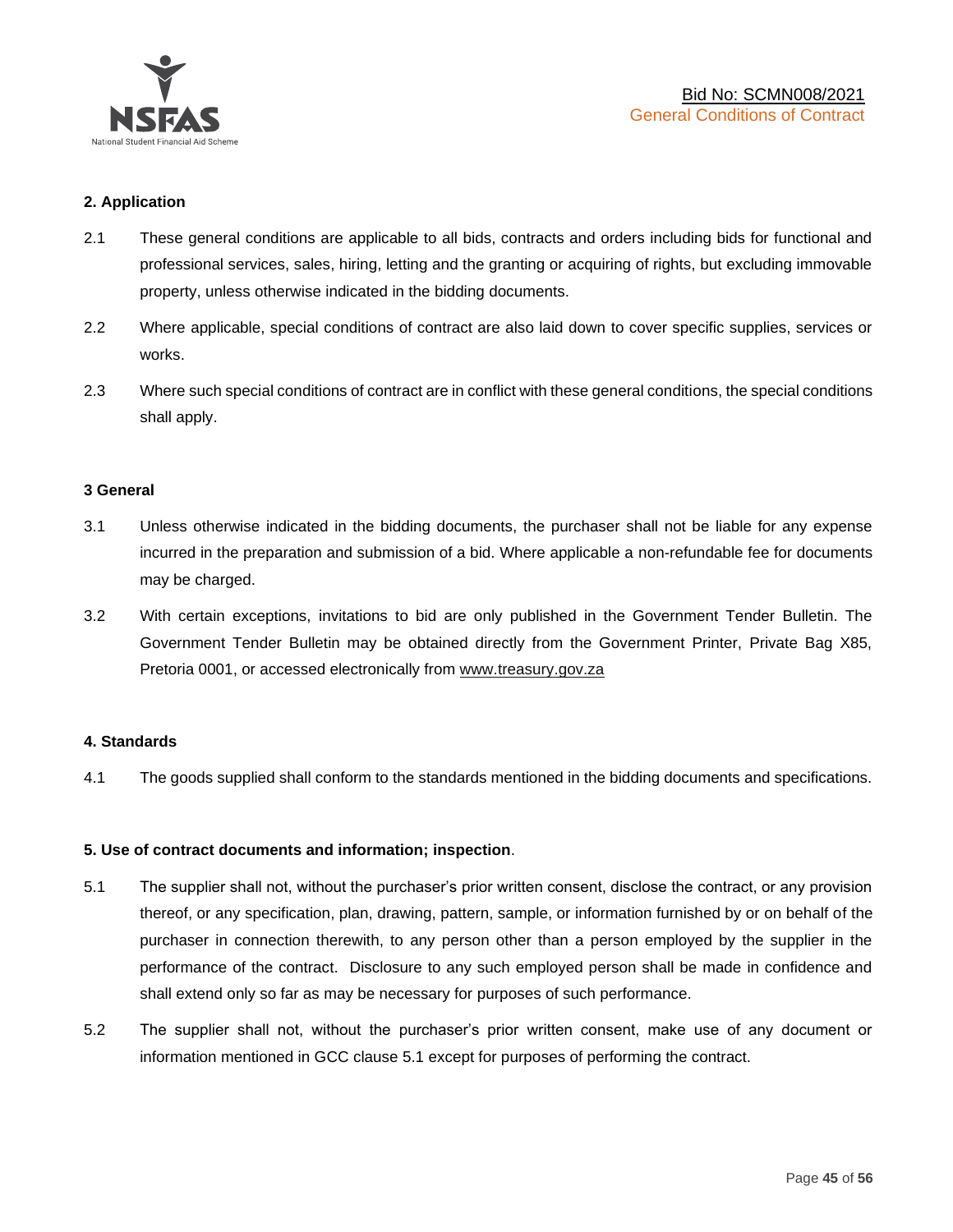

- 5.3 Any document, other than the contract itself mentioned in GCC clause 5.1 shall remain the property of the purchaser and shall be returned (all copies) to the purchaser on completion of the supplier's performance under the contract if so, required by the purchaser.
- 5.4 The supplier shall permit the purchaser to inspect the supplier's records relating to the performance of the supplier and to have them audited by auditors appointed by the purchaser, if so, required by the purchaser.

#### **6. Patent rights**

6.1 The supplier shall indemnify the purchaser against all third-party claims of infringement of patent, trademark, or industrial design rights arising from use of the goods or any part thereof by the purchaser.

# **7. Performance security**

- 7.1 Within thirty (30) days of receipt of the notification of contract award, the successful bidder shall furnish to the purchaser the performance security of the amount specified in SCC.
- 7.2 The proceeds of the performance security shall be payable to the purchaser as compensation for any loss resulting from the supplier's failure to complete his obligations under the contract.
- 7.3 The performance security shall be denominated in the currency of the contract, or in a freely convertible currency acceptable to the purchaser and shall be in one of the following forms:
	- (a) a bank guarantee or an irrevocable letter of credit issued by a reputable bank located in the purchaser's country or abroad, acceptable to the purchaser, in the form provided in the bidding documents or another form acceptable to the purchaser; or
	- (b) a cashier's or certified cheque
- 7.4 The performance security will be discharged by the purchaser and returned to the supplier not later than thirty (30) days following the date of completion of the supplier's performance obligations under the contract, including any warranty obligations, unless otherwise specified in SCC.

#### **8. Inspections, tests and analyses**

- 8.1 All pre-bidding testing will be for the account of the bidder.
- 8.2 If it is a bid condition that supplies to be produced or services to be rendered should at any stage during production or execution or on completion be subject to inspection, the premises of the bidder or contractor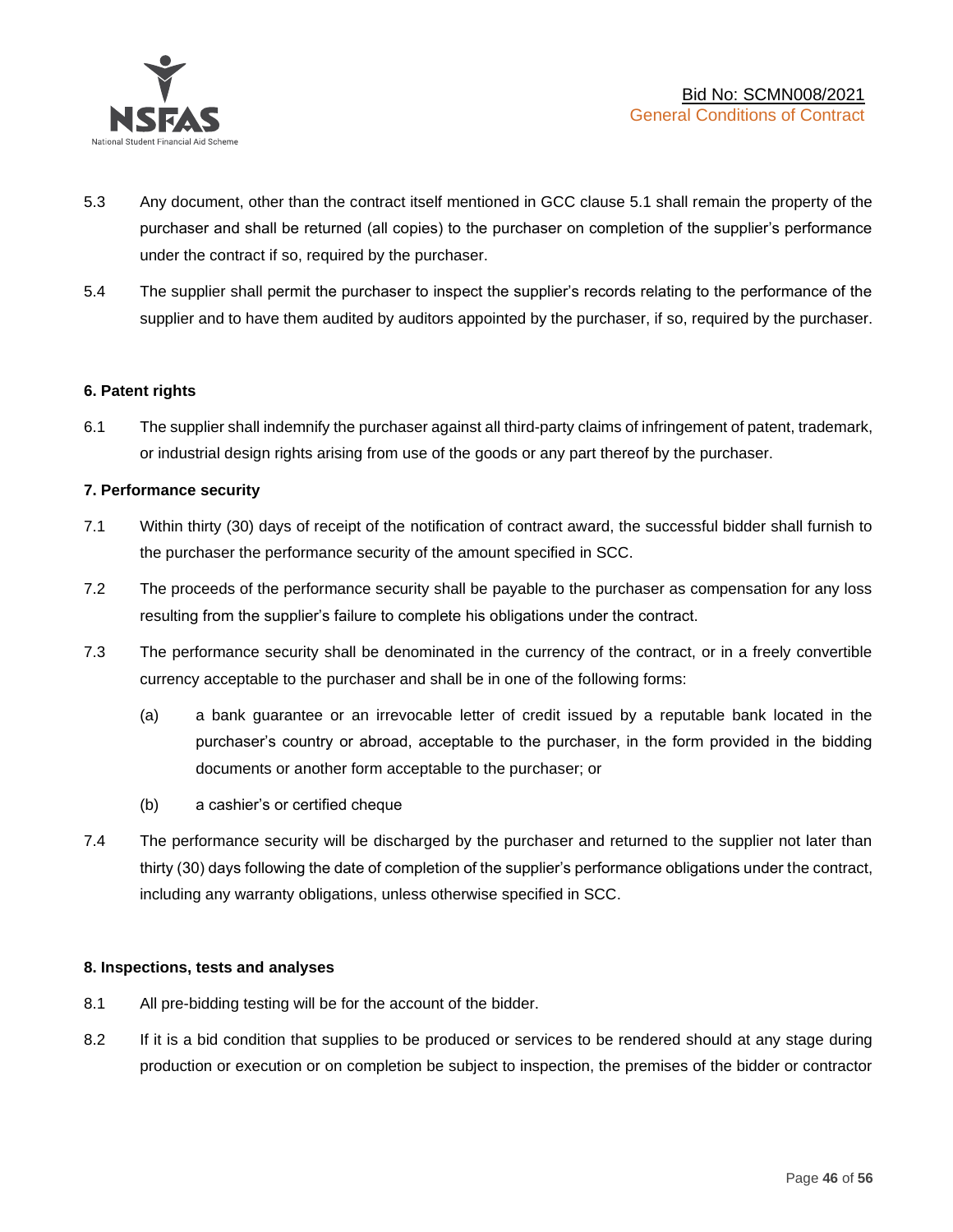shall be open, at all reasonable hours, for inspection by a representative of the Department or an organization acting on behalf of the Department.

- 8.3 If there are no inspection requirements indicated in the bidding documents and no mention is made in the contract, but during the contract period it is decided that inspections shall be carried out, the purchaser shall itself make the necessary arrangements, including payment arrangements with the testing authority concerned.
- 8.4 If the inspections, tests and analyses referred to in clauses 8.2 and 8.3 show the supplies to be in accordance with the contract requirements, the cost of the inspections, tests and analyses shall be defrayed by the purchaser.
- 8.5 Where the supplies or services referred to in clauses 8.2 and 8.3 do not comply with the contract requirements, irrespective of whether such supplies or services are accepted or not, the cost in connection with these inspections, tests or analyses shall be defrayed by the supplier.
- 8.6 Supplies and services which are referred to in clauses 8.2 and 8.3 and which do not comply with the contract requirements may be rejected.
- 8.7 Any contract supplies may on or after delivery be inspected, tested or analysed and may be rejected if found not to comply with the requirements of the contract. Such rejected supplies shall be held at the cost and risk of the supplier who shall, when called upon, remove them immediately at his own cost and forthwith substitute them with supplies which do comply with the requirements of the contract. Failing such removal, the rejected supplies shall be returned at the supplier's cost and risk. Should the supplier fail to provide the substitute supplies forthwith, the purchaser may, without giving the supplier further opportunity to substitute the rejected supplies, purchase such supplies as may be necessary at the expense of the supplier.
- 8.8 The provisions of clauses 8.4 to 8.7 shall not prejudice the right of the purchaser to cancel the contract on account of a breach of the conditions thereof, or to act in terms of Clause 23 of GCC.

# **9. Packing**

9.1 The supplier shall provide such packing of the goods as is required to prevent their damage or deterioration during transit to their final destination, as indicated in the contract. The packing shall be sufficient to withstand, without limitation, rough handling during transit and exposure to extreme temperatures, salt and precipitation during transit, and open storage. Packing, case size and weights shall take into consideration, where appropriate, the remoteness of the goods' final destination and the absence of heavy handling facilities at all points in transit.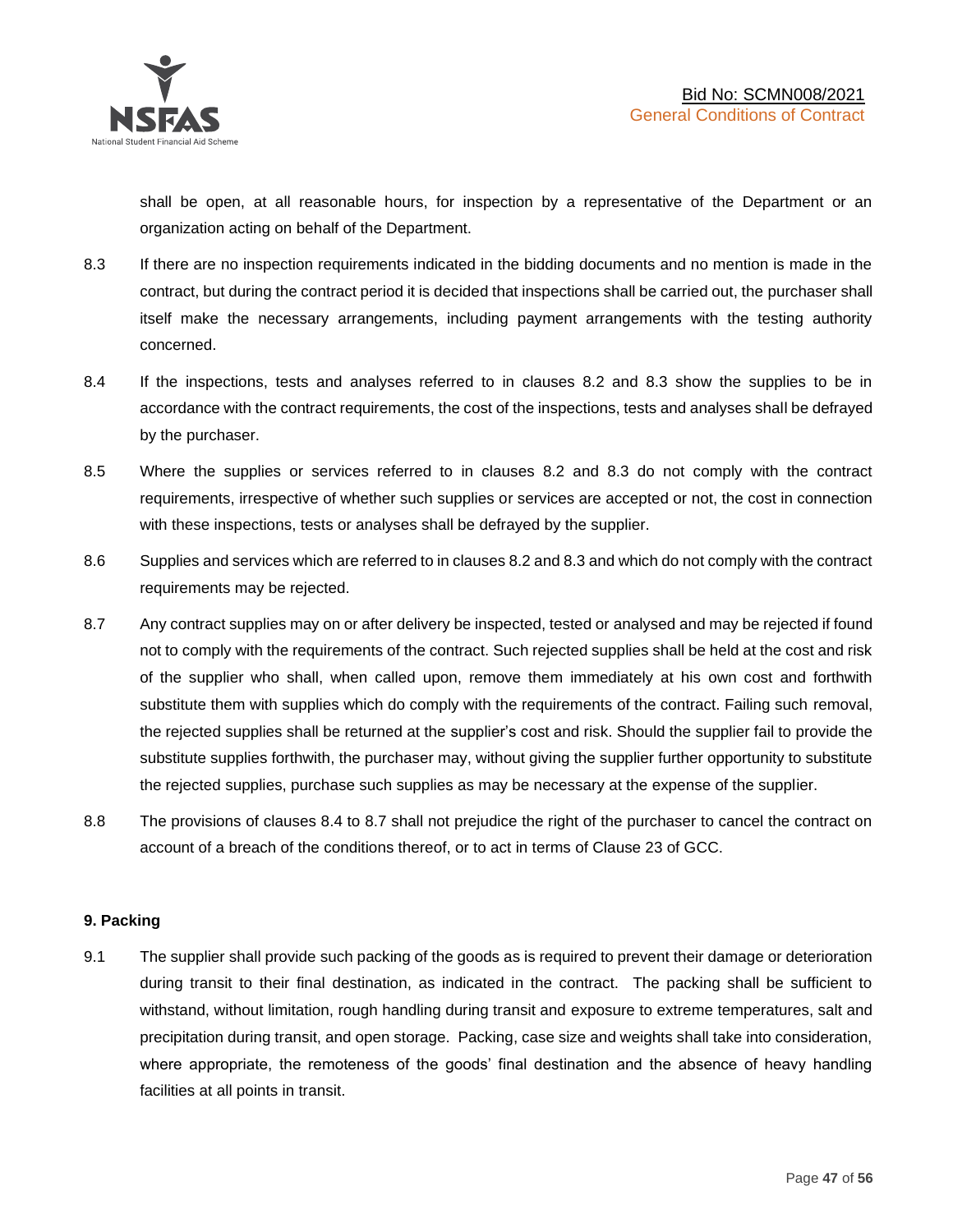

9.2 The packing, marking, and documentation within and outside the packages shall comply strictly with such special requirements as shall be expressly provided for in the contract, including additional requirements, if any, specified in SCC, and in any subsequent instructions ordered by the purchaser.

#### **10. Delivery and documents**

- 10.1 Delivery of the goods shall be made by the supplier in accordance with the terms specified in the contract. The details of shipping and/or other documents to be furnished by the supplier are specified in SCC.
- 10.2 Documents to be submitted by the supplier are specified in SCC.

#### **11. Insurance**

11.1 The goods supplied under the contract shall be fully insured in a freely convertible currency against loss or damage incidental to manufacture or acquisition, transportation, storage and delivery in the manner specified in the SCC.

#### **12. Transportation**

12.1 Should a price other than an all-inclusive delivered price be required, this shall be specified in the SCC.

#### **13. Incidental services**

13.1 The supplier may be required to provide any or all of the following services, including additional services, if any, specified in SCC:

(a) performance or supervision of on-site assembly and/or commissioning of the supplied ` goods;

- (b) furnishing of tools required for assembly and/or maintenance of the supplied goods;
- (c) furnishing of a detailed operations and maintenance manual for each appropriate unit of the supplied goods;
- (d) performance or supervision or maintenance and/or repair of the supplied goods, for a period of time agreed by the parties, provided that this service shall not relieve the supplier of any warranty obligations under this contract; and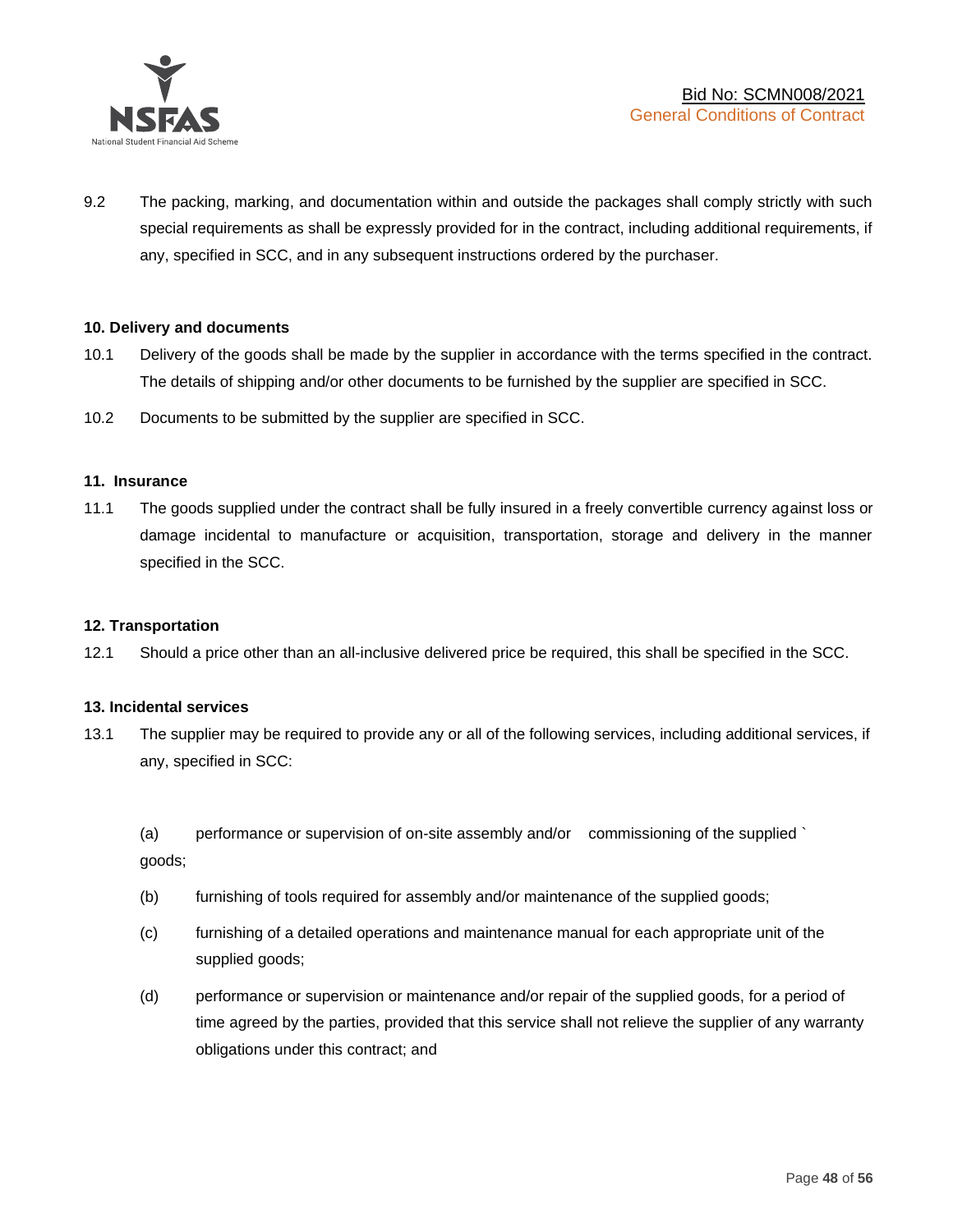

- (e) training of the purchaser's personnel, at the supplier's plant and/or on-site, in assembly, start-up, operation, maintenance, and/or repair of the supplied goods.
- 13.2 Prices charged by the supplier for incidental services, if not included in the contract price for the goods, shall be agreed upon in advance by the parties and shall not exceed the prevailing rates charged to other parties by the supplier for similar services.

# **14. Spare parts**

- 14.1 As specified in SCC, the supplier may be required to provide any or all of the following materials, notifications, and information pertaining to spare parts manufactured or distributed by the supplier:
	- (a) such spare parts as the purchaser may elect to purchase from the supplier, provided that this election shall not relieve the supplier of any warranty obligations under the contract; and
	- (b) in the event of termination of production of the spare parts:

(i) Advance notification to the purchaser of the pending termination, in sufficient time to permit the purchaser to procure needed requirements; and

(ii) following such termination, furnishing at no cost to the purchaser, the blueprints, drawings, and specifications of the spare parts, if requested.

#### **15. Warranty**

- 15.1 The supplier warrants that the goods supplied under the contract are new, unused, of the most recent or current models, and that they incorporate all recent improvements in design and materials unless provided otherwise in the contract. The supplier further warrants that all goods supplied under this contract shall have no defect, arising from design, materials, or workmanship (except when the design and/or material is required by the purchaser's specifications) or from any act or omission of the supplier, that may develop under normal use of the supplied goods in the conditions prevailing in the country of final destination.
- 15.2 This warranty shall remain valid for twelve (12) months after the goods, or any portion thereof as the case may be, have been delivered to and accepted at the final destination indicated in the contract, or for eighteen (18) months after the date of shipment from the port or place of loading in the source country, whichever period concludes earlier, unless specified otherwise in SCC.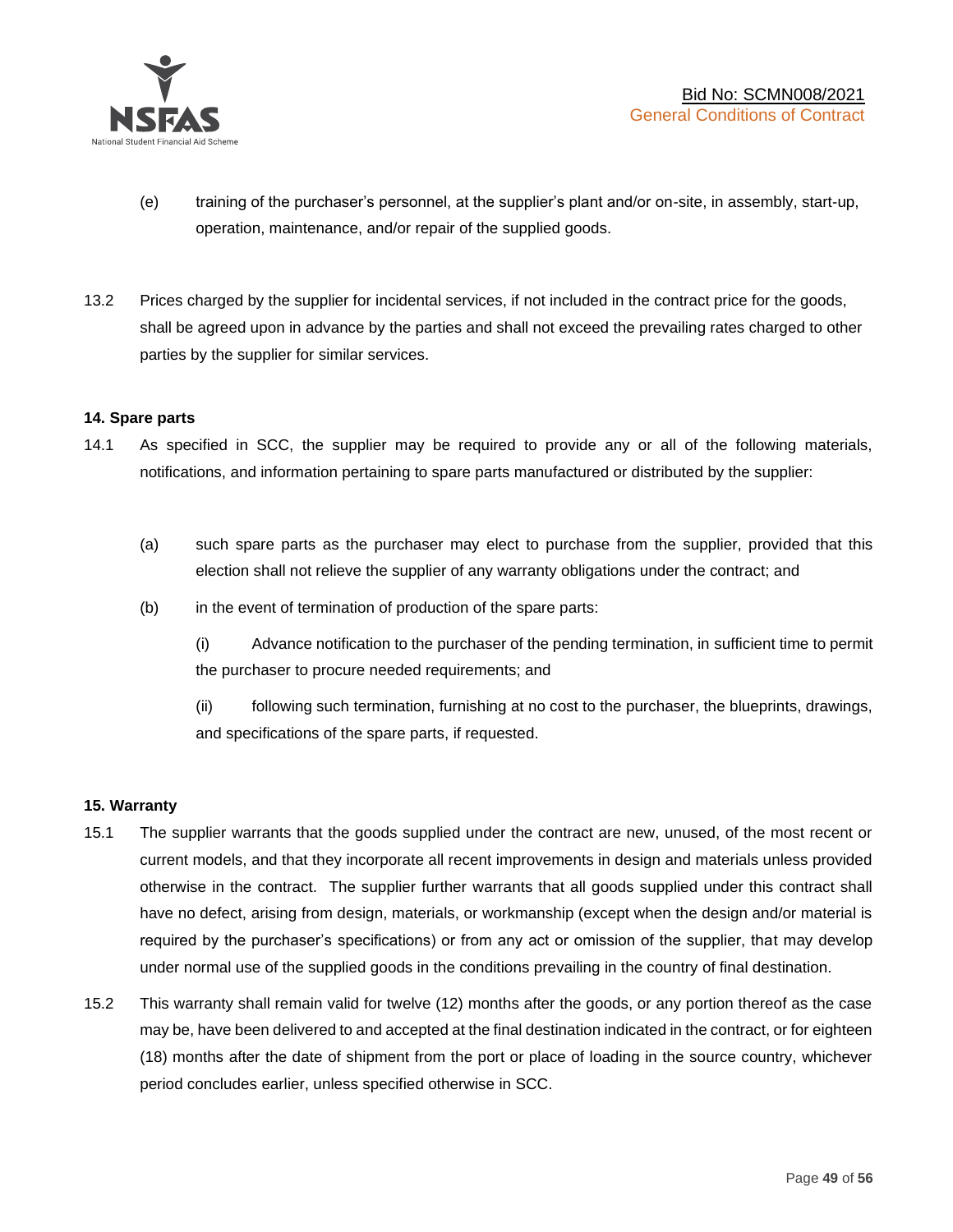

- 15.3 The purchaser shall promptly notify the supplier in writing of any claims arising under this warranty.
- 15.4 Upon receipt of such notice, the supplier shall, within the period specified in SCC and with all reasonable speed, repair or replace the defective goods or parts thereof, without costs to the purchaser.
- 15.5 If the supplier, having been notified, fails to remedy the defect(s) within the period specified in SCC, the purchaser may proceed to take such remedial action as may be necessary, at the supplier's risk and expense and without prejudice to any other rights which the purchaser may have against the supplier under the contract.

# **16. Payment**

- 16.1 The method and conditions of payment to be made to the supplier under this contract shall be specified in SCC.
- 16.2 The supplier shall furnish the purchaser with an invoice accompanied by a copy of the delivery note and upon fulfilment of other obligations stipulated in the contract.
- 16.3 Payments shall be made promptly by the purchaser, but in no case later than thirty (30) days after submission of an invoice or claim by the supplier.
- 16.4 Payment will be made in Rand unless otherwise stipulated in SCC.

#### **17. Prices**

17.1 Prices charged by the supplier for goods delivered and services performed under the contract shall not vary from the prices quoted by the supplier in his bid, with the exception of any price adjustments authorized in SCC or in the purchaser's request for bid validity extension, as the case may be.

#### **18. Contract amendments**

18.1 No variation in or modification of the terms of the contract shall be made except by written amendment signed by the parties concerned.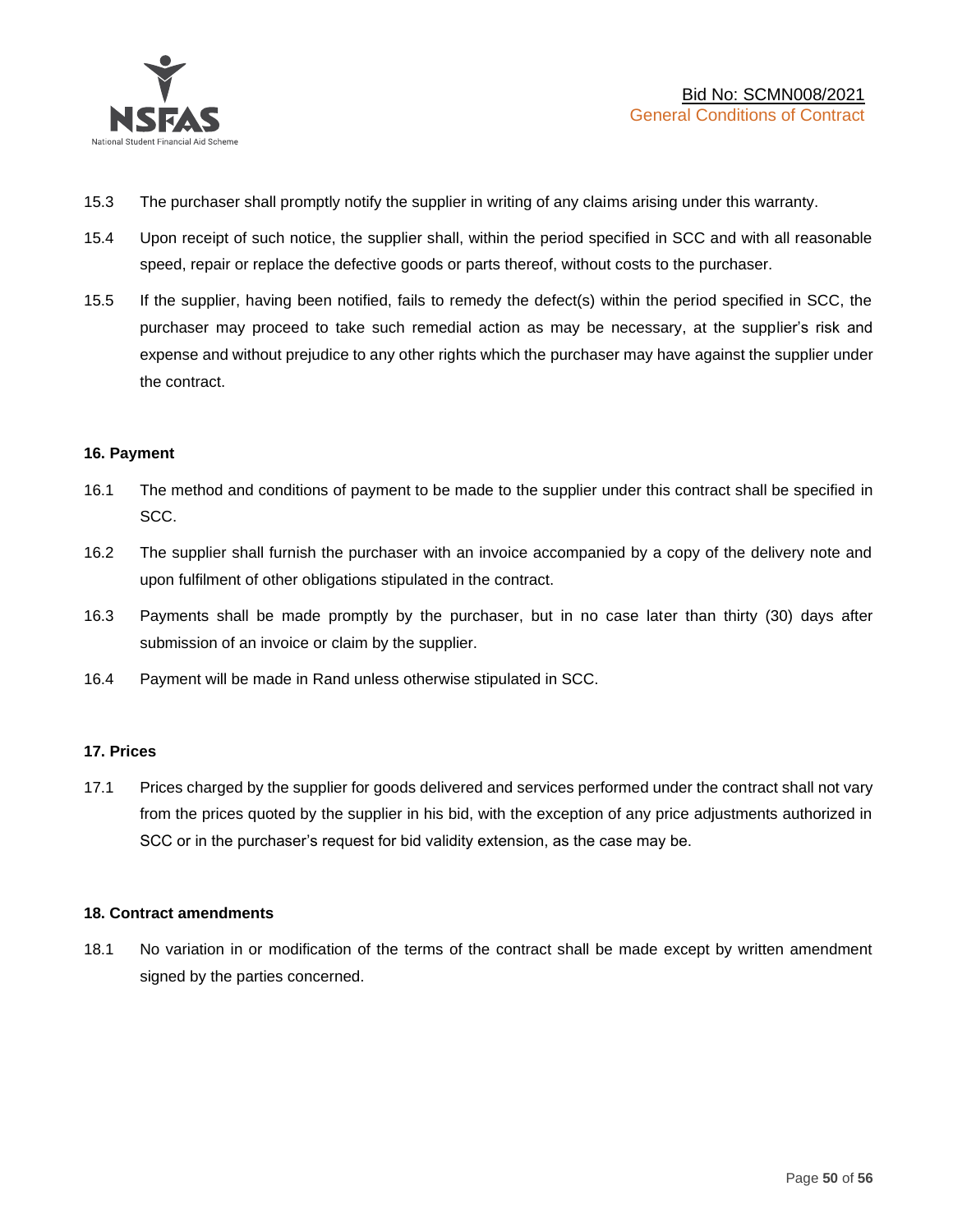

#### **19. Assignment**

19.1 The supplier shall not assign, in whole or in part, its obligations to perform under the contract, except with the purchaser's prior written consent.

#### **20. Subcontracts**

20.1 The supplier shall notify the purchaser in writing of all subcontracts awarded under this contract if not already specified in the bid. Such notification, in the original bid or later, shall not relieve the supplier from any liability or obligation under the contract.

#### **21. Delays in the supplier's performance**

- 21.1 Delivery of the goods and performance of services shall be made by the supplier in accordance with the time schedule prescribed by the purchaser in the contract.
- 21.2 If at any time during performance of the contract, the supplier or its subcontractor(s) should encounter conditions impeding timely delivery of the goods and performance of services, the supplier shall promptly notify the purchaser in writing of the fact of the delay, its likely duration and its cause(s). As soon as practicable after receipt of the supplier's notice, the purchaser shall evaluate the situation and may at his discretion extend the supplier's time for performance, with or without the imposition of penalties, in which case the extension shall be ratified by the parties by amendment of contract.
- 21.3 No provision in a contract shall be deemed to prohibit the obtaining of supplies or services from a national department, provincial department, or a local authority.
- 21.4 The right is reserved to procure outside of the contract small quantities or to have minor essential services executed if an emergency arises, the supplier's point of supply is not situated at or near the place where the supplies are required, or the supplier's services are not readily available.
- 21.5 Except as provided under GCC Clause 25, a delay by the supplier in the performance of its delivery obligations shall render the supplier liable to the imposition of penalties, pursuant to GCC Clause 22, unless an extension of time is agreed upon pursuant to GCC Clause 21.2 without the application of penalties.
- 21.6 Upon any delay beyond the delivery period in the case of a supplies contract, the purchaser shall, without cancelling the contract, be entitled to purchase supplies of a similar quality and up to the same quantity in substitution of the goods not supplied in conformity with the contract and to return any goods delivered later at the supplier's expense and risk, or to cancel the contract and buy such goods as may be required to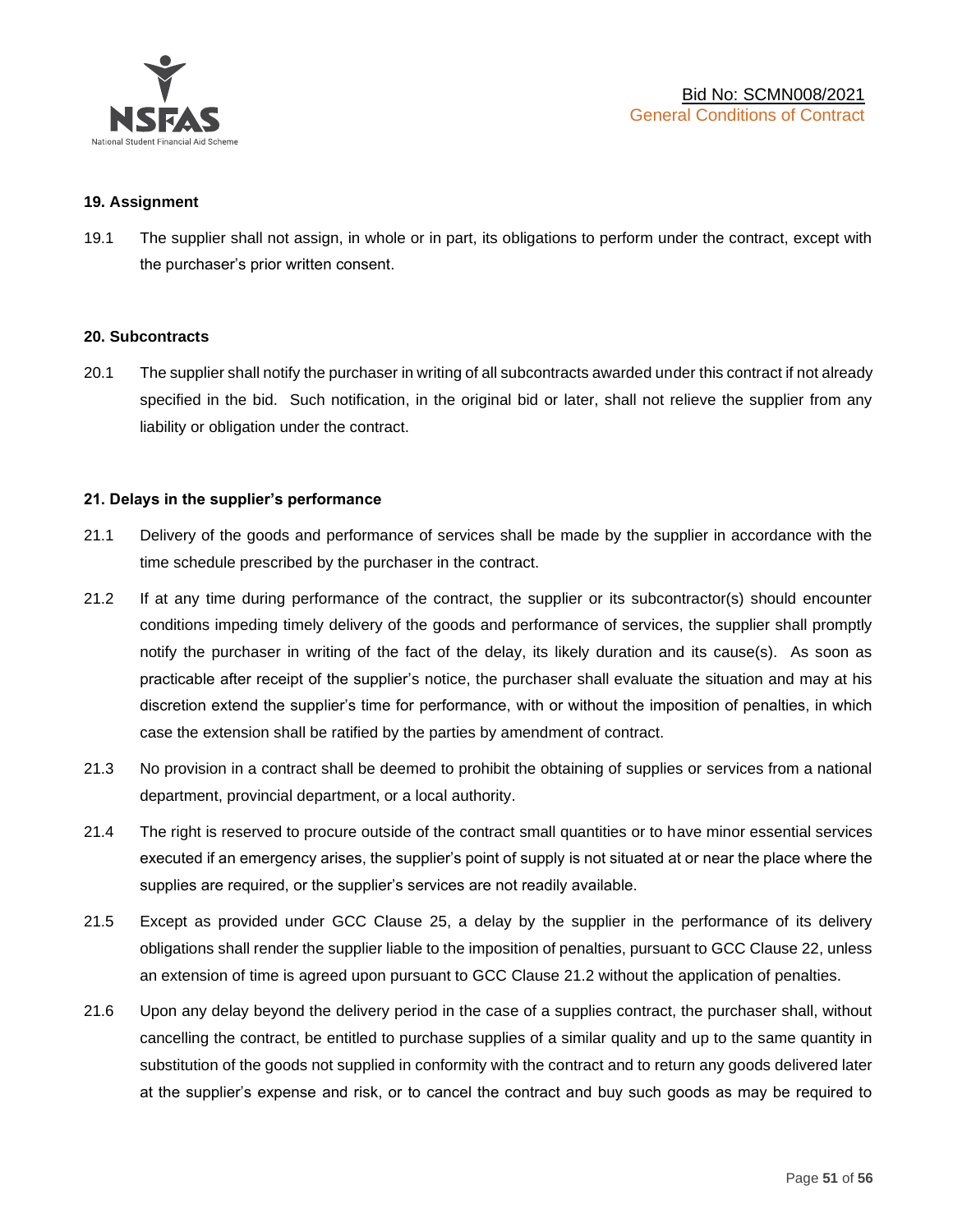

complete the contract and without prejudice to his other rights, be entitled to claim damages from the supplier.

#### **22. Penalties**

22.1 Subject to GCC Clause 25, if the supplier fails to deliver any or all of the goods or to perform the services within the period(s) specified in the contract, the purchaser shall, without prejudice to its other remedies under the contract, deduct from the contract price, as a penalty, a sum calculated on the delivered price of the delayed goods or unperformed services using the current prime interest rate calculated for each day of the delay until actual delivery or performance. The purchaser may also consider termination of the contract pursuant to GCC Clause 23.

# **23. Termination for default**

- 23.1 The purchaser, without prejudice to any other remedy for breach of contract, by written notice of default sent to the supplier, may terminate this contract in whole or in part:
	- (a) if the supplier fails to deliver any or all of the goods within the period(s) specified in the contract, or within any extension thereof granted by the purchaser pursuant to GCC Clause 21.2;
	- (b) if the Supplier fails to perform any other obligation(s) under the contract; or
	- (c) if the supplier, in the judgment of the purchaser, has engaged in corrupt or fraudulent practices in competing for or in executing the contract.
- 23.2 In the event the purchaser terminates the contract in whole or in part, the purchaser may procure, upon such terms and in such manner as it deems appropriate, goods, works or services similar to those undelivered, and the supplier shall be liable to the purchaser for any excess costs for such similar goods, works or services. However, the supplier shall continue performance of the contract to the extent not terminated.
- 23.3 Where the purchaser terminates the contract in whole or in part, the purchaser may decide to impose a restriction penalty on the supplier by prohibiting such supplier from doing business with the public sector for a period not exceeding 10 years.
- 23.4 If a purchaser intends imposing a restriction on a supplier or any person associated with the supplier, the supplier will be allowed a time period of not more than fourteen (14) days to provide reasons why the envisaged restriction should not be imposed. Should the supplier fail to respond within the stipulated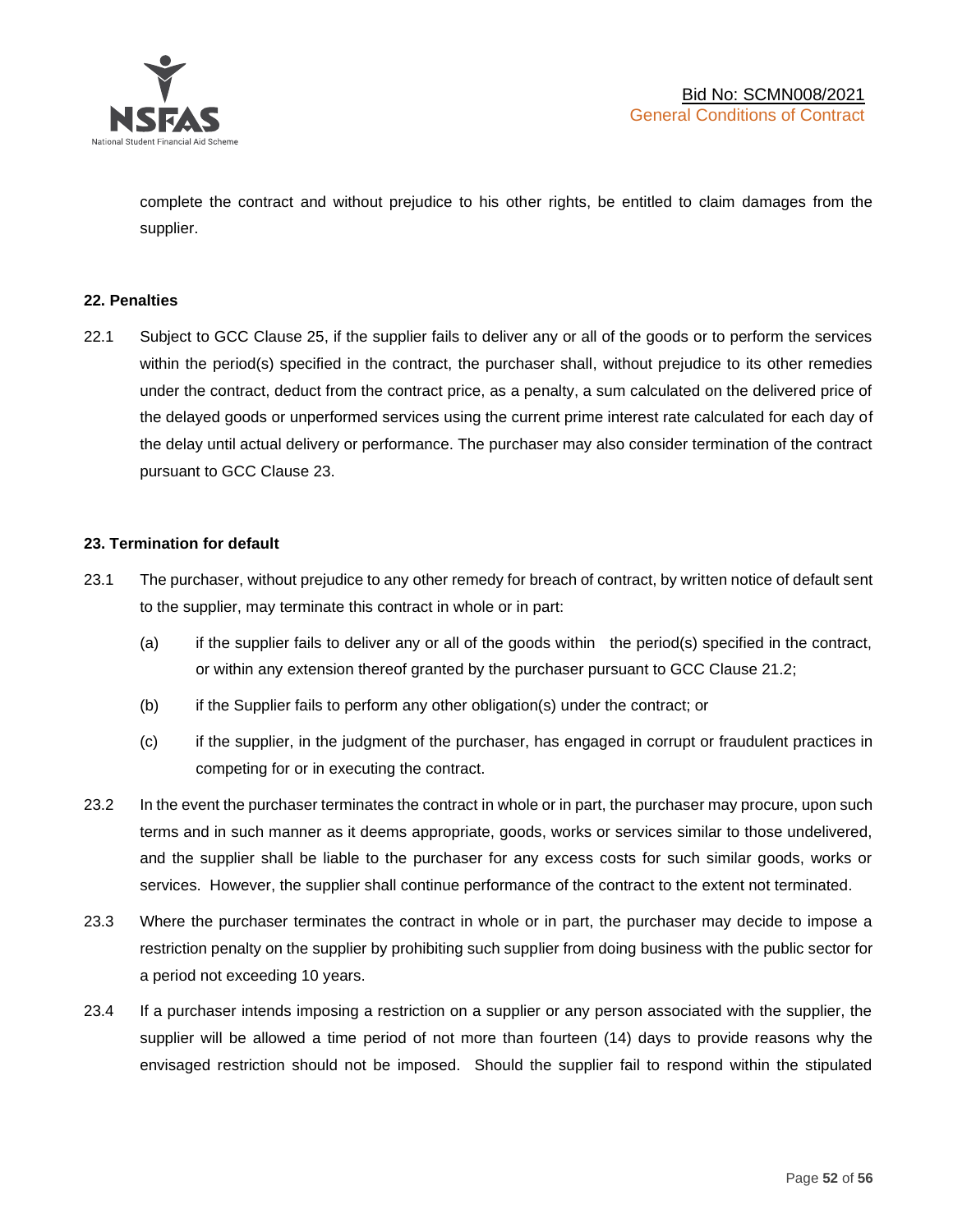

fourteen (14) days the purchaser may regard the intended penalty as not objected against and may impose it on the supplier.

- 23.5 Any restriction imposed on any person by the Accounting Officer / Authority will, at the discretion of the Accounting Officer / Authority, also be applicable to any other enterprise or any partner, manager, director or other person who wholly or partly exercises or exercised or may exercise control over the enterprise of the first-mentioned person, and with which enterprise or person the first-mentioned person, is or was in the opinion of the Accounting Officer / Authority actively associated.
- 23.6 If a restriction is imposed, the purchaser must, within five (5) working days of such imposition, furnish the National Treasury, with the following information:
	- (i) the name and address of the supplier and / or person restricted by the purchaser;
	- (ii) the date of commencement of the restriction
	- (iii) the period of restriction; and
	- (iv) the reasons for the restriction.

These details will be loaded in the National Treasury's central database of suppliers or persons prohibited from doing business with the public sector.

23.7 If a court of law convicts a person of an offence as contemplated in sections 12 or 13 of the Prevention and Combating of Corrupt Activities Act, No. 12 of 2004, the court may also rule that such person's name be endorsed on the Register for Tender Defaulters. When a person's name has been endorsed on the Register, the person will be prohibited from doing business with the public sector for a period not less than five years and not more than 10 years. The National Treasury is empowered to determine the period of restriction and each case will be dealt with on its own merits. According to section 32 of the Act the Register must be open to the public. The Register can be perused on the National Treasury website.

# **24. Anti- dumping and countervailing duties and rights**

24.1 When, after the date of bid, provisional payments are required, or anti-dumping or countervailing duties are imposed, or the amount of a provisional payment or anti-dumping or countervailing right is increased in respect of any dumped or subsidized import, the State is not liable for any amount so required or imposed, or for the amount of any such increase. When, after the said date, such a provisional payment is no longer required or any such anti-dumping or countervailing right is abolished, or where the amount of such provisional payment or any such right is reduced, any such favourable difference shall on demand be paid forthwith by the contractor to the State or the State may deduct such amounts from moneys (if any) which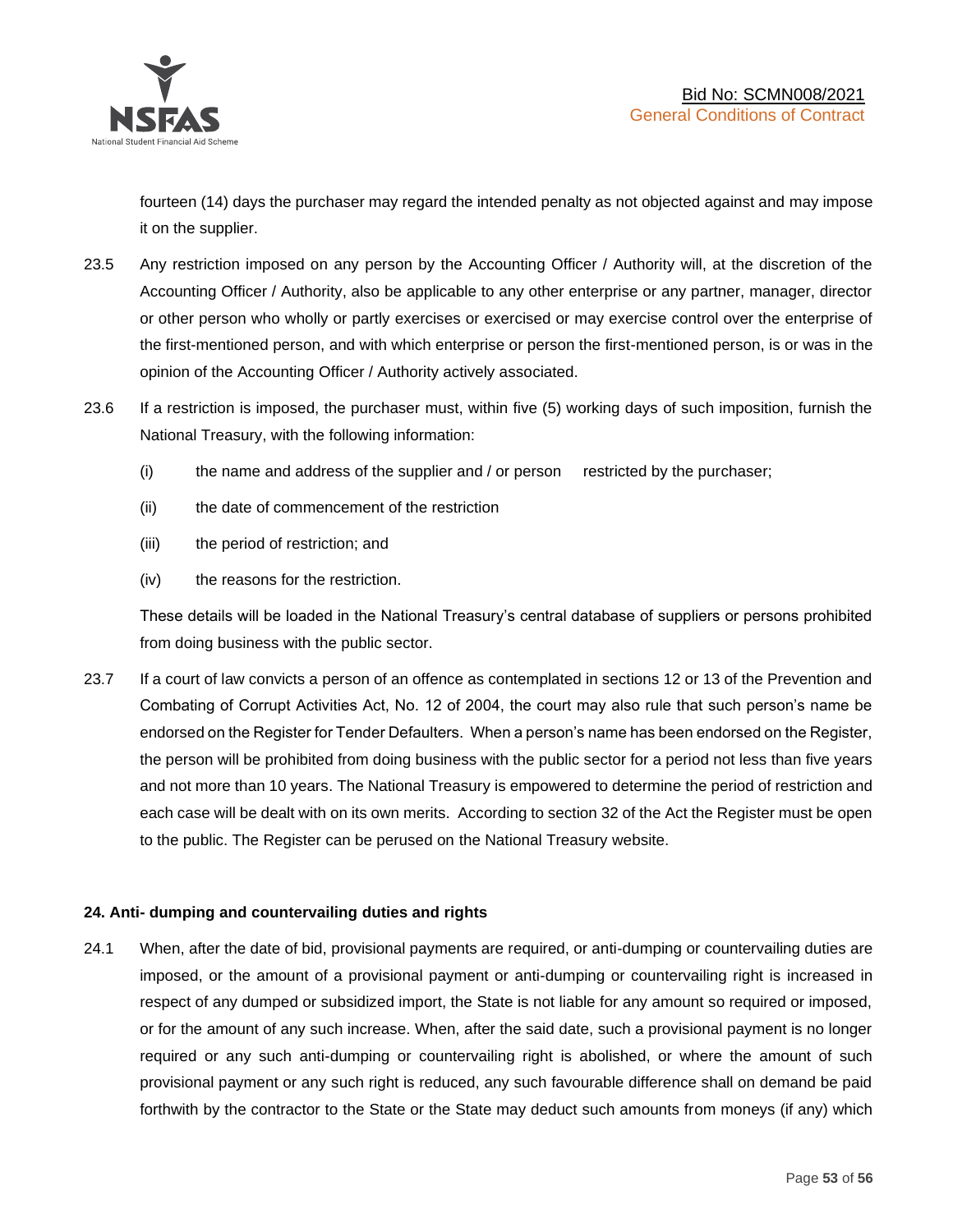

may otherwise be due to the contractor in regard to supplies or services which he delivered or rendered, or is to deliver or render in terms of the contract or any other contract or any other amount which may be due to him

# **25. Force Majeure**

- 25.1 Notwithstanding the provisions of GCC Clauses 22 and 23, the supplier shall not be liable for forfeiture of its performance security, damages, or termination for default if and to the extent that his delay in performance or other failure to perform his obligations under the contract is the result of an event of force majeure.
- 25.2 If a force majeure situation arises, the supplier shall promptly notify the purchaser in writing of such condition and the cause thereof. Unless otherwise directed by the purchaser in writing, the supplier shall continue to perform its obligations under the contract as far as is reasonably practical, and shall seek all reasonable alternative means for performance not prevented by the force majeure event.

#### **26. Termination for insolvency**

26.1 The purchaser may at any time terminate the contract by giving written notice to the supplier if the supplier becomes bankrupt or otherwise insolvent. In this event, termination will be without compensation to the supplier, provided that such termination will not prejudice or affect any right of action or remedy which has accrued or will accrue thereafter to the purchaser.

#### **27. Settlement of Disputes**

- 27.1 If any dispute or difference of any kind whatsoever arises between the purchaser and the supplier in connection with or arising out of the contract, the parties shall make every effort to resolve amicably such dispute or difference by mutual consultation.
- 27.2 If, after thirty (30) days, the parties have failed to resolve their dispute or difference by such mutual consultation, then either the purchaser or the supplier may give notice to the other party of his intention to commence with mediation. No mediation in respect of this matter may be commenced unless such notice is given to the other party.
- 27.3 Should it not be possible to settle a dispute by means of mediation, it may be settled in a South African court of law.
- 27.4 Mediation proceedings shall be conducted in accordance with the rules of procedure specified in the SCC.
- 27.5 Notwithstanding any reference to mediation and/or court proceedings herein,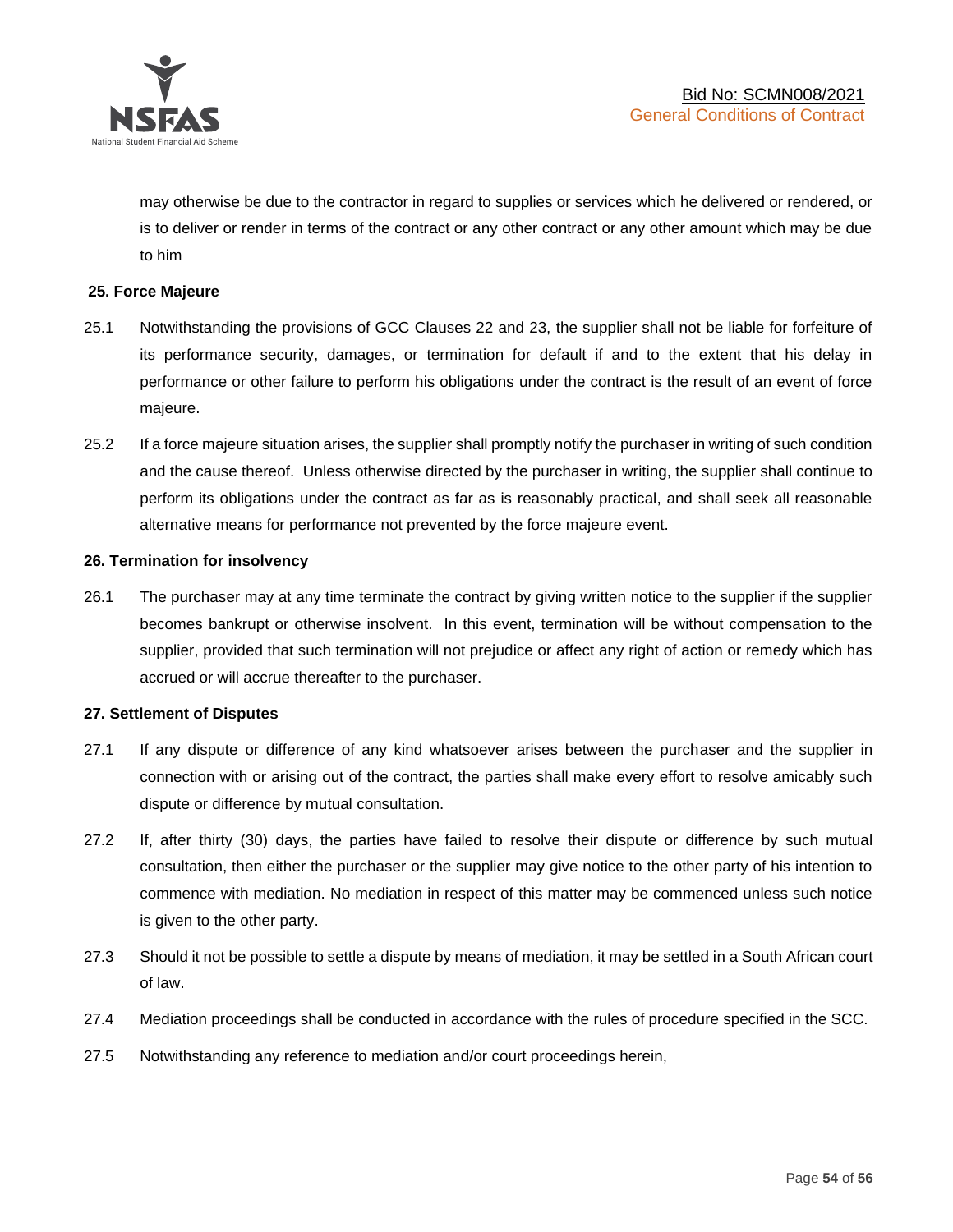

(a) the parties shall continue to perform their respective obligations under the contract unless they otherwise agree; and

(b) the purchaser shall pay the supplier any monies due the supplier.

# **28. Limitation of liability**

28.1 Except in cases of criminal negligence or wilful misconduct, and in the case of infringement pursuant to Clause 6;

(a) the supplier shall not be liable to the purchaser, whether in contract, tort, or otherwise, for any indirect or consequential loss or damage, loss of use, loss of production, or loss of profits or interest costs, provided that this exclusion shall not apply to any obligation of the supplier to pay penalties and/or damages to the purchaser; and

(b) the aggregate liability of the supplier to the purchaser, whether under the contract, in tort or otherwise, shall not exceed the total contract price, provided that this limitation shall not apply to the cost of repairing or replacing defective equipment.

#### **29. Governing language**

29.1 The contract shall be written in English. All correspondence and other documents pertaining to the contract that is exchanged by the parties shall also be written in English.

#### **30. Applicable Law**

30.1 The contract shall be interpreted in accordance with South African laws, unless otherwise specified in SCC.

#### **31. Notices**

31.1 Every written acceptance of a bid shall be posted to the supplier concerned by registered or certified mail and any other notice to him shall be posted by ordinary mail to the address furnished in his bid or to the address notified later by him in writing and such posting shall be deemed to be proper service of such notice

The time mentioned in the contract documents for performing any act after such aforesaid notice has been given, shall be reckoned from the date of posting of such notice.